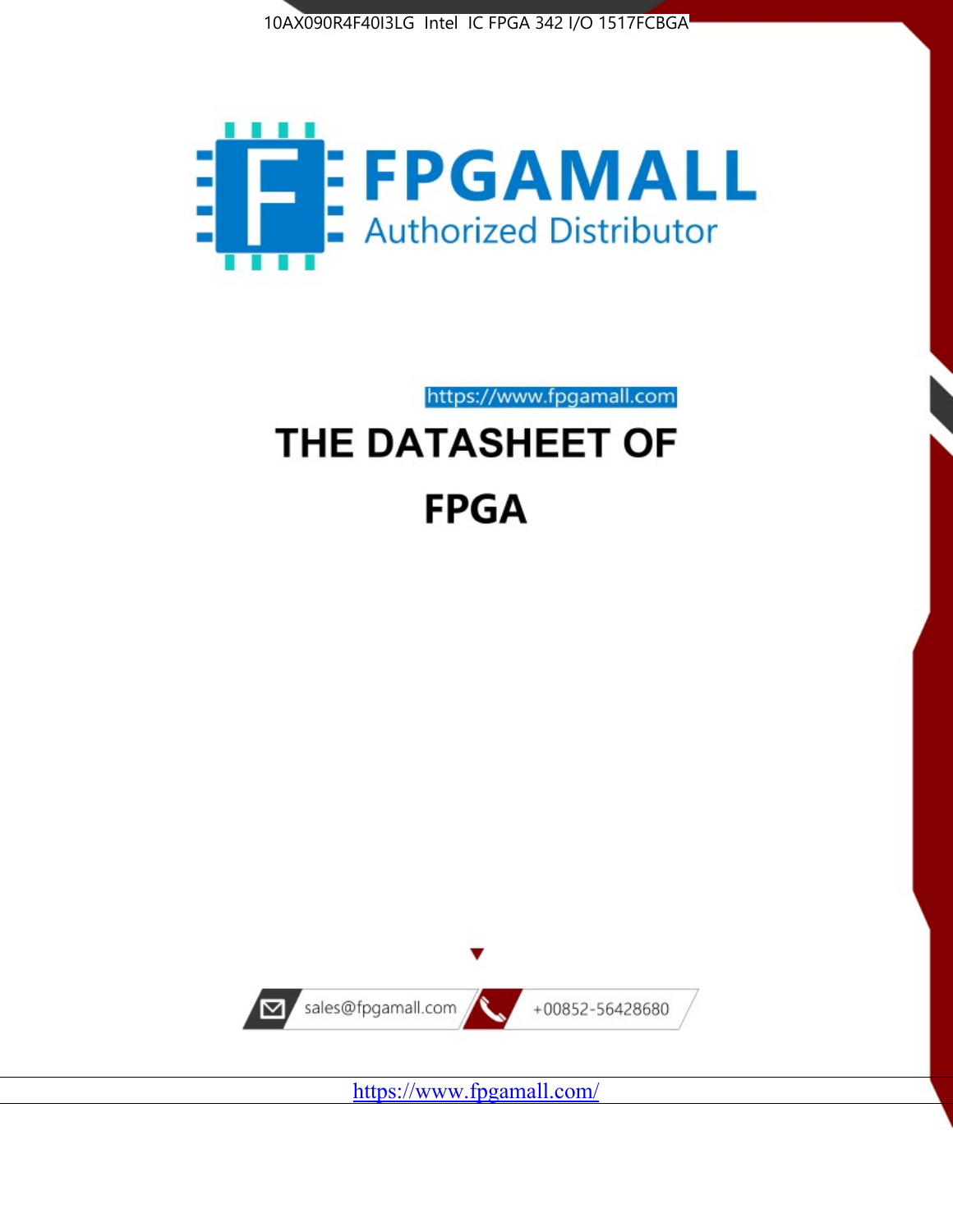

# **Intel® Arria® 10 Device Overview**



**A10-OVERVIEW | 2018.12.06** Latest document on the web: **[PDF](https://www.intel.com/content/dam/www/programmable/us/en/pdfs/literature/hb/arria-10/a10_overview.pdf)** | **[HTML](https://www.intel.com/content/www/us/en/programmable/documentation/sam1403480274650.html)**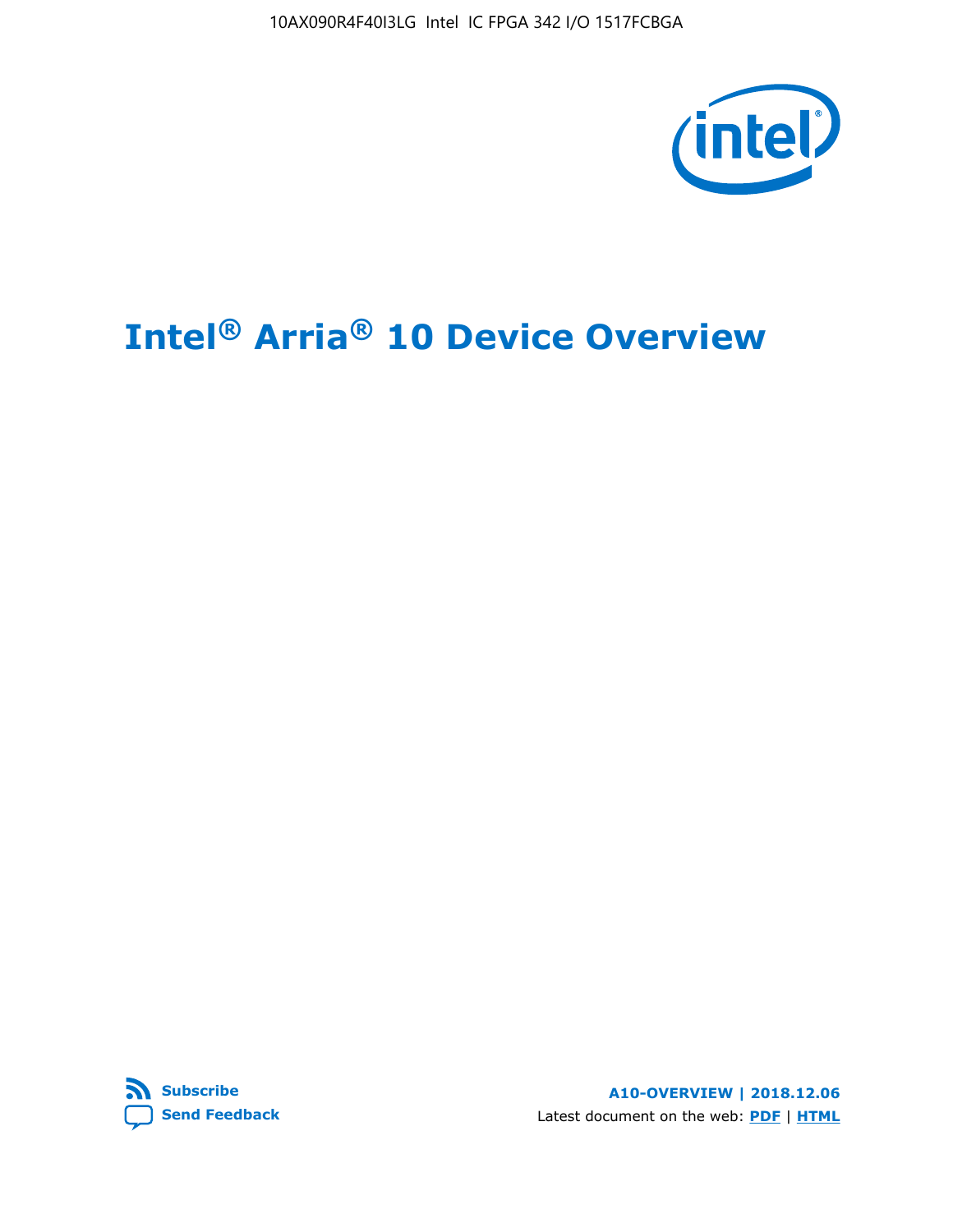

**Contents** 

# **Contents**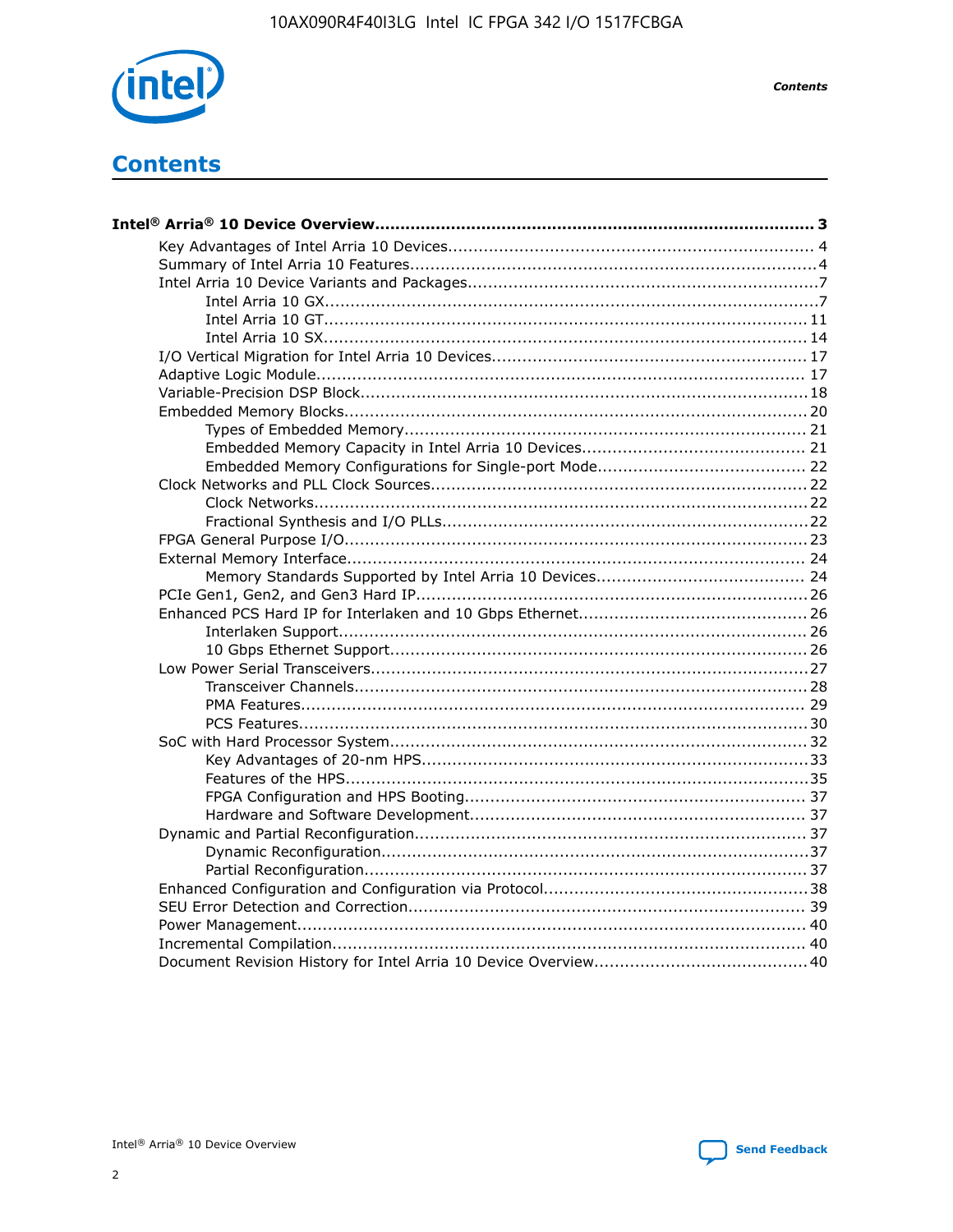**A10-OVERVIEW | 2018.12.06**

**[Send Feedback](mailto:FPGAtechdocfeedback@intel.com?subject=Feedback%20on%20Intel%20Arria%2010%20Device%20Overview%20(A10-OVERVIEW%202018.12.06)&body=We%20appreciate%20your%20feedback.%20In%20your%20comments,%20also%20specify%20the%20page%20number%20or%20paragraph.%20Thank%20you.)**



# **Intel® Arria® 10 Device Overview**

The Intel<sup>®</sup> Arria<sup>®</sup> 10 device family consists of high-performance and power-efficient 20 nm mid-range FPGAs and SoCs.

Intel Arria 10 device family delivers:

- Higher performance than the previous generation of mid-range and high-end FPGAs.
- Power efficiency attained through a comprehensive set of power-saving technologies.

The Intel Arria 10 devices are ideal for high performance, power-sensitive, midrange applications in diverse markets.

| <b>Market</b>         | <b>Applications</b>                                                                                               |
|-----------------------|-------------------------------------------------------------------------------------------------------------------|
| Wireless              | Channel and switch cards in remote radio heads<br>٠<br>Mobile backhaul<br>٠                                       |
| Wireline              | 40G/100G muxponders and transponders<br>٠<br>100G line cards<br>٠<br>Bridging<br>٠<br>Aggregation<br>٠            |
| <b>Broadcast</b>      | Studio switches<br>٠<br>Servers and transport<br>٠<br>Videoconferencing<br>٠<br>Professional audio and video<br>٠ |
| Computing and Storage | Flash cache<br>٠<br>Cloud computing servers<br>٠<br>Server acceleration<br>$\bullet$                              |
| Medical               | Diagnostic scanners<br>٠<br>Diagnostic imaging<br>٠                                                               |
| Military              | Missile guidance and control<br>٠<br>Radar<br>٠<br>Electronic warfare<br>٠<br>Secure communications<br>٠          |

#### **Table 1. Sample Markets and Ideal Applications for Intel Arria 10 Devices**

#### **Related Information**

- [Intel Arria 10 Device Handbook: Known Issues](http://www.altera.com/support/kdb/solutions/rd07302013_646.html) Lists the planned updates to the *Intel Arria 10 Device Handbook* chapters.
- [Intel Arria 10 GX/GT Device Errata and Design Recommendations](https://www.intel.com/content/www/us/en/programmable/documentation/agz1493851706374.html#yqz1494433888646)
- [Intel Arria 10 SX Device Errata and Design Recommendations](https://www.intel.com/content/www/us/en/programmable/documentation/cru1462832385668.html#cru1462832558642)

Intel Corporation. All rights reserved. Intel, the Intel logo, Altera, Arria, Cyclone, Enpirion, MAX, Nios, Quartus and Stratix words and logos are trademarks of Intel Corporation or its subsidiaries in the U.S. and/or other countries. Intel warrants performance of its FPGA and semiconductor products to current specifications in accordance with Intel's standard warranty, but reserves the right to make changes to any products and services at any time without notice. Intel assumes no responsibility or liability arising out of the application or use of any information, product, or service described herein except as expressly agreed to in writing by Intel. Intel customers are advised to obtain the latest version of device specifications before relying on any published information and before placing orders for products or services. \*Other names and brands may be claimed as the property of others.

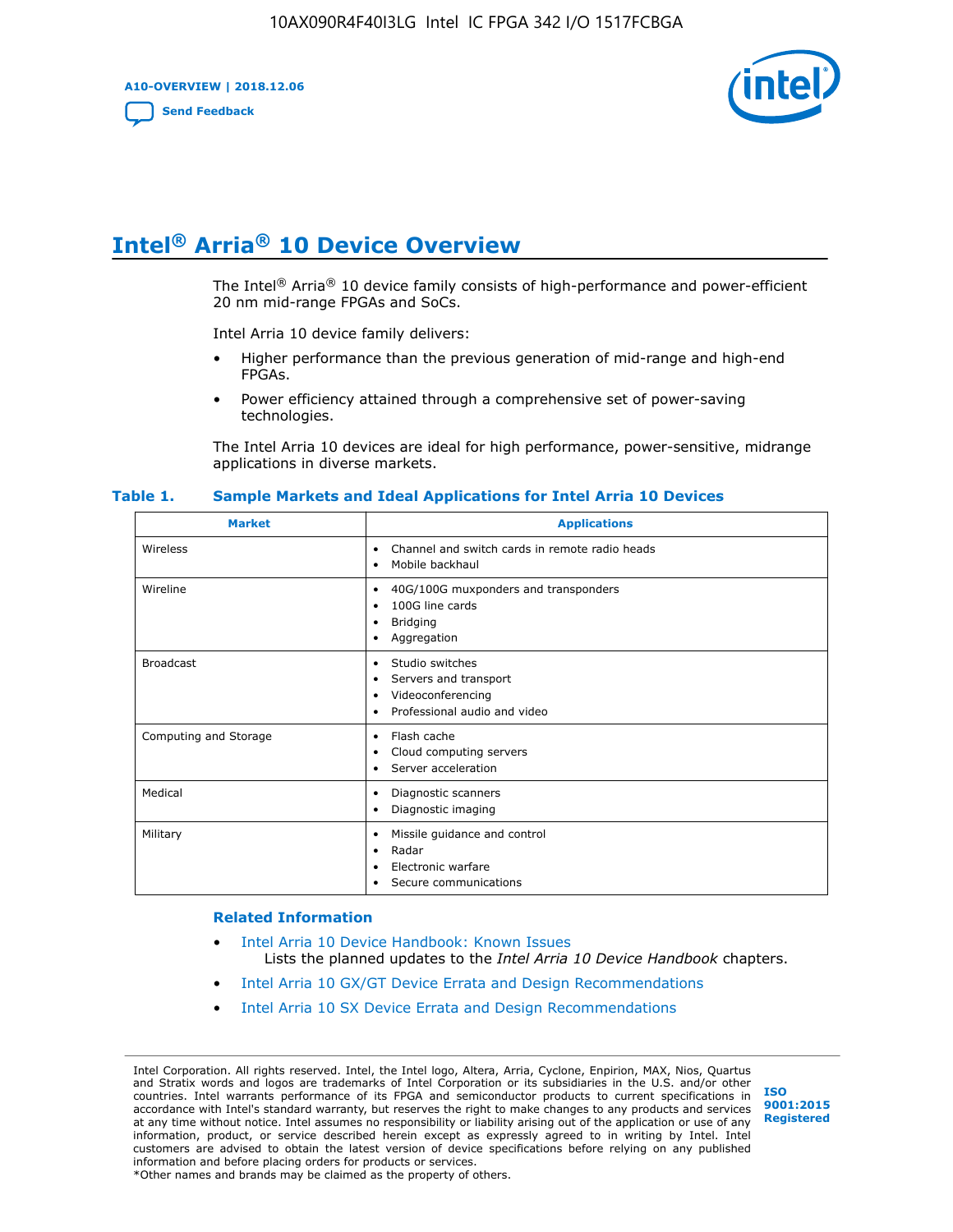

# **Key Advantages of Intel Arria 10 Devices**

# **Table 2. Key Advantages of the Intel Arria 10 Device Family**

| <b>Advantage</b>                                                                                          | <b>Supporting Feature</b>                                                                                                                                                                                                                                                                                                |  |  |  |  |  |
|-----------------------------------------------------------------------------------------------------------|--------------------------------------------------------------------------------------------------------------------------------------------------------------------------------------------------------------------------------------------------------------------------------------------------------------------------|--|--|--|--|--|
| Enhanced core architecture                                                                                | Built on TSMC's 20 nm process technology<br>٠<br>60% higher performance than the previous generation of mid-range FPGAs<br>٠<br>15% higher performance than the fastest previous-generation FPGA<br>٠                                                                                                                    |  |  |  |  |  |
| High-bandwidth integrated<br>transceivers                                                                 | Short-reach rates up to 25.8 Gigabits per second (Gbps)<br>٠<br>Backplane capability up to 12.5 Gbps<br>٠<br>Integrated 10GBASE-KR and 40GBASE-KR4 Forward Error Correction (FEC)<br>٠                                                                                                                                   |  |  |  |  |  |
| Improved logic integration and<br>hard IP blocks                                                          | 8-input adaptive logic module (ALM)<br>٠<br>Up to 65.6 megabits (Mb) of embedded memory<br>٠<br>Variable-precision digital signal processing (DSP) blocks<br>Fractional synthesis phase-locked loops (PLLs)<br>Hard PCI Express Gen3 IP blocks<br>Hard memory controllers and PHY up to 2,400 Megabits per second (Mbps) |  |  |  |  |  |
| Second generation hard<br>processor system (HPS) with<br>integrated ARM* Cortex*-A9*<br>MPCore* processor | Tight integration of a dual-core ARM Cortex-A9 MPCore processor, hard IP, and an<br>٠<br>FPGA in a single Intel Arria 10 system-on-a-chip (SoC)<br>Supports over 128 Gbps peak bandwidth with integrated data coherency between<br>$\bullet$<br>the processor and the FPGA fabric                                        |  |  |  |  |  |
| Advanced power savings                                                                                    | Comprehensive set of advanced power saving features<br>٠<br>Power-optimized MultiTrack routing and core architecture<br>٠<br>Up to 40% lower power compared to previous generation of mid-range FPGAs<br>٠<br>Up to 60% lower power compared to previous generation of high-end FPGAs                                    |  |  |  |  |  |

# **Summary of Intel Arria 10 Features**

## **Table 3. Summary of Features for Intel Arria 10 Devices**

| <b>Feature</b>                  | <b>Description</b>                                                                                                                                                                                                                                                                                                                                                                                 |
|---------------------------------|----------------------------------------------------------------------------------------------------------------------------------------------------------------------------------------------------------------------------------------------------------------------------------------------------------------------------------------------------------------------------------------------------|
| Technology                      | TSMC's 20-nm SoC process technology<br>Allows operation at a lower $V_{\text{CC}}$ level of 0.82 V instead of the 0.9 V standard $V_{\text{CC}}$ core voltage                                                                                                                                                                                                                                      |
| Packaging                       | 1.0 mm ball-pitch Fineline BGA packaging<br>٠<br>0.8 mm ball-pitch Ultra Fineline BGA packaging<br>Multiple devices with identical package footprints for seamless migration between different<br><b>FPGA</b> densities<br>Devices with compatible package footprints allow migration to next generation high-end<br>Stratix $@10$ devices<br>RoHS, leaded $(1)$ , and lead-free (Pb-free) options |
| High-performance<br>FPGA fabric | Enhanced 8-input ALM with four registers<br>Improved multi-track routing architecture to reduce congestion and improve compilation time<br>Hierarchical core clocking architecture<br>Fine-grained partial reconfiguration                                                                                                                                                                         |
| Internal memory<br>blocks       | M20K-20-Kb memory blocks with hard error correction code (ECC)<br>Memory logic array block (MLAB)-640-bit memory                                                                                                                                                                                                                                                                                   |
|                                 | continued                                                                                                                                                                                                                                                                                                                                                                                          |



<sup>(1)</sup> Contact Intel for availability.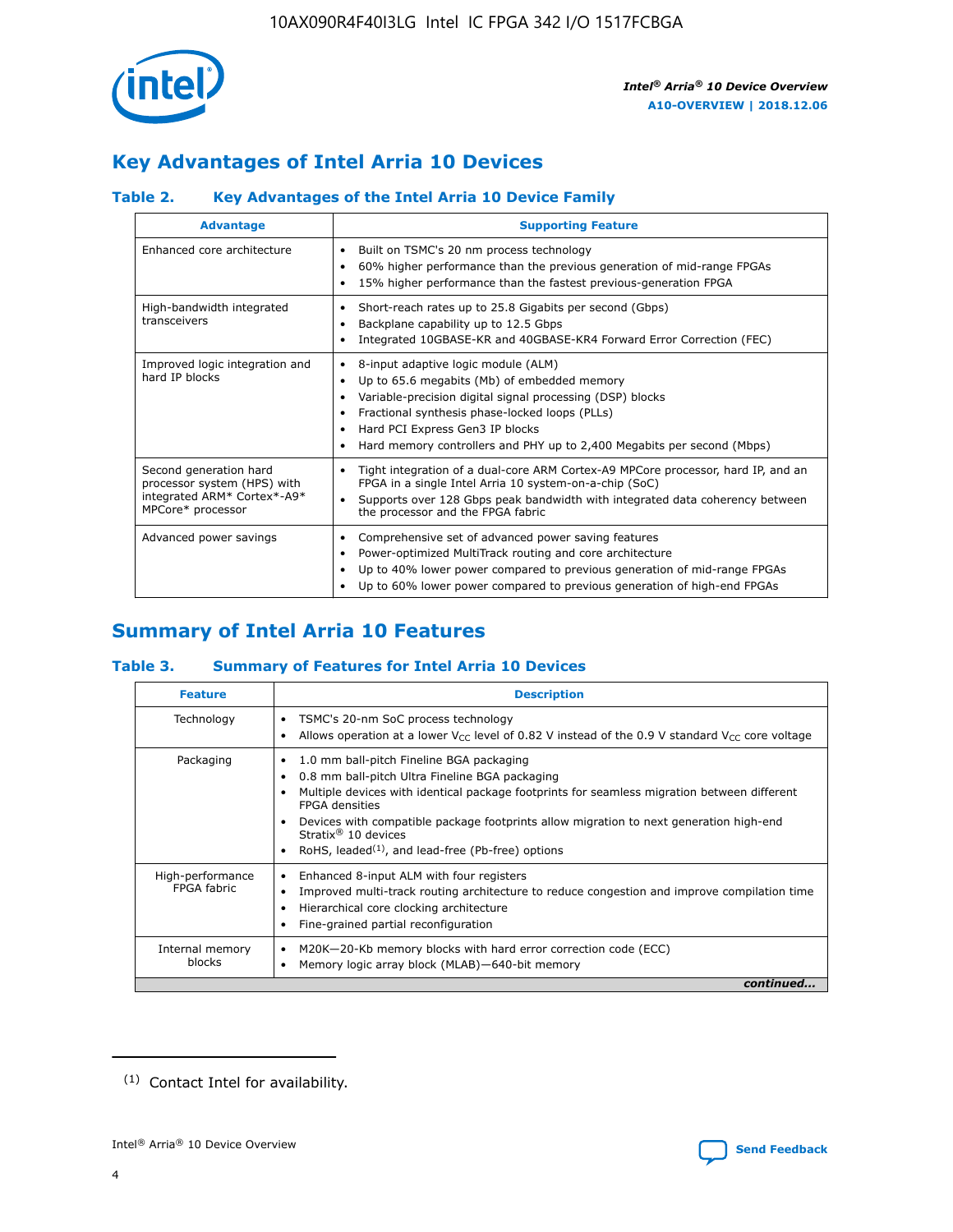r



| <b>Feature</b>                         |                                                                                                                                                                                                                                                                                                                                   | <b>Description</b>                                                                                                                                                                                                                                                                                                                                                                                                                                                                                                                                                                                                                                                                                                                                                                                                                                               |  |  |  |  |  |
|----------------------------------------|-----------------------------------------------------------------------------------------------------------------------------------------------------------------------------------------------------------------------------------------------------------------------------------------------------------------------------------|------------------------------------------------------------------------------------------------------------------------------------------------------------------------------------------------------------------------------------------------------------------------------------------------------------------------------------------------------------------------------------------------------------------------------------------------------------------------------------------------------------------------------------------------------------------------------------------------------------------------------------------------------------------------------------------------------------------------------------------------------------------------------------------------------------------------------------------------------------------|--|--|--|--|--|
| Embedded Hard IP<br>blocks             | Variable-precision DSP                                                                                                                                                                                                                                                                                                            | Native support for signal processing precision levels from $18 \times 19$ to<br>$\bullet$<br>54 x 54<br>Native support for 27 x 27 multiplier mode<br>$\bullet$<br>64-bit accumulator and cascade for systolic finite impulse responses<br>(FIRs)<br>Internal coefficient memory banks<br>$\bullet$<br>Preadder/subtractor for improved efficiency<br>Additional pipeline register to increase performance and reduce<br>power<br>Supports floating point arithmetic:<br>- Perform multiplication, addition, subtraction, multiply-add,<br>multiply-subtract, and complex multiplication.<br>- Supports multiplication with accumulation capability, cascade<br>summation, and cascade subtraction capability.<br>- Dynamic accumulator reset control.<br>- Support direct vector dot and complex multiplication chaining<br>multiply floating point DSP blocks. |  |  |  |  |  |
|                                        | Memory controller                                                                                                                                                                                                                                                                                                                 | DDR4, DDR3, and DDR3L                                                                                                                                                                                                                                                                                                                                                                                                                                                                                                                                                                                                                                                                                                                                                                                                                                            |  |  |  |  |  |
|                                        | PCI Express*                                                                                                                                                                                                                                                                                                                      | PCI Express (PCIe*) Gen3 (x1, x2, x4, or x8), Gen2 (x1, x2, x4, or x8)<br>and Gen1 (x1, x2, x4, or x8) hard IP with complete protocol stack,<br>endpoint, and root port                                                                                                                                                                                                                                                                                                                                                                                                                                                                                                                                                                                                                                                                                          |  |  |  |  |  |
|                                        | Transceiver I/O                                                                                                                                                                                                                                                                                                                   | 10GBASE-KR/40GBASE-KR4 Forward Error Correction (FEC)<br>PCS hard IPs that support:<br>- 10-Gbps Ethernet (10GbE)<br>- PCIe PIPE interface<br>- Interlaken<br>- Gbps Ethernet (GbE)<br>- Common Public Radio Interface (CPRI) with deterministic latency<br>support<br>- Gigabit-capable passive optical network (GPON) with fast lock-<br>time support<br>13.5G JESD204b<br>$\bullet$<br>8B/10B, 64B/66B, 64B/67B encoders and decoders<br>Custom mode support for proprietary protocols                                                                                                                                                                                                                                                                                                                                                                        |  |  |  |  |  |
| Core clock networks                    | $\bullet$                                                                                                                                                                                                                                                                                                                         | Up to 800 MHz fabric clocking, depending on the application:<br>- 667 MHz external memory interface clocking with 2,400 Mbps DDR4 interface<br>- 800 MHz LVDS interface clocking with 1,600 Mbps LVDS interface<br>Global, regional, and peripheral clock networks<br>Clock networks that are not used can be gated to reduce dynamic power                                                                                                                                                                                                                                                                                                                                                                                                                                                                                                                      |  |  |  |  |  |
| Phase-locked loops<br>(PLLs)           | High-resolution fractional synthesis PLLs:<br>$\bullet$<br>Integer PLLs:<br>- Adjacent to general purpose I/Os                                                                                                                                                                                                                    | - Precision clock synthesis, clock delay compensation, and zero delay buffering (ZDB)<br>- Support integer mode and fractional mode<br>- Fractional mode support with third-order delta-sigma modulation<br>- Support external memory and LVDS interfaces                                                                                                                                                                                                                                                                                                                                                                                                                                                                                                                                                                                                        |  |  |  |  |  |
| FPGA General-purpose<br>$I/Os$ (GPIOs) | On-chip termination (OCT)<br>٠<br>$\bullet$                                                                                                                                                                                                                                                                                       | 1.6 Gbps LVDS-every pair can be configured as receiver or transmitter                                                                                                                                                                                                                                                                                                                                                                                                                                                                                                                                                                                                                                                                                                                                                                                            |  |  |  |  |  |
| <b>External Memory</b><br>Interface    | 1.2 V to 3.0 V single-ended LVTTL/LVCMOS interfacing<br>Hard memory controller- DDR4, DDR3, and DDR3L support<br>$\bullet$<br>$-$ DDR4-speeds up to 1,200 MHz/2,400 Mbps<br>- DDR3-speeds up to 1,067 MHz/2,133 Mbps<br>Soft memory controller—provides support for RLDRAM $3^{(2)}$ , QDR IV $^{(2)}$ , and QDR II+<br>continued |                                                                                                                                                                                                                                                                                                                                                                                                                                                                                                                                                                                                                                                                                                                                                                                                                                                                  |  |  |  |  |  |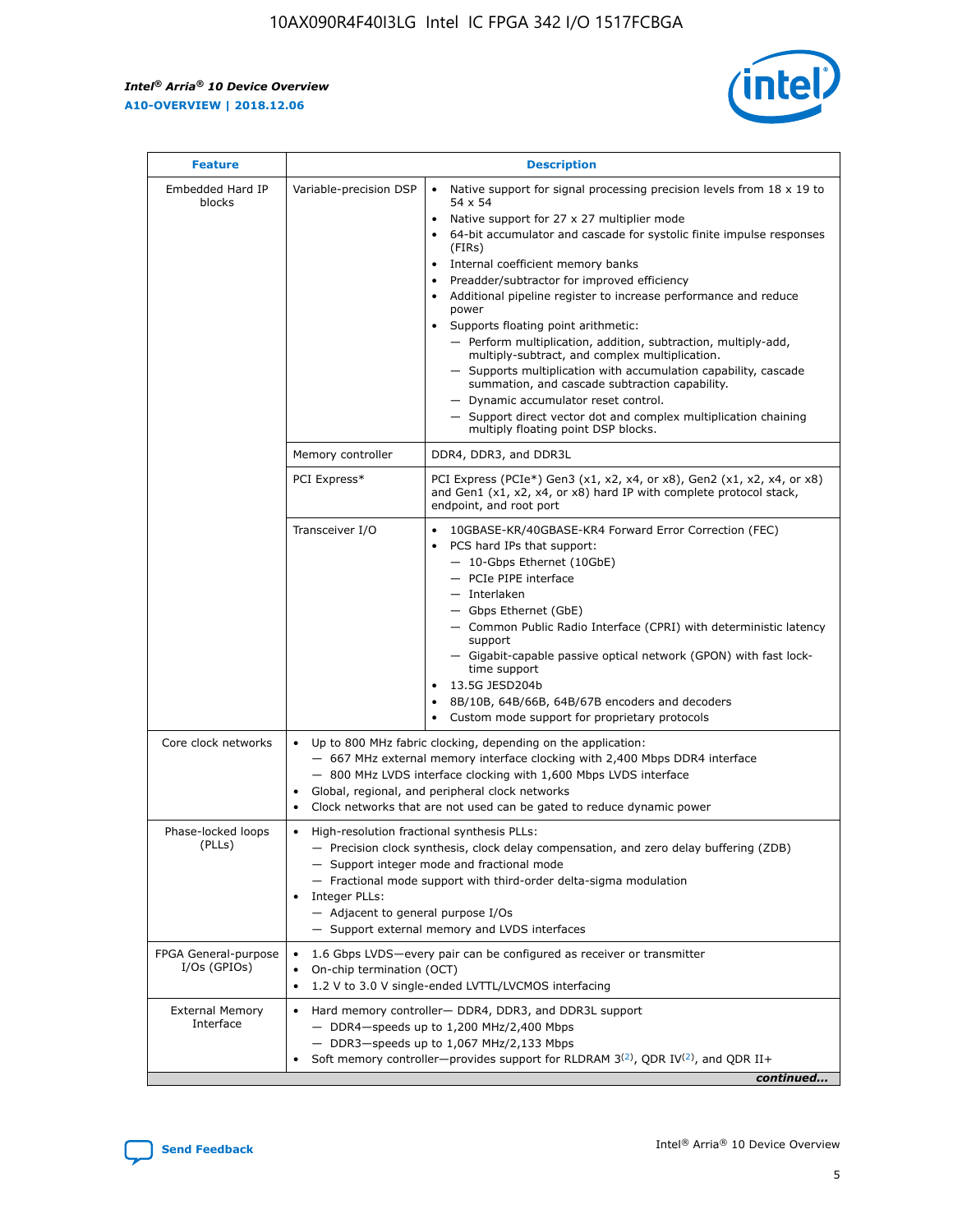

| <b>Feature</b>                                    | <b>Description</b>                                                                                                                                                                                                                                                                                                                                                                                                                                                                                                                                                                                                                                      |
|---------------------------------------------------|---------------------------------------------------------------------------------------------------------------------------------------------------------------------------------------------------------------------------------------------------------------------------------------------------------------------------------------------------------------------------------------------------------------------------------------------------------------------------------------------------------------------------------------------------------------------------------------------------------------------------------------------------------|
| Low-power serial<br>transceivers                  | • Continuous operating range:<br>- Intel Arria 10 GX-1 Gbps to 17.4 Gbps<br>- Intel Arria 10 GT-1 Gbps to 25.8 Gbps<br>Backplane support:<br>$-$ Intel Arria 10 GX-up to 12.5<br>- Intel Arria 10 GT-up to 12.5<br>Extended range down to 125 Mbps with oversampling<br>ATX transmit PLLs with user-configurable fractional synthesis capability<br>• Electronic Dispersion Compensation (EDC) support for XFP, SFP+, QSFP, and CFP optical<br>module<br>Adaptive linear and decision feedback equalization<br>$\bullet$<br>Transmitter pre-emphasis and de-emphasis<br>$\bullet$<br>Dynamic partial reconfiguration of individual transceiver channels |
| <b>HPS</b><br>(Intel Arria 10 SX<br>devices only) | Processor and system<br>Dual-core ARM Cortex-A9 MPCore processor-1.2 GHz CPU with<br>$\bullet$<br>1.5 GHz overdrive capability<br>• 256 KB on-chip RAM and 64 KB on-chip ROM<br>System peripherals-general-purpose timers, watchdog timers, direct<br>memory access (DMA) controller, FPGA configuration manager, and<br>clock and reset managers<br>• Security features—anti-tamper, secure boot, Advanced Encryption<br>Standard (AES) and authentication (SHA)<br>ARM CoreSight* JTAG debug access port, trace port, and on-chip<br>trace storage                                                                                                    |
|                                                   | <b>External interfaces</b><br>Hard memory interface—Hard memory controller (2,400 Mbps DDR4,<br>$\bullet$<br>and 2,133 Mbps DDR3), Quad serial peripheral interface (QSPI) flash<br>controller, NAND flash controller, direct memory access (DMA)<br>controller, Secure Digital/MultiMediaCard (SD/MMC) controller<br>Communication interface-10/100/1000 Ethernet media access<br>control (MAC), USB On-The-GO (OTG) controllers, I <sup>2</sup> C controllers,<br>UART 16550, serial peripheral interface (SPI), and up to 62<br>HPS GPIO interfaces (48 direct-share I/Os)                                                                           |
|                                                   | High-performance ARM AMBA* AXI bus bridges that support<br>Interconnects to core<br>$\bullet$<br>simultaneous read and write<br>HPS-FPGA bridges—include the FPGA-to-HPS, HPS-to-FPGA, and<br>lightweight HPS-to-FPGA bridges that allow the FPGA fabric to issue<br>transactions to slaves in the HPS, and vice versa<br>Configuration bridge that allows HPS configuration manager to<br>configure the core logic via dedicated 32-bit configuration port<br>FPGA-to-HPS SDRAM controller bridge-provides configuration<br>interfaces for the multiport front end (MPFE) of the HPS SDRAM<br>controller                                               |
| Configuration                                     | Tamper protection—comprehensive design protection to protect your valuable IP investments<br>Enhanced 256-bit advanced encryption standard (AES) design security with authentication<br>٠<br>Configuration via protocol (CvP) using PCIe Gen1, Gen2, or Gen3<br>continued                                                                                                                                                                                                                                                                                                                                                                               |

<sup>(2)</sup> Intel Arria 10 devices support this external memory interface using hard PHY with soft memory controller.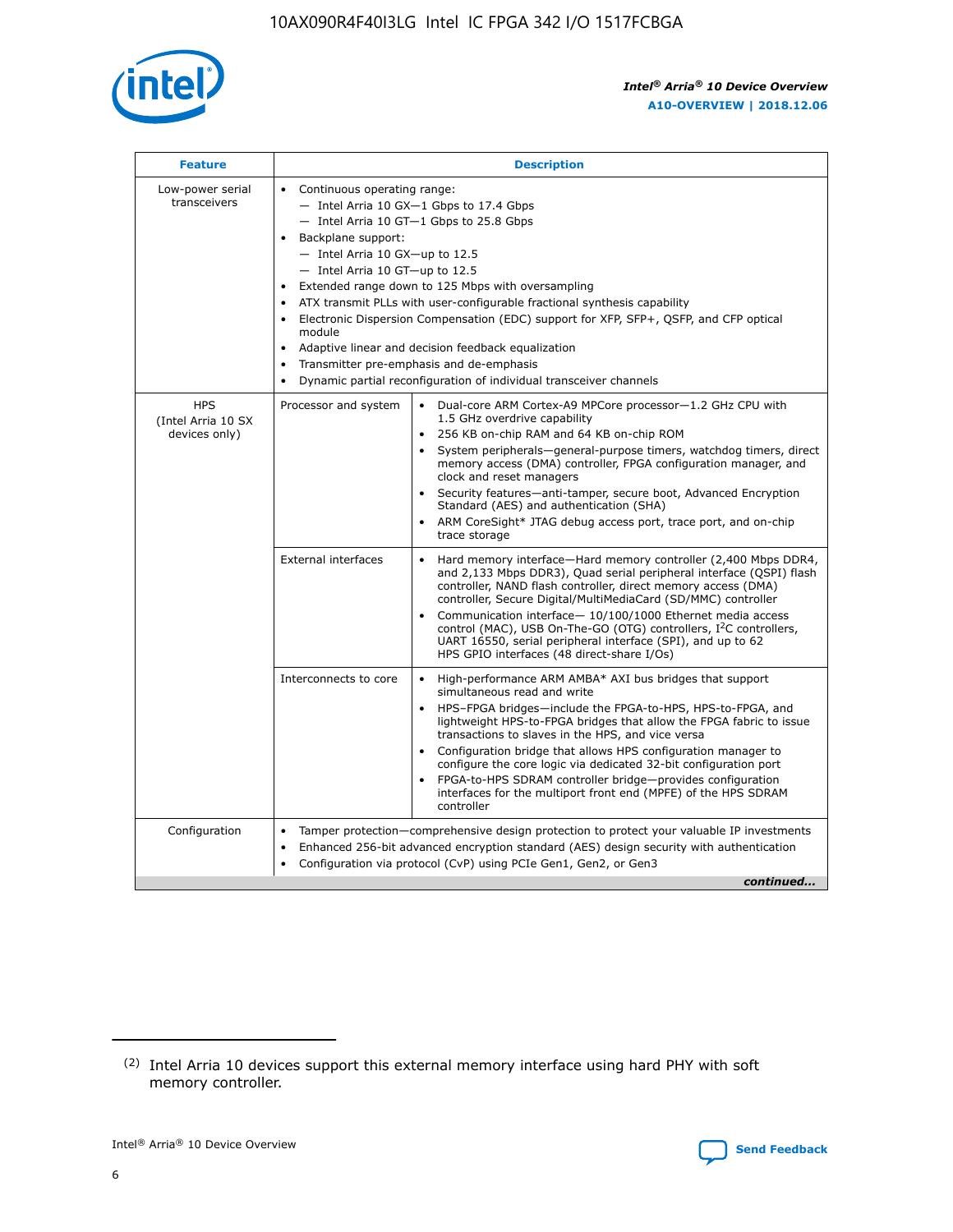

| <b>Feature</b>     | <b>Description</b>                                                                                                                                                                                               |
|--------------------|------------------------------------------------------------------------------------------------------------------------------------------------------------------------------------------------------------------|
|                    | Dynamic reconfiguration of the transceivers and PLLs<br>Fine-grained partial reconfiguration of the core fabric<br>Active Serial x4 Interface<br>$\bullet$                                                       |
| Power management   | SmartVID<br>Low static power device options<br>Programmable Power Technology<br>Intel Quartus <sup>®</sup> Prime integrated power analysis                                                                       |
| Software and tools | Intel Quartus Prime design suite<br>Transceiver toolkit<br>Platform Designer system integration tool<br>DSP Builder for Intel FPGAs<br>OpenCL <sup>™</sup> support<br>Intel SoC FPGA Embedded Design Suite (EDS) |

## **Related Information**

[Intel Arria 10 Transceiver PHY Overview](https://www.intel.com/content/www/us/en/programmable/documentation/nik1398707230472.html#nik1398706768037) Provides details on Intel Arria 10 transceivers.

# **Intel Arria 10 Device Variants and Packages**

#### **Table 4. Device Variants for the Intel Arria 10 Device Family**

| <b>Variant</b>    | <b>Description</b>                                                                                                                                                                                                     |
|-------------------|------------------------------------------------------------------------------------------------------------------------------------------------------------------------------------------------------------------------|
| Intel Arria 10 GX | FPGA featuring 17.4 Gbps transceivers for short reach applications with 12.5 backplane driving<br>capability.                                                                                                          |
| Intel Arria 10 GT | FPGA featuring:<br>17.4 Gbps transceivers for short reach applications with 12.5 backplane driving capability.<br>25.8 Gbps transceivers for supporting CAUI-4 and CEI-25G applications with CFP2 and CFP4<br>modules. |
| Intel Arria 10 SX | SoC integrating ARM-based HPS and FPGA featuring 17.4 Gbps transceivers for short reach<br>applications with 12.5 backplane driving capability.                                                                        |

# **Intel Arria 10 GX**

This section provides the available options, maximum resource counts, and package plan for the Intel Arria 10 GX devices.

The information in this section is correct at the time of publication. For the latest information and to get more details, refer to the Intel FPGA Product Selector.

#### **Related Information**

#### [Intel FPGA Product Selector](http://www.altera.com/products/selector/psg-selector.html) Provides the latest information on Intel products.

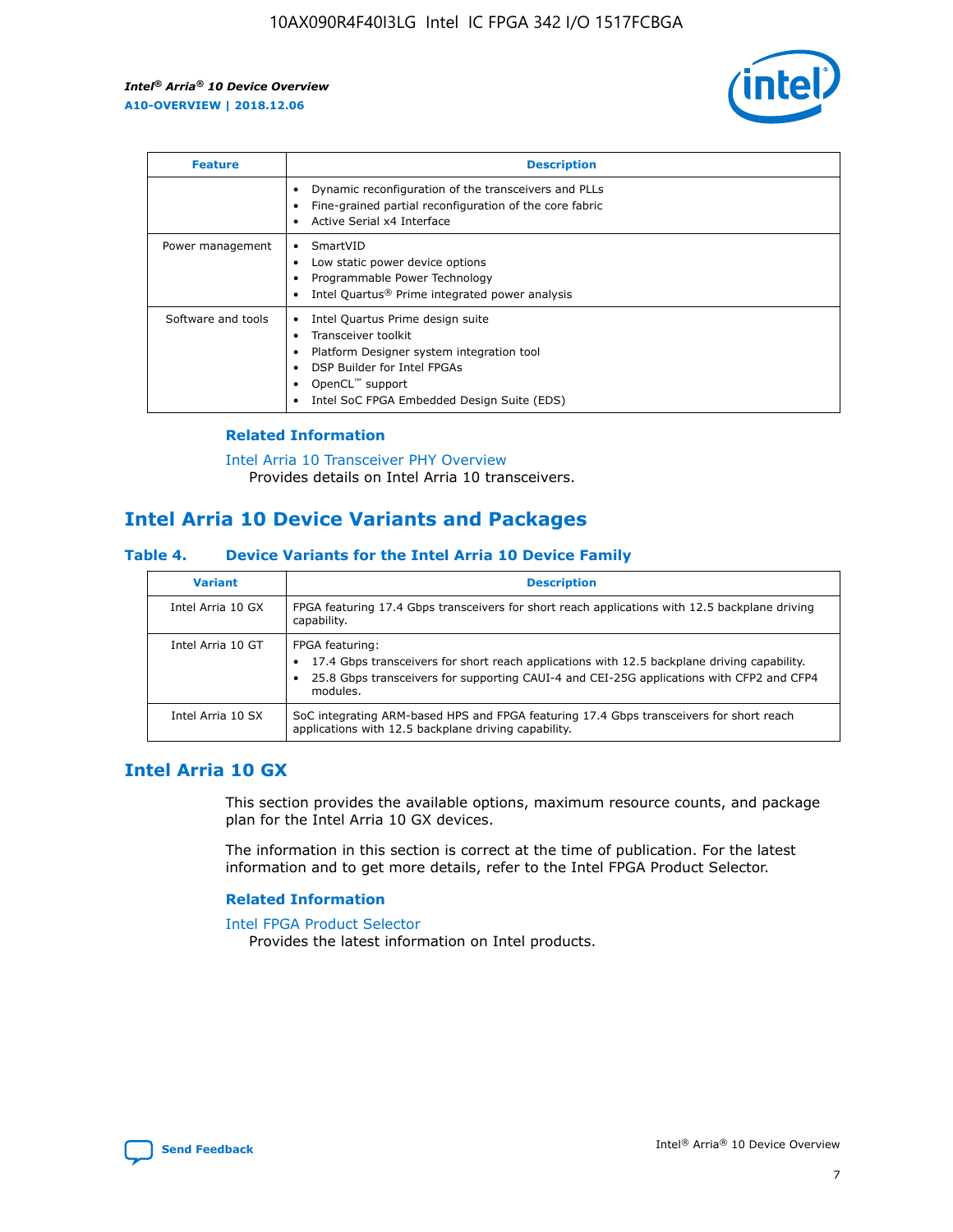

# **Available Options**





#### **Related Information**

[Transceiver Performance for Intel Arria 10 GX/SX Devices](https://www.intel.com/content/www/us/en/programmable/documentation/mcn1413182292568.html#mcn1413213965502) Provides more information about the transceiver speed grade.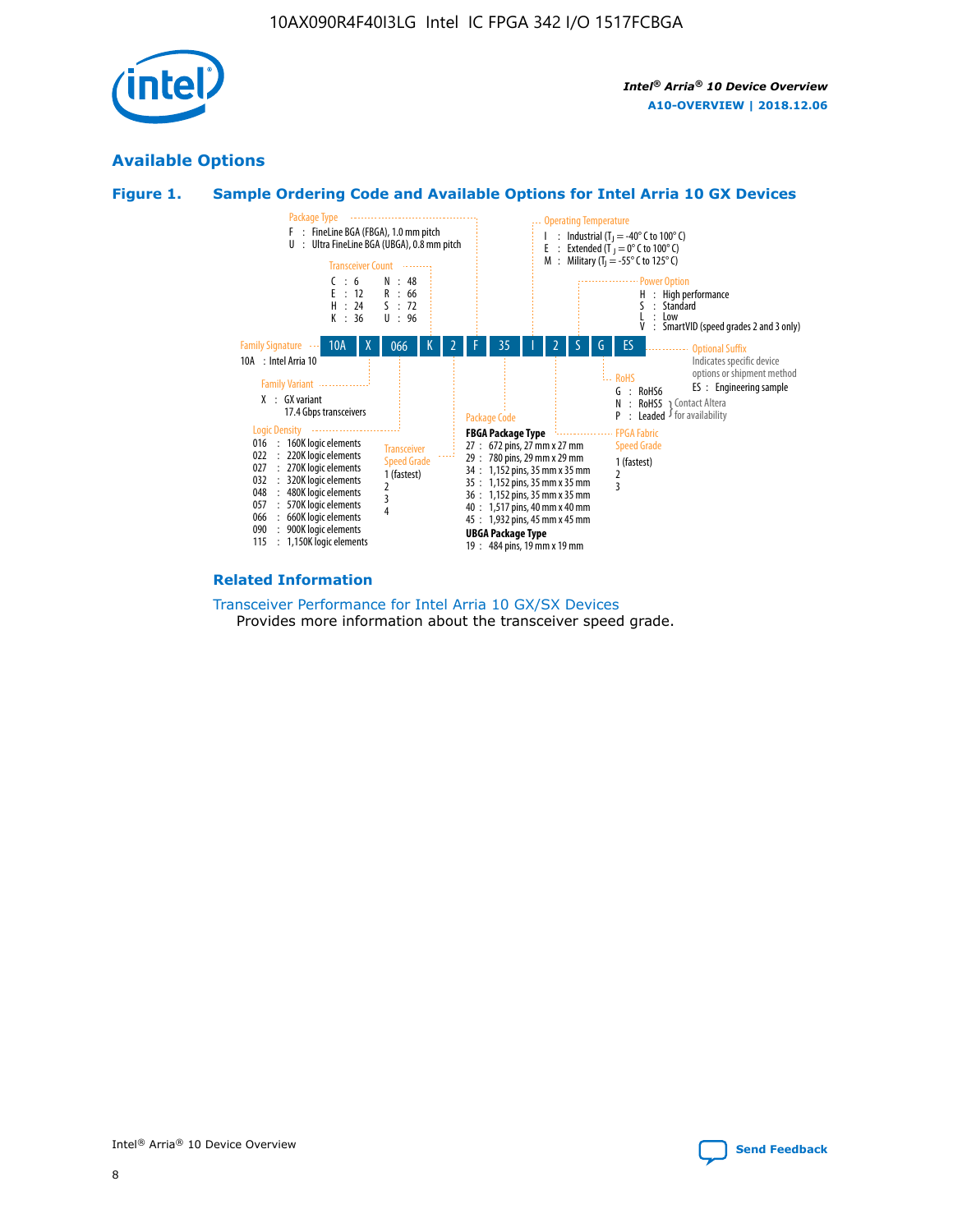

# **Maximum Resources**

#### **Table 5. Maximum Resource Counts for Intel Arria 10 GX Devices (GX 160, GX 220, GX 270, GX 320, and GX 480)**

| <b>Resource</b>              |                         | <b>Product Line</b> |                                |                    |                |                |  |  |  |
|------------------------------|-------------------------|---------------------|--------------------------------|--------------------|----------------|----------------|--|--|--|
|                              |                         | <b>GX 160</b>       | <b>GX 220</b><br><b>GX 270</b> |                    | <b>GX 320</b>  | <b>GX 480</b>  |  |  |  |
| Logic Elements (LE) (K)      |                         | 160                 | 220                            | 270                | 320            | 480            |  |  |  |
| <b>ALM</b>                   |                         | 61,510              | 80,330                         | 101,620            |                | 183,590        |  |  |  |
| Register                     |                         | 246,040             | 321,320                        | 406,480<br>479,600 |                | 734,360        |  |  |  |
| Memory (Kb)                  | M <sub>20</sub> K       | 8,800               | 11,740                         | 15,000             |                | 28,620         |  |  |  |
|                              | <b>MLAB</b>             | 1,050               | 1,690                          | 2,452              | 2,727          | 4,164          |  |  |  |
| Variable-precision DSP Block |                         | 156                 | 192<br>830<br>985              |                    |                | 1,368          |  |  |  |
| 18 x 19 Multiplier           |                         | 312                 | 384                            | 1,970<br>1,660     |                | 2,736          |  |  |  |
| PLL                          | Fractional<br>Synthesis | 6                   | 6                              | 8                  | 8              | 12             |  |  |  |
|                              | I/O                     | 6                   | 6                              | 8                  | 8              | 12             |  |  |  |
| 17.4 Gbps Transceiver        |                         | 12                  | 12                             | 24                 | 24             | 36             |  |  |  |
| GPIO <sup>(3)</sup>          |                         | 288                 | 288                            | 384<br>384         |                | 492            |  |  |  |
| LVDS Pair $(4)$              |                         | 120                 | 120                            | 168                | 168            | 222            |  |  |  |
| PCIe Hard IP Block           |                         | 1                   | 1                              | 2                  | $\overline{2}$ | $\overline{2}$ |  |  |  |
| Hard Memory Controller       |                         | 6                   | 6                              | 8                  | 8              | 12             |  |  |  |

<sup>(4)</sup> Each LVDS I/O pair can be used as differential input or output.



<sup>(3)</sup> The number of GPIOs does not include transceiver I/Os. In the Intel Quartus Prime software, the number of user I/Os includes transceiver I/Os.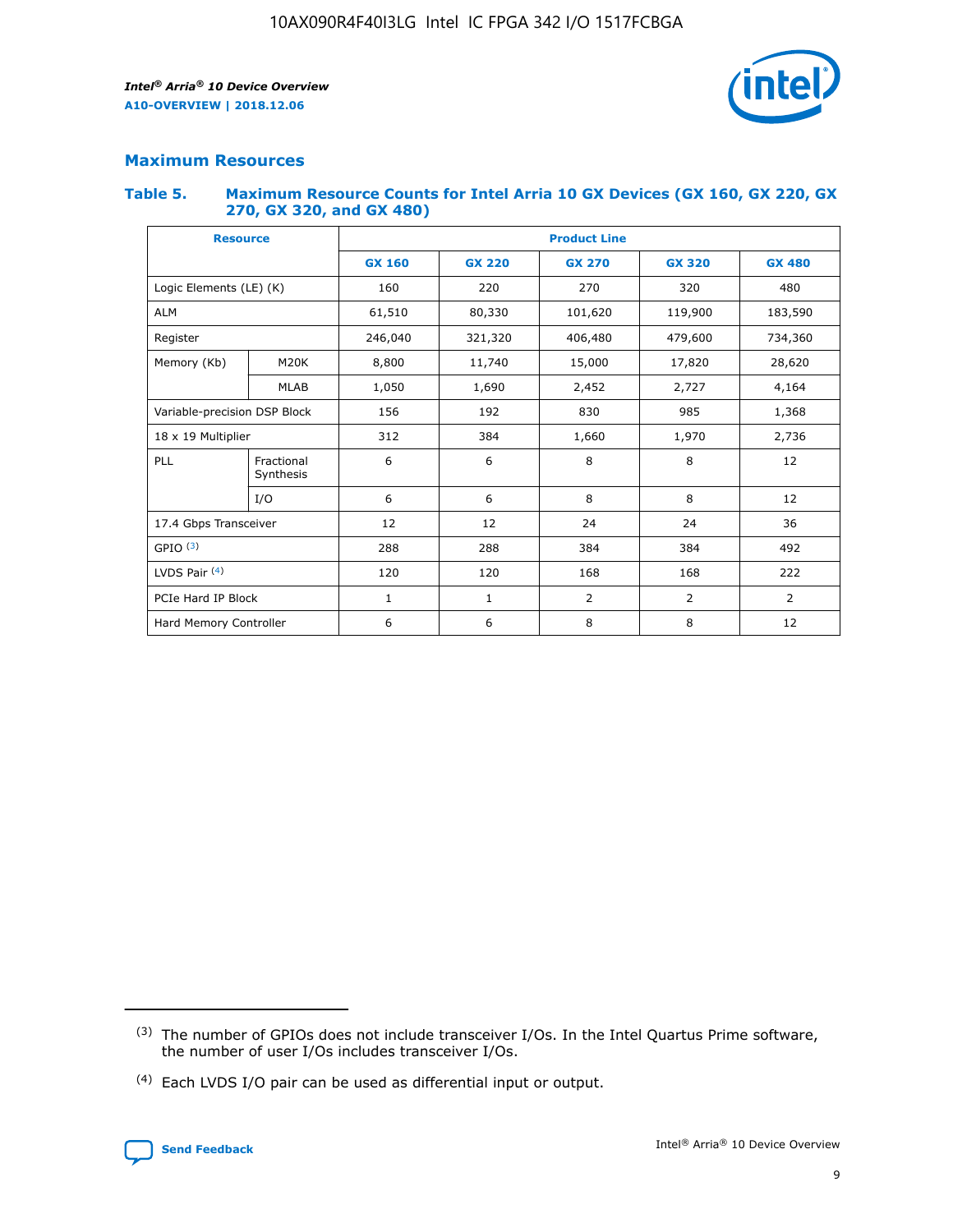

## **Table 6. Maximum Resource Counts for Intel Arria 10 GX Devices (GX 570, GX 660, GX 900, and GX 1150)**

|                              | <b>Resource</b>         | <b>Product Line</b> |               |                |                |  |  |  |  |
|------------------------------|-------------------------|---------------------|---------------|----------------|----------------|--|--|--|--|
|                              |                         | <b>GX 570</b>       | <b>GX 660</b> | <b>GX 900</b>  | <b>GX 1150</b> |  |  |  |  |
| Logic Elements (LE) (K)      |                         | 570                 | 660           | 900            | 1,150          |  |  |  |  |
| <b>ALM</b>                   |                         | 217,080             | 251,680       | 339,620        | 427,200        |  |  |  |  |
| Register                     |                         | 868,320             | 1,006,720     | 1,358,480      | 1,708,800      |  |  |  |  |
| Memory (Kb)                  | <b>M20K</b>             | 36,000              | 42,620        | 48,460         | 54,260         |  |  |  |  |
|                              | <b>MLAB</b>             | 5,096               | 5,788         | 9,386          | 12,984         |  |  |  |  |
| Variable-precision DSP Block |                         | 1,523               | 1,687         | 1,518          | 1,518          |  |  |  |  |
| $18 \times 19$ Multiplier    |                         | 3,046               | 3,374         | 3,036          | 3,036          |  |  |  |  |
| PLL                          | Fractional<br>Synthesis | 16                  | 16            | 32             | 32             |  |  |  |  |
|                              | I/O                     | 16                  | 16            | 16             | 16             |  |  |  |  |
| 17.4 Gbps Transceiver        |                         | 48                  | 48            | 96             | 96             |  |  |  |  |
| GPIO <sup>(3)</sup>          |                         | 696                 | 696           | 768            | 768            |  |  |  |  |
| LVDS Pair $(4)$              |                         | 324                 | 324           | 384            | 384            |  |  |  |  |
| PCIe Hard IP Block           |                         | 2                   | 2             | $\overline{4}$ | $\overline{4}$ |  |  |  |  |
| Hard Memory Controller       |                         | 16                  | 16            | 16             | 16             |  |  |  |  |

# **Package Plan**

# **Table 7. Package Plan for Intel Arria 10 GX Devices (U19, F27, and F29)**

Refer to I/O and High Speed I/O in Intel Arria 10 Devices chapter for the number of 3 V I/O, LVDS I/O, and LVDS channels in each device package.

| <b>Product Line</b> | U <sub>19</sub><br>$(19 \text{ mm} \times 19 \text{ mm})$<br>484-pin UBGA) |          |             |         | <b>F27</b><br>(27 mm × 27 mm,<br>672-pin FBGA) |             | <b>F29</b><br>(29 mm × 29 mm,<br>780-pin FBGA) |          |             |  |
|---------------------|----------------------------------------------------------------------------|----------|-------------|---------|------------------------------------------------|-------------|------------------------------------------------|----------|-------------|--|
|                     | 3 V I/O                                                                    | LVDS I/O | <b>XCVR</b> | 3 V I/O | LVDS I/O                                       | <b>XCVR</b> | 3 V I/O                                        | LVDS I/O | <b>XCVR</b> |  |
| GX 160              | 48                                                                         | 192      | 6           | 48      | 192                                            | 12          | 48                                             | 240      | 12          |  |
| GX 220              | 48                                                                         | 192      | 6           | 48      | 192                                            | 12          | 48                                             | 240      | 12          |  |
| GX 270              |                                                                            |          |             | 48      | 192                                            | 12          | 48                                             | 312      | 12          |  |
| GX 320              |                                                                            |          |             | 48      | 192                                            | 12          | 48                                             | 312      | 12          |  |
| GX 480              |                                                                            |          |             |         |                                                |             | 48                                             | 312      | 12          |  |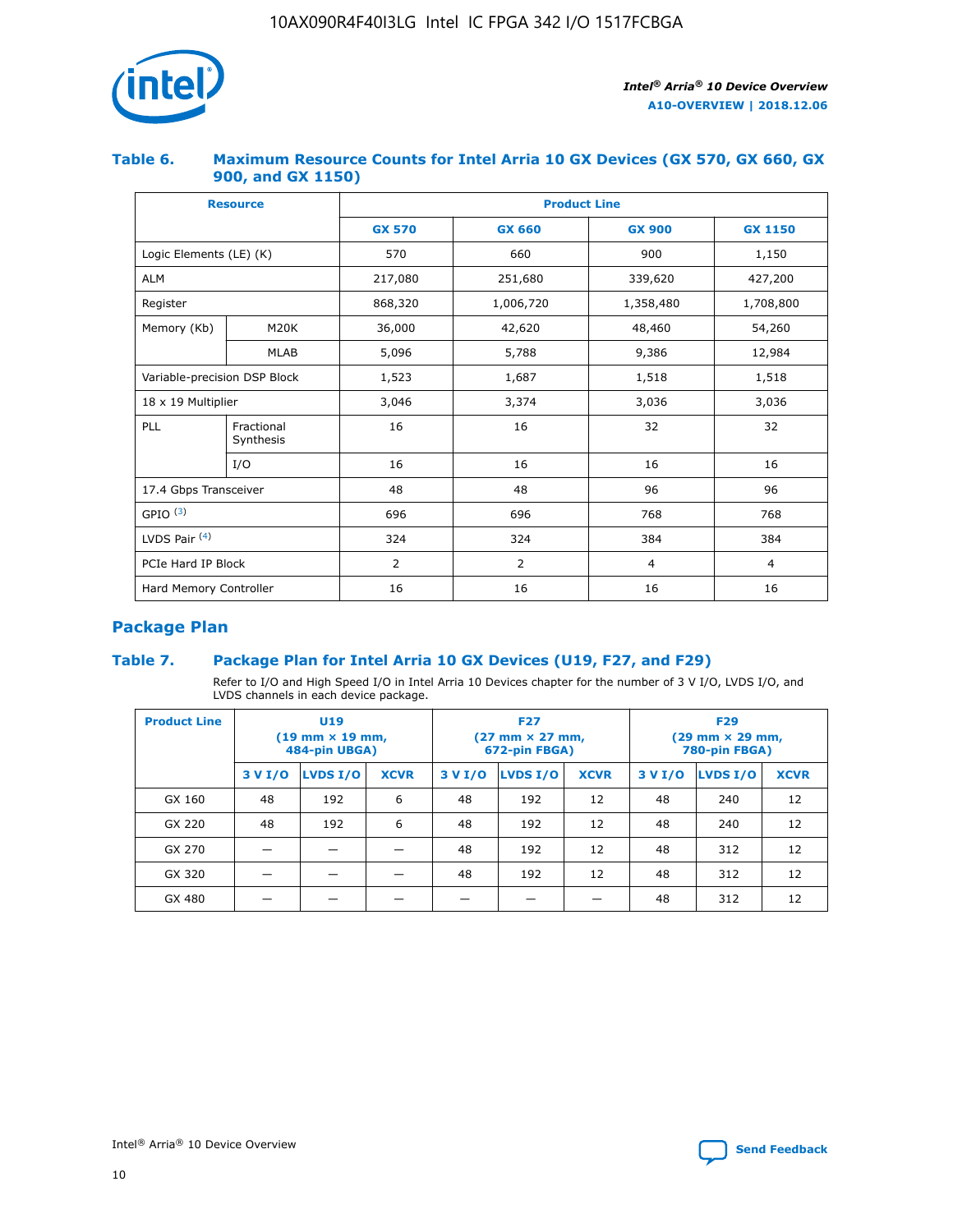

#### **Table 8. Package Plan for Intel Arria 10 GX Devices (F34, F35, NF40, and KF40)**

Refer to I/O and High Speed I/O in Intel Arria 10 Devices chapter for the number of 3 V I/O, LVDS I/O, and LVDS channels in each device package.

| <b>Product Line</b> | <b>F34</b><br>$(35 \text{ mm} \times 35 \text{ mm})$<br>1152-pin FBGA) |                    | <b>F35</b><br>$(35$ mm $\times$ 35 mm,<br><b>1152-pin FBGA)</b> |           | <b>KF40</b><br>$(40 \text{ mm} \times 40 \text{ mm})$<br>1517-pin FBGA) |             |           | <b>NF40</b><br>$(40 \text{ mm} \times 40 \text{ mm})$<br><b>1517-pin FBGA)</b> |             |            |                    |             |
|---------------------|------------------------------------------------------------------------|--------------------|-----------------------------------------------------------------|-----------|-------------------------------------------------------------------------|-------------|-----------|--------------------------------------------------------------------------------|-------------|------------|--------------------|-------------|
|                     | 3V<br>I/O                                                              | <b>LVDS</b><br>I/O | <b>XCVR</b>                                                     | 3V<br>I/O | <b>LVDS</b><br>I/O                                                      | <b>XCVR</b> | 3V<br>I/O | <b>LVDS</b><br>I/O                                                             | <b>XCVR</b> | 3 V<br>I/O | <b>LVDS</b><br>I/O | <b>XCVR</b> |
| GX 270              | 48                                                                     | 336                | 24                                                              | 48        | 336                                                                     | 24          |           |                                                                                |             |            |                    |             |
| GX 320              | 48                                                                     | 336                | 24                                                              | 48        | 336                                                                     | 24          |           |                                                                                |             |            |                    |             |
| GX 480              | 48                                                                     | 444                | 24                                                              | 48        | 348                                                                     | 36          |           |                                                                                |             |            |                    |             |
| GX 570              | 48                                                                     | 444                | 24                                                              | 48        | 348                                                                     | 36          | 96        | 600                                                                            | 36          | 48         | 540                | 48          |
| GX 660              | 48                                                                     | 444                | 24                                                              | 48        | 348                                                                     | 36          | 96        | 600                                                                            | 36          | 48         | 540                | 48          |
| GX 900              |                                                                        | 504                | 24                                                              | –         |                                                                         |             |           |                                                                                |             |            | 600                | 48          |
| GX 1150             |                                                                        | 504                | 24                                                              |           |                                                                         |             |           |                                                                                |             |            | 600                | 48          |

#### **Table 9. Package Plan for Intel Arria 10 GX Devices (RF40, NF45, SF45, and UF45)**

Refer to I/O and High Speed I/O in Intel Arria 10 Devices chapter for the number of 3 V I/O, LVDS I/O, and LVDS channels in each device package.

| <b>Product Line</b> | <b>RF40</b><br>$(40 \text{ mm} \times 40 \text{ mm})$<br>1517-pin FBGA) |                    | <b>NF45</b><br>$(45 \text{ mm} \times 45 \text{ mm})$<br><b>1932-pin FBGA)</b> |            |                    | <b>SF45</b><br>$(45 \text{ mm} \times 45 \text{ mm})$<br><b>1932-pin FBGA)</b> |            |                    | <b>UF45</b><br>$(45 \text{ mm} \times 45 \text{ mm})$<br>1932-pin FBGA) |           |                    |             |
|---------------------|-------------------------------------------------------------------------|--------------------|--------------------------------------------------------------------------------|------------|--------------------|--------------------------------------------------------------------------------|------------|--------------------|-------------------------------------------------------------------------|-----------|--------------------|-------------|
|                     | 3V<br>I/O                                                               | <b>LVDS</b><br>I/O | <b>XCVR</b>                                                                    | 3 V<br>I/O | <b>LVDS</b><br>I/O | <b>XCVR</b>                                                                    | 3 V<br>I/O | <b>LVDS</b><br>I/O | <b>XCVR</b>                                                             | 3V<br>I/O | <b>LVDS</b><br>I/O | <b>XCVR</b> |
| GX 900              |                                                                         | 342                | 66                                                                             | _          | 768                | 48                                                                             |            | 624                | 72                                                                      |           | 480                | 96          |
| GX 1150             |                                                                         | 342                | 66                                                                             | -          | 768                | 48                                                                             |            | 624                | 72                                                                      |           | 480                | 96          |

#### **Related Information**

[I/O and High-Speed Differential I/O Interfaces in Intel Arria 10 Devices chapter, Intel](https://www.intel.com/content/www/us/en/programmable/documentation/sam1403482614086.html#sam1403482030321) [Arria 10 Device Handbook](https://www.intel.com/content/www/us/en/programmable/documentation/sam1403482614086.html#sam1403482030321)

Provides the number of 3 V and LVDS I/Os, and LVDS channels for each Intel Arria 10 device package.

# **Intel Arria 10 GT**

This section provides the available options, maximum resource counts, and package plan for the Intel Arria 10 GT devices.

The information in this section is correct at the time of publication. For the latest information and to get more details, refer to the Intel FPGA Product Selector.

#### **Related Information**

#### [Intel FPGA Product Selector](http://www.altera.com/products/selector/psg-selector.html)

Provides the latest information on Intel products.

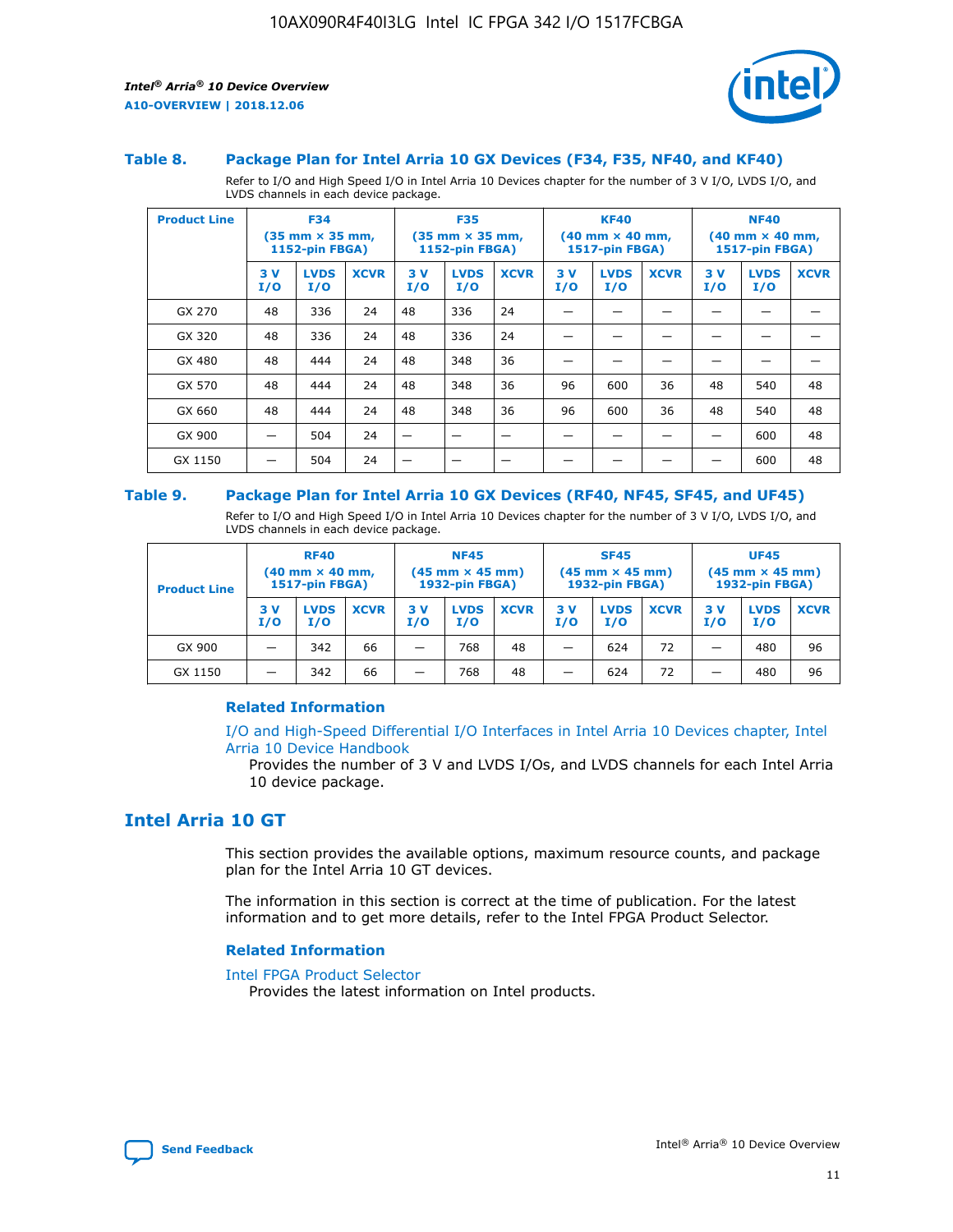

# **Available Options**

# **Figure 2. Sample Ordering Code and Available Options for Intel Arria 10 GT Devices**

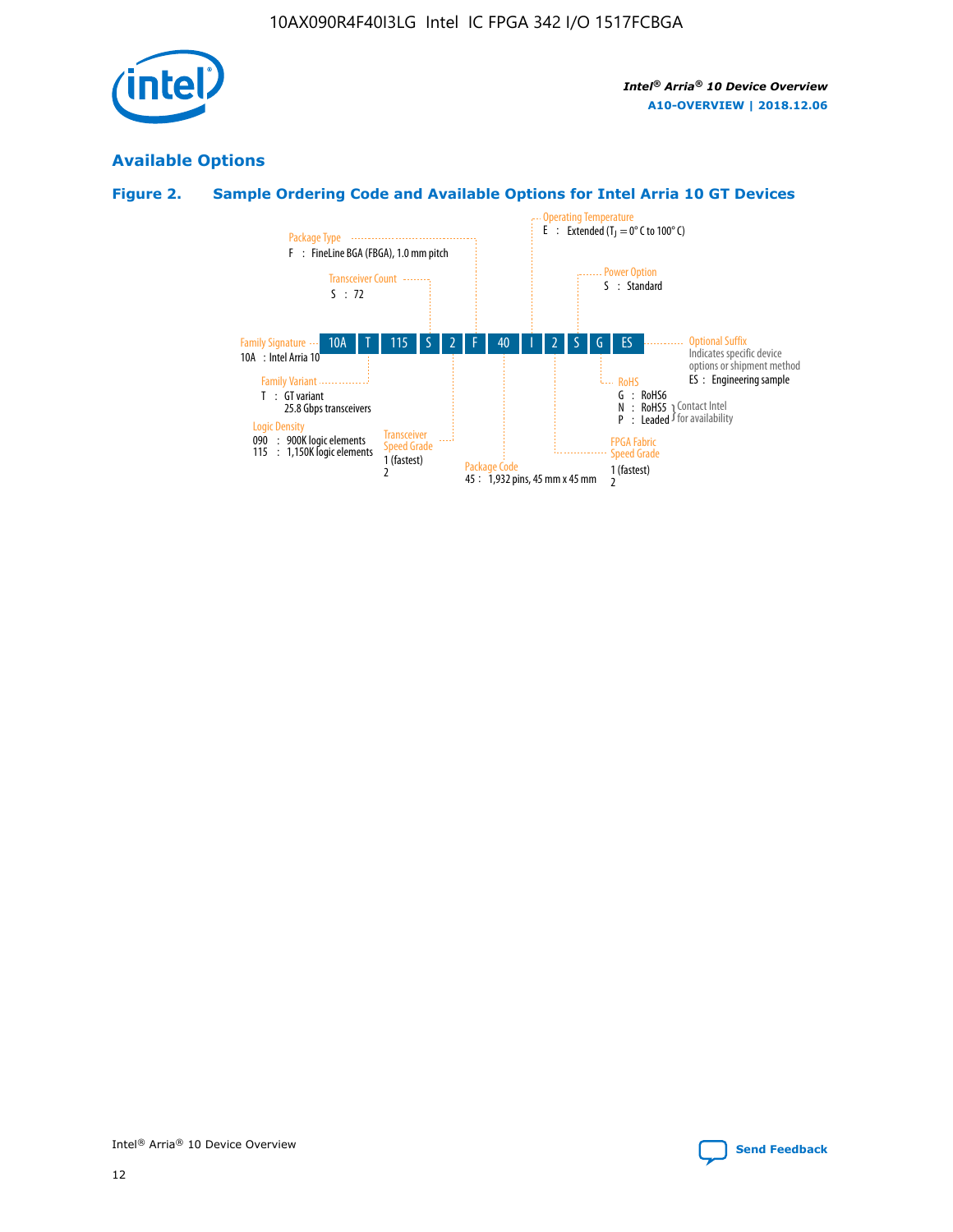

## **Maximum Resources**

#### **Table 10. Maximum Resource Counts for Intel Arria 10 GT Devices**

| <b>Resource</b>              |                      |                | <b>Product Line</b> |  |
|------------------------------|----------------------|----------------|---------------------|--|
|                              |                      | <b>GT 900</b>  | GT 1150             |  |
| Logic Elements (LE) (K)      |                      | 900            | 1,150               |  |
| <b>ALM</b>                   |                      | 339,620        | 427,200             |  |
| Register                     |                      | 1,358,480      | 1,708,800           |  |
| Memory (Kb)                  | M20K                 | 48,460         | 54,260              |  |
|                              | <b>MLAB</b>          | 9,386          | 12,984              |  |
| Variable-precision DSP Block |                      | 1,518          | 1,518               |  |
| 18 x 19 Multiplier           |                      | 3,036          | 3,036               |  |
| PLL                          | Fractional Synthesis | 32             | 32                  |  |
|                              | I/O                  | 16             | 16                  |  |
| Transceiver                  | 17.4 Gbps            | 72(5)          | 72(5)               |  |
|                              | 25.8 Gbps            | 6              | 6                   |  |
| GPIO <sup>(6)</sup>          |                      | 624            | 624                 |  |
| LVDS Pair $(7)$              |                      | 312            | 312                 |  |
| PCIe Hard IP Block           |                      | $\overline{4}$ | $\overline{4}$      |  |
| Hard Memory Controller       |                      | 16             | 16                  |  |

#### **Related Information**

#### [Intel Arria 10 GT Channel Usage](https://www.intel.com/content/www/us/en/programmable/documentation/nik1398707230472.html#nik1398707008178)

Configuring GT/GX channels in Intel Arria 10 GT devices.

## **Package Plan**

#### **Table 11. Package Plan for Intel Arria 10 GT Devices**

Refer to I/O and High Speed I/O in Intel Arria 10 Devices chapter for the number of 3 V I/O, LVDS I/O, and LVDS channels in each device package.

| <b>Product Line</b> | <b>SF45</b><br>(45 mm × 45 mm, 1932-pin FBGA) |                 |             |  |  |  |
|---------------------|-----------------------------------------------|-----------------|-------------|--|--|--|
|                     | 3 V I/O                                       | <b>LVDS I/O</b> | <b>XCVR</b> |  |  |  |
| GT 900              |                                               | 624             | 72          |  |  |  |
| GT 1150             |                                               | 624             |             |  |  |  |

<sup>(7)</sup> Each LVDS I/O pair can be used as differential input or output.



 $(5)$  If all 6 GT channels are in use, 12 of the GX channels are not usable.

<sup>(6)</sup> The number of GPIOs does not include transceiver I/Os. In the Intel Quartus Prime software, the number of user I/Os includes transceiver I/Os.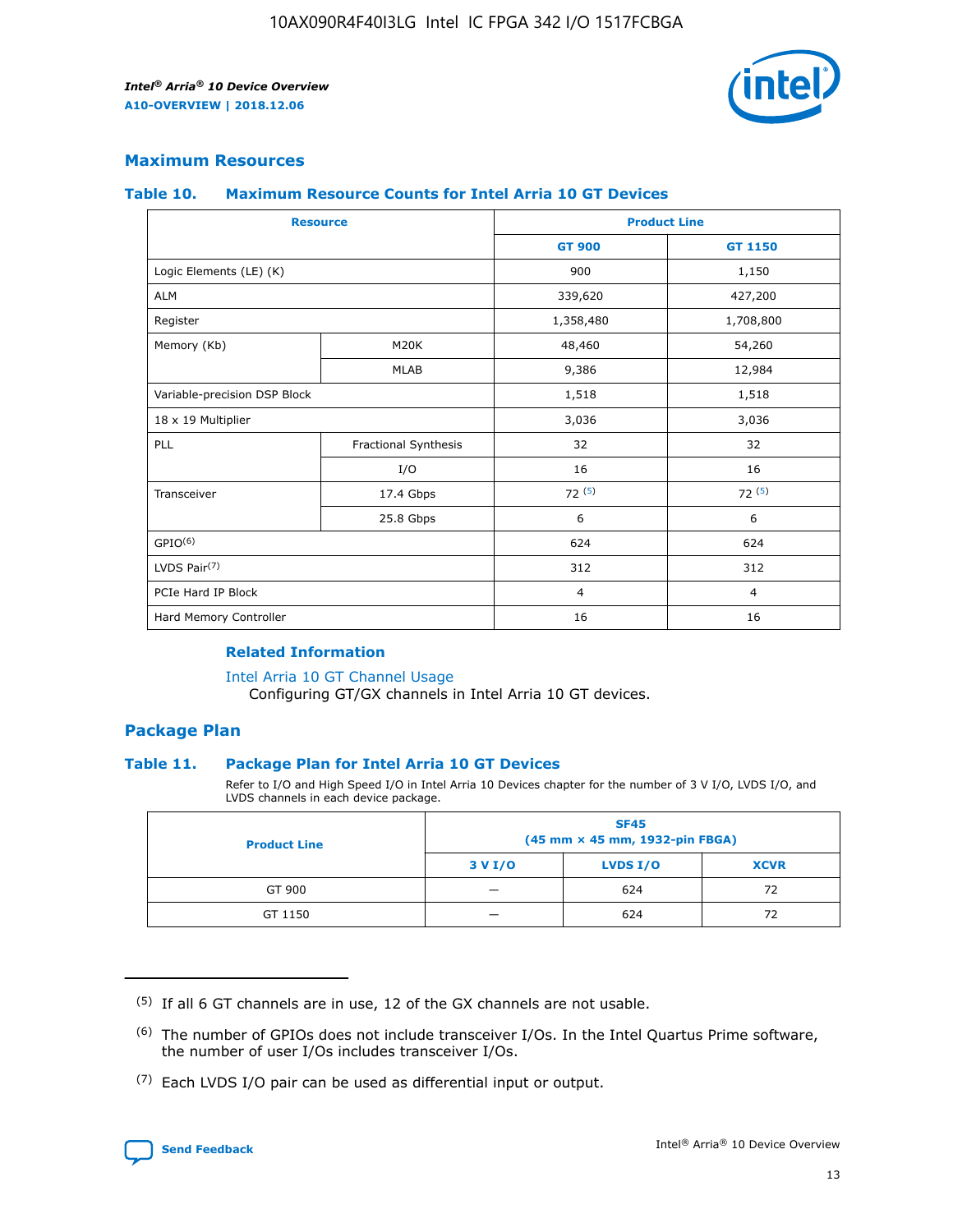

#### **Related Information**

[I/O and High-Speed Differential I/O Interfaces in Intel Arria 10 Devices chapter, Intel](https://www.intel.com/content/www/us/en/programmable/documentation/sam1403482614086.html#sam1403482030321) [Arria 10 Device Handbook](https://www.intel.com/content/www/us/en/programmable/documentation/sam1403482614086.html#sam1403482030321)

Provides the number of 3 V and LVDS I/Os, and LVDS channels for each Intel Arria 10 device package.

# **Intel Arria 10 SX**

This section provides the available options, maximum resource counts, and package plan for the Intel Arria 10 SX devices.

The information in this section is correct at the time of publication. For the latest information and to get more details, refer to the Intel FPGA Product Selector.

#### **Related Information**

[Intel FPGA Product Selector](http://www.altera.com/products/selector/psg-selector.html) Provides the latest information on Intel products.

#### **Available Options**

#### **Figure 3. Sample Ordering Code and Available Options for Intel Arria 10 SX Devices**



#### **Related Information**

[Transceiver Performance for Intel Arria 10 GX/SX Devices](https://www.intel.com/content/www/us/en/programmable/documentation/mcn1413182292568.html#mcn1413213965502) Provides more information about the transceiver speed grade.

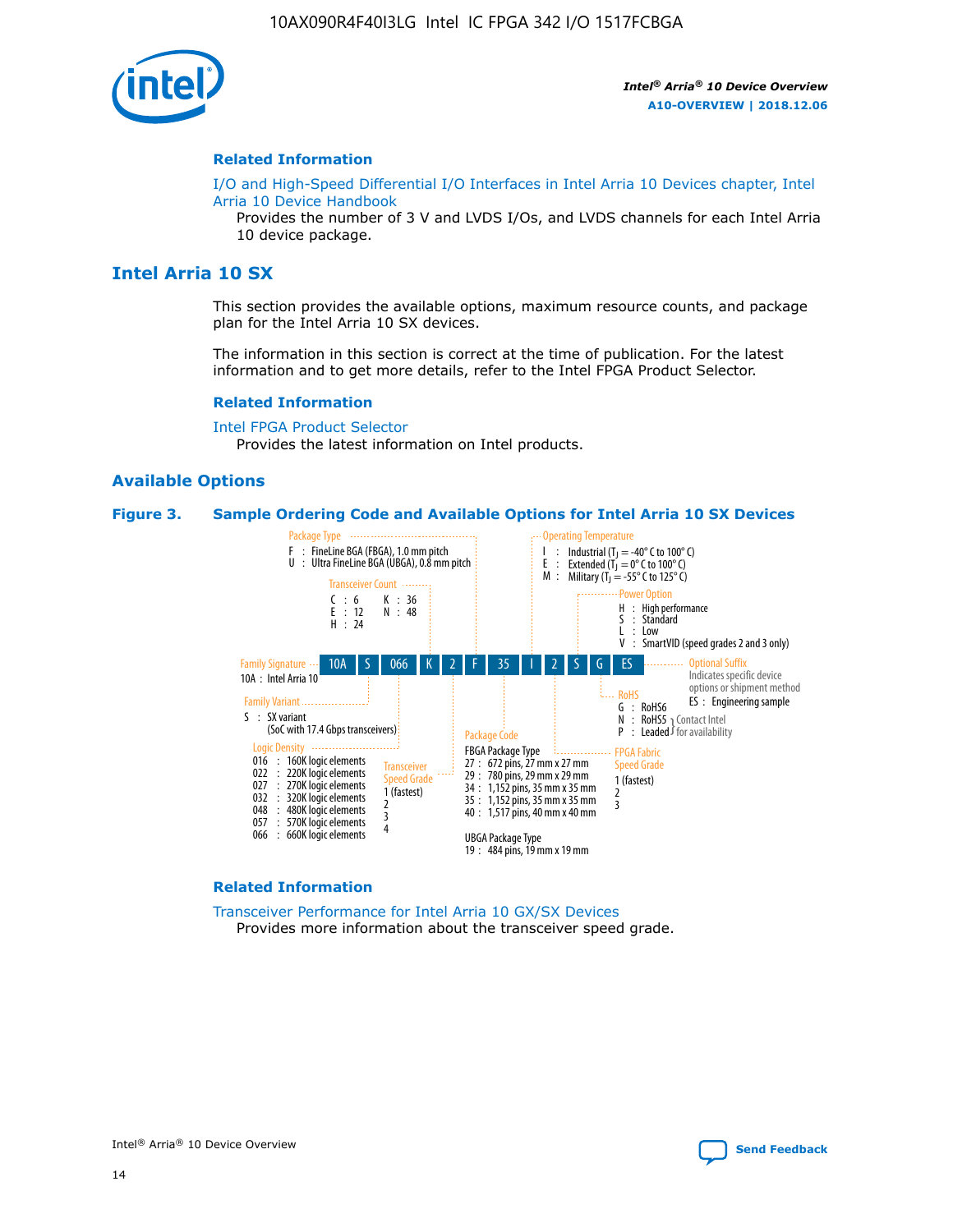

# **Maximum Resources**

#### **Table 12. Maximum Resource Counts for Intel Arria 10 SX Devices**

| <b>Resource</b>                   |                         | <b>Product Line</b> |               |                |                |                |                |                |  |  |  |
|-----------------------------------|-------------------------|---------------------|---------------|----------------|----------------|----------------|----------------|----------------|--|--|--|
|                                   |                         | <b>SX 160</b>       | <b>SX 220</b> | <b>SX 270</b>  | <b>SX 320</b>  | <b>SX 480</b>  | <b>SX 570</b>  | <b>SX 660</b>  |  |  |  |
| Logic Elements (LE) (K)           |                         | 160                 | 220           | 270            | 320            | 480            | 570            | 660            |  |  |  |
| <b>ALM</b>                        |                         | 61,510              | 80,330        | 101,620        | 119,900        | 183,590        | 217,080        | 251,680        |  |  |  |
| Register                          |                         | 246,040             | 321,320       | 406,480        | 479,600        | 734,360        | 868,320        | 1,006,720      |  |  |  |
| Memory (Kb)                       | M <sub>20</sub> K       | 8,800               | 11,740        | 15,000         | 17,820         | 28,620         | 36,000         | 42,620         |  |  |  |
|                                   | <b>MLAB</b>             | 1,050               | 1,690         | 2,452          | 2,727          | 4,164          | 5,096          | 5,788          |  |  |  |
| Variable-precision DSP Block      |                         | 156                 | 192           | 830            | 985            | 1,368          | 1,523          | 1,687          |  |  |  |
| 18 x 19 Multiplier                |                         | 312                 | 384           | 1,660          | 1,970          | 2,736          | 3,046          | 3,374          |  |  |  |
| PLL                               | Fractional<br>Synthesis | 6                   | 6             | 8              | 8              | 12             | 16             | 16             |  |  |  |
|                                   | I/O                     | 6                   | 6             | 8              | 8              | 12             | 16             | 16             |  |  |  |
| 17.4 Gbps Transceiver             |                         | 12                  | 12            | 24             | 24             | 36             | 48             | 48             |  |  |  |
| GPIO <sup>(8)</sup>               |                         | 288                 | 288           | 384            | 384            | 492            | 696            | 696            |  |  |  |
| LVDS Pair $(9)$                   |                         | 120                 | 120           | 168            | 168            | 174            | 324            | 324            |  |  |  |
| PCIe Hard IP Block                |                         | $\mathbf{1}$        | $\mathbf{1}$  | $\overline{2}$ | $\overline{2}$ | $\overline{2}$ | $\overline{2}$ | $\overline{2}$ |  |  |  |
| Hard Memory Controller            |                         | 6                   | 6             | 8              | 8              | 12             | 16             | 16             |  |  |  |
| ARM Cortex-A9 MPCore<br>Processor |                         | Yes                 | Yes           | Yes            | Yes            | Yes            | Yes            | <b>Yes</b>     |  |  |  |

# **Package Plan**

#### **Table 13. Package Plan for Intel Arria 10 SX Devices (U19, F27, F29, and F34)**

Refer to I/O and High Speed I/O in Intel Arria 10 Devices chapter for the number of 3 V I/O, LVDS I/O, and LVDS channels in each device package.

| <b>Product Line</b> | U19<br>$(19 \text{ mm} \times 19 \text{ mm})$<br>484-pin UBGA) |                    | <b>F27</b><br>$(27 \text{ mm} \times 27 \text{ mm})$<br>672-pin FBGA) |           | <b>F29</b><br>$(29 \text{ mm} \times 29 \text{ mm})$<br>780-pin FBGA) |             |            | <b>F34</b><br>$(35 \text{ mm} \times 35 \text{ mm})$<br><b>1152-pin FBGA)</b> |             |           |                    |             |
|---------------------|----------------------------------------------------------------|--------------------|-----------------------------------------------------------------------|-----------|-----------------------------------------------------------------------|-------------|------------|-------------------------------------------------------------------------------|-------------|-----------|--------------------|-------------|
|                     | 3V<br>I/O                                                      | <b>LVDS</b><br>I/O | <b>XCVR</b>                                                           | 3V<br>I/O | <b>LVDS</b><br>I/O                                                    | <b>XCVR</b> | 3 V<br>I/O | <b>LVDS</b><br>I/O                                                            | <b>XCVR</b> | 3V<br>I/O | <b>LVDS</b><br>I/O | <b>XCVR</b> |
| SX 160              | 48                                                             | 144                | 6                                                                     | 48        | 192                                                                   | 12          | 48         | 240                                                                           | 12          | –         |                    |             |
| SX 220              | 48                                                             | 144                | 6                                                                     | 48        | 192                                                                   | 12          | 48         | 240                                                                           | 12          |           |                    |             |
| SX 270              |                                                                |                    |                                                                       | 48        | 192                                                                   | 12          | 48         | 312                                                                           | 12          | 48        | 336                | 24          |
| SX 320              |                                                                |                    |                                                                       | 48        | 192                                                                   | 12          | 48         | 312                                                                           | 12          | 48        | 336                | 24          |
|                     | continued                                                      |                    |                                                                       |           |                                                                       |             |            |                                                                               |             |           |                    |             |

 $(8)$  The number of GPIOs does not include transceiver I/Os. In the Intel Quartus Prime software, the number of user I/Os includes transceiver I/Os.

 $(9)$  Each LVDS I/O pair can be used as differential input or output.

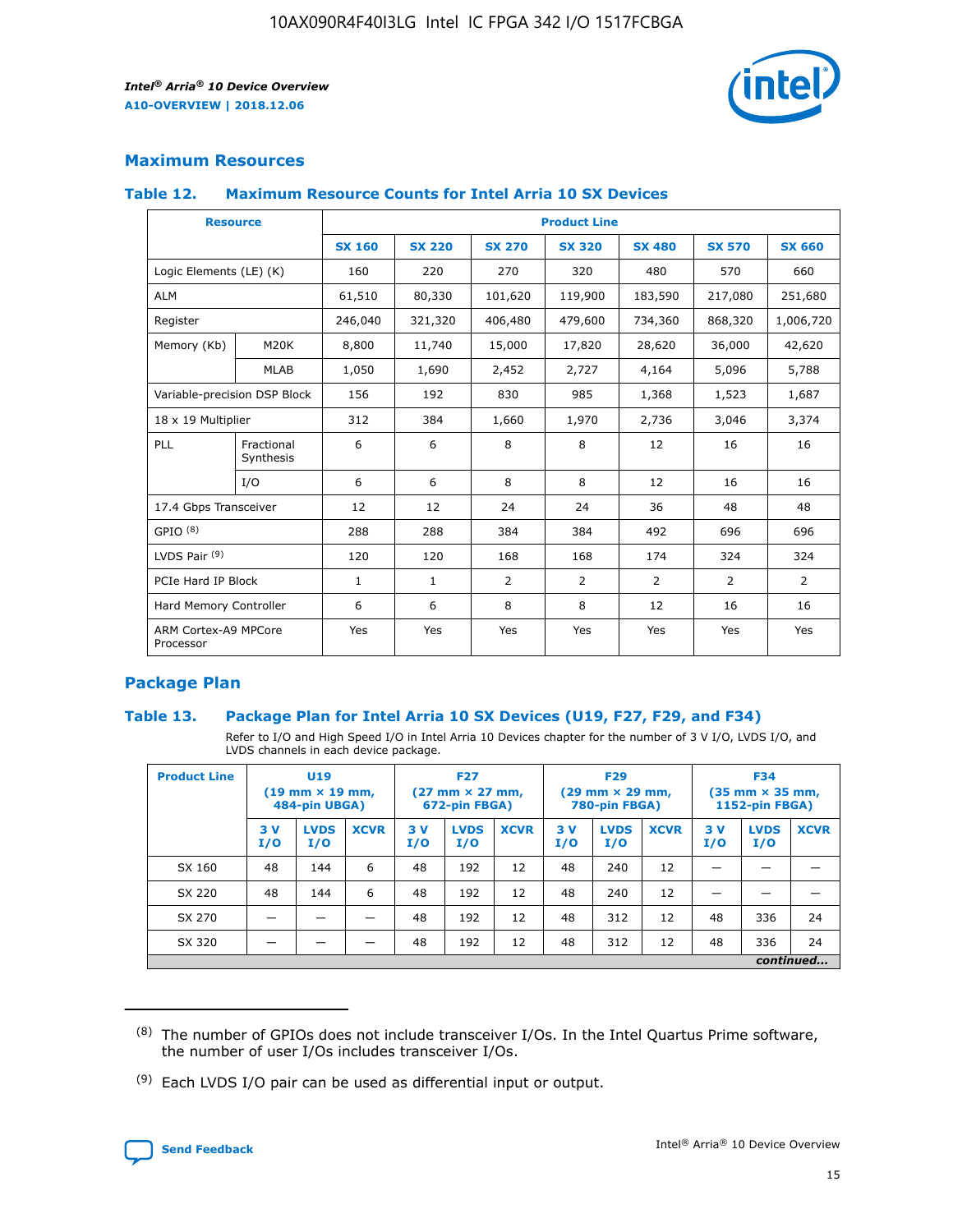

| <b>Product Line</b> | U <sub>19</sub><br>$(19 \text{ mm} \times 19 \text{ mm})$<br>484-pin UBGA) |                    | <b>F27</b><br>$(27 \text{ mm} \times 27 \text{ mm})$<br>672-pin FBGA) |            | <b>F29</b><br>$(29$ mm $\times$ 29 mm,<br>780-pin FBGA) |             |           | <b>F34</b><br>$(35$ mm $\times$ 35 mm,<br><b>1152-pin FBGA)</b> |             |            |                    |             |
|---------------------|----------------------------------------------------------------------------|--------------------|-----------------------------------------------------------------------|------------|---------------------------------------------------------|-------------|-----------|-----------------------------------------------------------------|-------------|------------|--------------------|-------------|
|                     | 3 V<br>I/O                                                                 | <b>LVDS</b><br>I/O | <b>XCVR</b>                                                           | 3 V<br>I/O | <b>LVDS</b><br>I/O                                      | <b>XCVR</b> | 3V<br>I/O | <b>LVDS</b><br>I/O                                              | <b>XCVR</b> | 3 V<br>I/O | <b>LVDS</b><br>I/O | <b>XCVR</b> |
| SX 480              |                                                                            |                    |                                                                       |            |                                                         |             | 48        | 312                                                             | 12          | 48         | 444                | 24          |
| SX 570              |                                                                            |                    |                                                                       |            |                                                         |             |           |                                                                 |             | 48         | 444                | 24          |
| SX 660              |                                                                            |                    |                                                                       |            |                                                         |             |           |                                                                 |             | 48         | 444                | 24          |

## **Table 14. Package Plan for Intel Arria 10 SX Devices (F35, KF40, and NF40)**

Refer to I/O and High Speed I/O in Intel Arria 10 Devices chapter for the number of 3 V I/O, LVDS I/O, and LVDS channels in each device package.

| <b>Product Line</b> | <b>F35</b><br>(35 mm × 35 mm,<br><b>1152-pin FBGA)</b> |          |             |                                           | <b>KF40</b><br>(40 mm × 40 mm,<br>1517-pin FBGA) |    | <b>NF40</b><br>(40 mm × 40 mm,<br>1517-pin FBGA) |          |             |  |
|---------------------|--------------------------------------------------------|----------|-------------|-------------------------------------------|--------------------------------------------------|----|--------------------------------------------------|----------|-------------|--|
|                     | 3 V I/O                                                | LVDS I/O | <b>XCVR</b> | <b>LVDS I/O</b><br>3 V I/O<br><b>XCVR</b> |                                                  |    | 3 V I/O                                          | LVDS I/O | <b>XCVR</b> |  |
| SX 270              | 48                                                     | 336      | 24          |                                           |                                                  |    |                                                  |          |             |  |
| SX 320              | 48                                                     | 336      | 24          |                                           |                                                  |    |                                                  |          |             |  |
| SX 480              | 48                                                     | 348      | 36          |                                           |                                                  |    |                                                  |          |             |  |
| SX 570              | 48                                                     | 348      | 36          | 96                                        | 600                                              | 36 | 48                                               | 540      | 48          |  |
| SX 660              | 48                                                     | 348      | 36          | 96                                        | 600                                              | 36 | 48                                               | 540      | 48          |  |

# **Related Information**

[I/O and High-Speed Differential I/O Interfaces in Intel Arria 10 Devices chapter, Intel](https://www.intel.com/content/www/us/en/programmable/documentation/sam1403482614086.html#sam1403482030321) [Arria 10 Device Handbook](https://www.intel.com/content/www/us/en/programmable/documentation/sam1403482614086.html#sam1403482030321)

Provides the number of 3 V and LVDS I/Os, and LVDS channels for each Intel Arria 10 device package.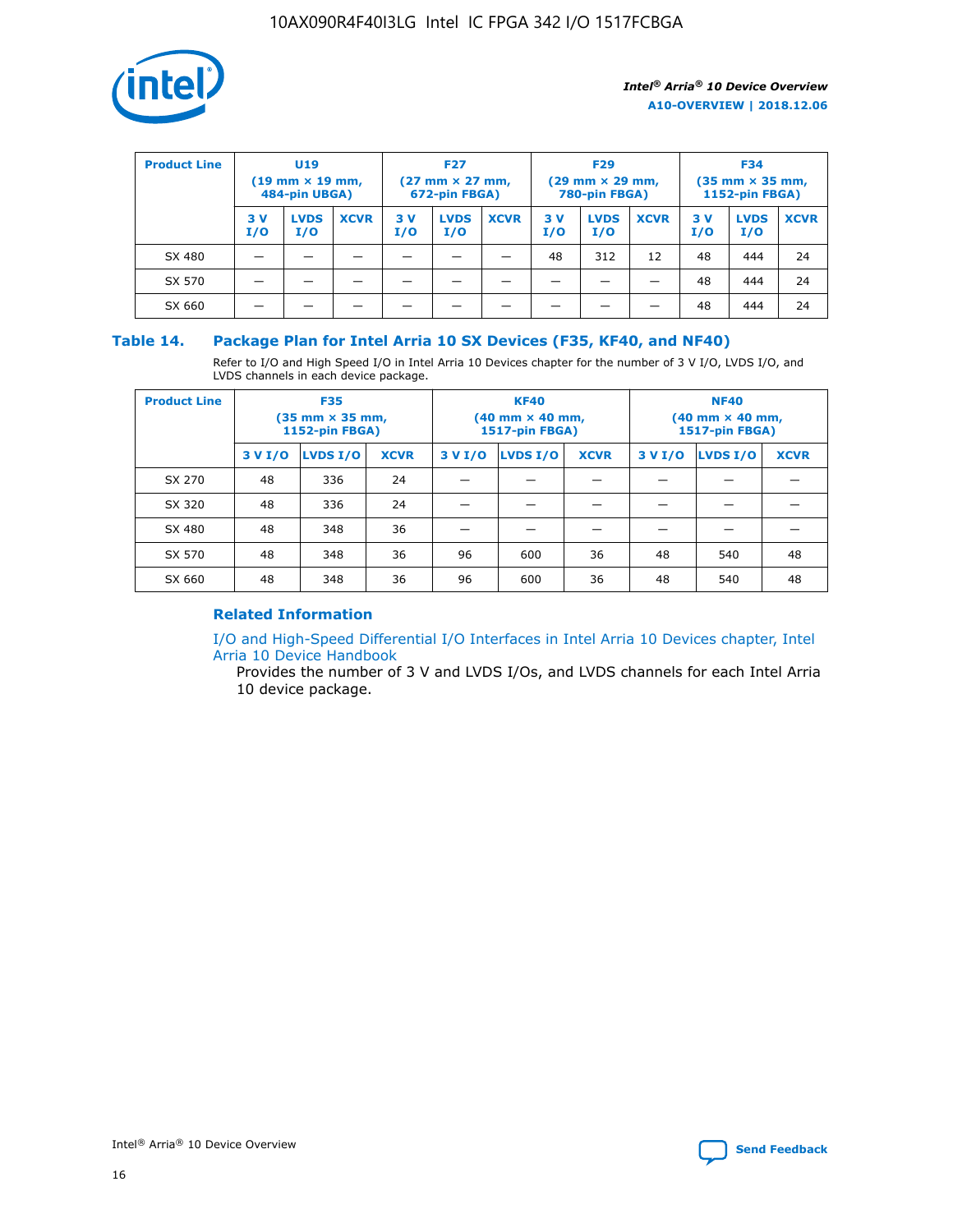

# **I/O Vertical Migration for Intel Arria 10 Devices**

#### **Figure 4. Migration Capability Across Intel Arria 10 Product Lines**

- The arrows indicate the migration paths. The devices included in each vertical migration path are shaded. Devices with fewer resources in the same path have lighter shades.
- To achieve the full I/O migration across product lines in the same migration path, restrict I/Os and transceivers usage to match the product line with the lowest I/O and transceiver counts.
- An LVDS I/O bank in the source device may be mapped to a 3 V I/O bank in the target device. To use memory interface clock frequency higher than 533 MHz, assign external memory interface pins only to banks that are LVDS I/O in both devices.
- There may be nominal 0.15 mm package height difference between some product lines in the same package type.
	- **Variant Product Line Package U19 F27 F29 F34 F35 KF40 NF40 RF40 NF45 SF45 UF45** Intel® Arria® 10 GX GX 160 GX 220 GX 270 GX 320 GX 480 GX 570 GX 660 GX 900 GX 1150 Intel Arria 10 GT GT 900 GT 1150 Intel Arria 10 SX SX 160 SX 220 SX 270 SX 320 SX 480 SX 570 SX 660
- Some migration paths are not shown in the Intel Quartus Prime software **Pin Migration View**.

*Note:* To verify the pin migration compatibility, use the **Pin Migration View** window in the Intel Quartus Prime software Pin Planner.

# **Adaptive Logic Module**

Intel Arria 10 devices use a 20 nm ALM as the basic building block of the logic fabric.

The ALM architecture is the same as the previous generation FPGAs, allowing for efficient implementation of logic functions and easy conversion of IP between the device generations.

The ALM, as shown in following figure, uses an 8-input fracturable look-up table (LUT) with four dedicated registers to help improve timing closure in register-rich designs and achieve an even higher design packing capability than the traditional two-register per LUT architecture.

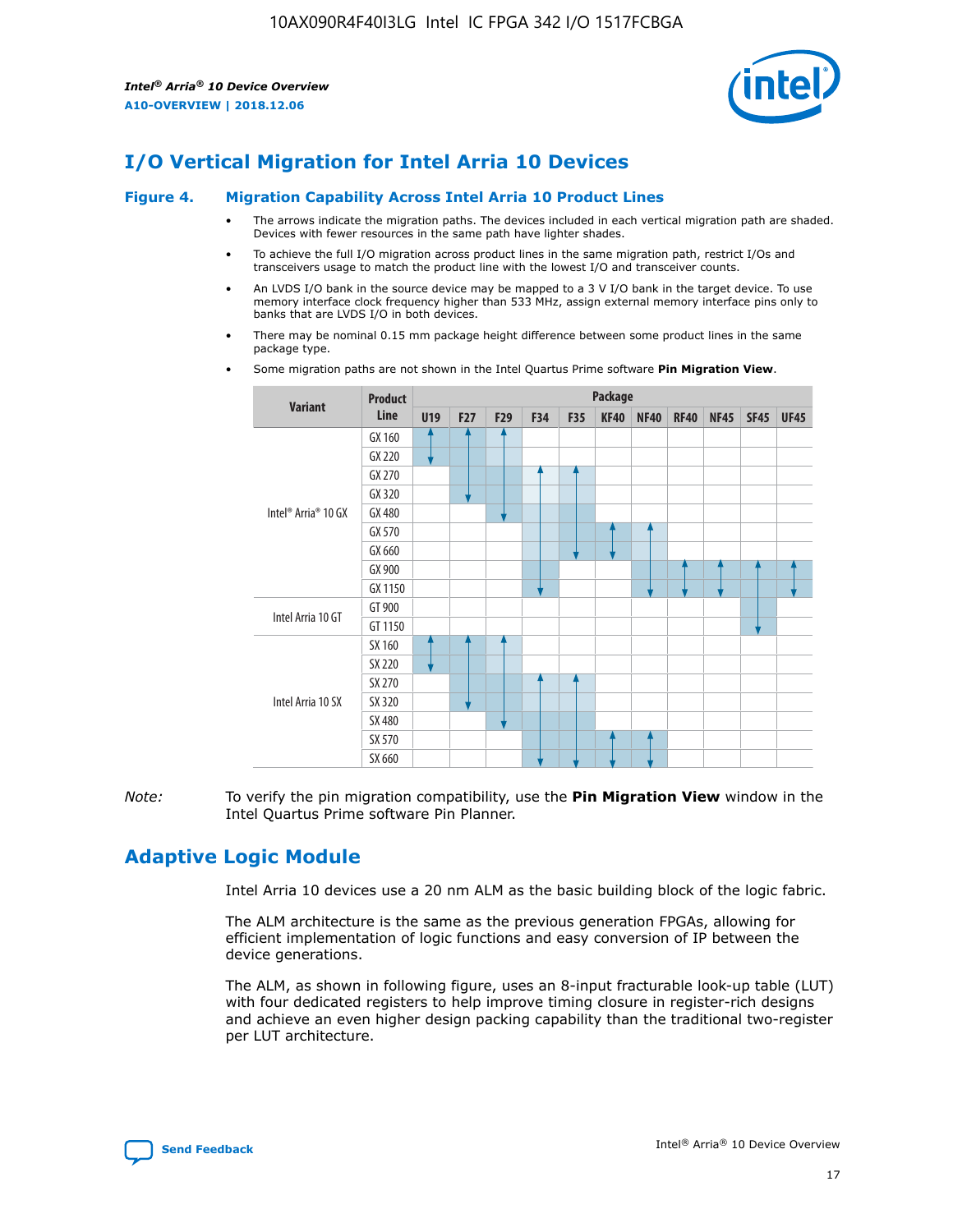

**Figure 5. ALM for Intel Arria 10 Devices**



The Intel Quartus Prime software optimizes your design according to the ALM logic structure and automatically maps legacy designs into the Intel Arria 10 ALM architecture.

# **Variable-Precision DSP Block**

The Intel Arria 10 variable precision DSP blocks support fixed-point arithmetic and floating-point arithmetic.

Features for fixed-point arithmetic:

- High-performance, power-optimized, and fully registered multiplication operations
- 18-bit and 27-bit word lengths
- Two 18 x 19 multipliers or one 27 x 27 multiplier per DSP block
- Built-in addition, subtraction, and 64-bit double accumulation register to combine multiplication results
- Cascading 19-bit or 27-bit when pre-adder is disabled and cascading 18-bit when pre-adder is used to form the tap-delay line for filtering applications
- Cascading 64-bit output bus to propagate output results from one block to the next block without external logic support
- Hard pre-adder supported in 19-bit and 27-bit modes for symmetric filters
- Internal coefficient register bank in both 18-bit and 27-bit modes for filter implementation
- 18-bit and 27-bit systolic finite impulse response (FIR) filters with distributed output adder
- Biased rounding support

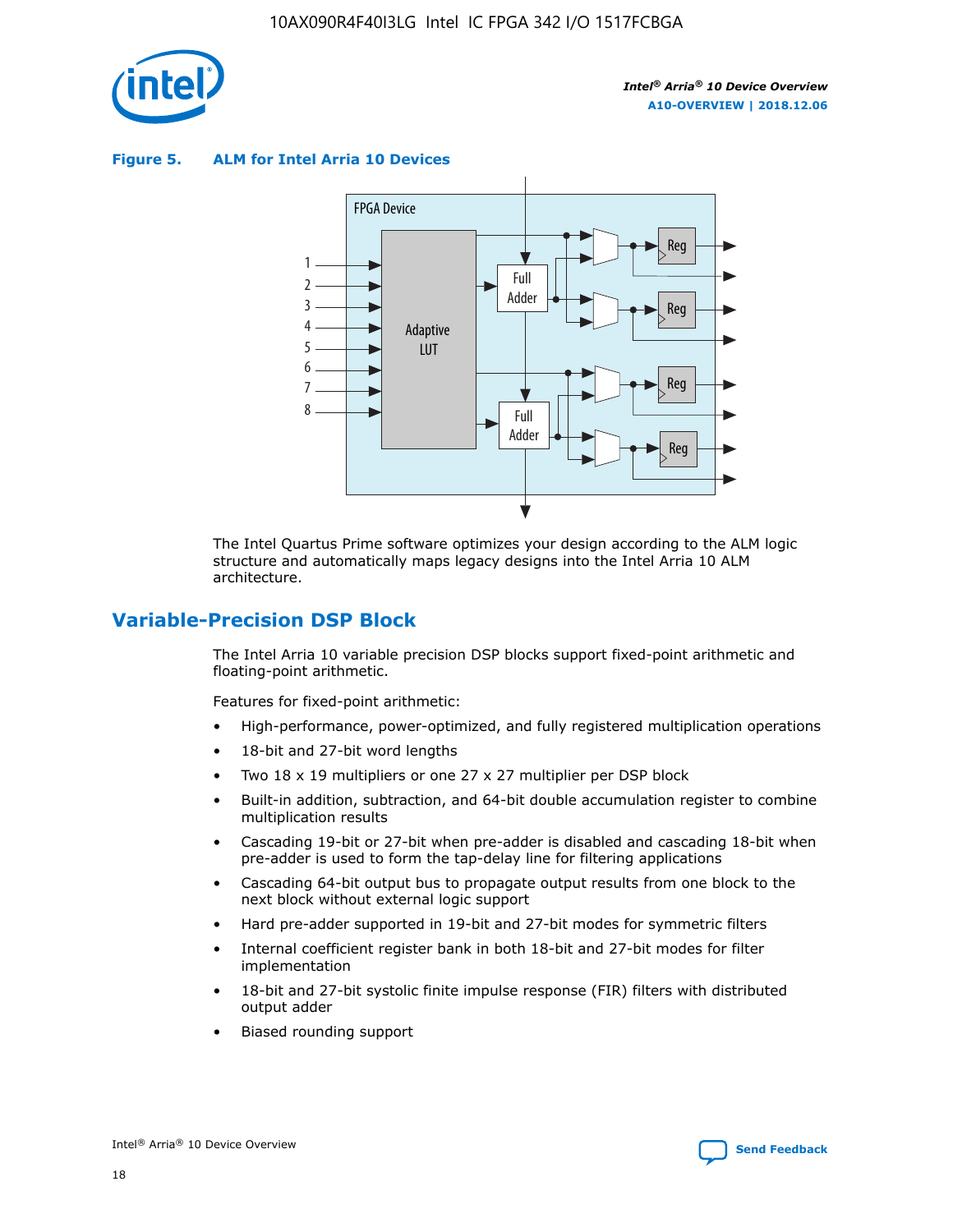

Features for floating-point arithmetic:

- A completely hardened architecture that supports multiplication, addition, subtraction, multiply-add, and multiply-subtract
- Multiplication with accumulation capability and a dynamic accumulator reset control
- Multiplication with cascade summation capability
- Multiplication with cascade subtraction capability
- Complex multiplication
- Direct vector dot product
- Systolic FIR filter

#### **Table 15. Variable-Precision DSP Block Configurations for Intel Arria 10 Devices**

| <b>Usage Example</b>                                       | <b>Multiplier Size (Bit)</b>    | <b>DSP Block Resources</b> |
|------------------------------------------------------------|---------------------------------|----------------------------|
| Medium precision fixed point                               | Two 18 x 19                     |                            |
| High precision fixed or Single precision<br>floating point | One 27 x 27                     |                            |
| Fixed point FFTs                                           | One 19 x 36 with external adder |                            |
| Very high precision fixed point                            | One 36 x 36 with external adder |                            |
| Double precision floating point                            | One 54 x 54 with external adder | 4                          |

#### **Table 16. Resources for Fixed-Point Arithmetic in Intel Arria 10 Devices**

The table lists the variable-precision DSP resources by bit precision for each Intel Arria 10 device.

| <b>Variant</b>  | <b>Product Line</b> | Variable-<br>precision<br><b>DSP Block</b> | <b>Independent Input and Output</b><br><b>Multiplications Operator</b> |                                     | $18 \times 19$<br><b>Multiplier</b><br><b>Adder Sum</b> | $18 \times 18$<br><b>Multiplier</b><br><b>Adder</b> |
|-----------------|---------------------|--------------------------------------------|------------------------------------------------------------------------|-------------------------------------|---------------------------------------------------------|-----------------------------------------------------|
|                 |                     |                                            | 18 x 19<br><b>Multiplier</b>                                           | $27 \times 27$<br><b>Multiplier</b> | <b>Mode</b>                                             | <b>Summed with</b><br>36 bit Input                  |
| AIntel Arria 10 | GX 160              | 156                                        | 312                                                                    | 156                                 | 156                                                     | 156                                                 |
| GX              | GX 220              | 192                                        | 384                                                                    | 192                                 | 192                                                     | 192                                                 |
|                 | GX 270              | 830                                        | 1,660                                                                  | 830                                 | 830                                                     | 830                                                 |
|                 | GX 320              | 984                                        | 1,968                                                                  | 984                                 | 984                                                     | 984                                                 |
|                 | GX 480              | 1,368                                      | 2,736                                                                  | 1,368                               | 1,368                                                   | 1,368                                               |
|                 | GX 570              | 1,523                                      | 3,046                                                                  | 1,523                               | 1,523                                                   | 1,523                                               |
|                 | GX 660              | 1,687                                      | 3,374                                                                  | 1,687                               | 1,687                                                   | 1,687                                               |
|                 | GX 900              | 1,518                                      | 3,036                                                                  | 1,518                               | 1,518                                                   | 1,518                                               |
|                 | GX 1150             | 1,518                                      | 3,036                                                                  | 1,518                               | 1,518                                                   | 1,518                                               |
| Intel Arria 10  | GT 900              | 1,518                                      | 3,036                                                                  | 1,518                               | 1,518                                                   | 1,518                                               |
| GT              | GT 1150             | 1,518                                      | 3,036                                                                  | 1,518                               | 1,518                                                   | 1,518                                               |
| Intel Arria 10  | SX 160              | 156                                        | 312                                                                    | 156                                 | 156                                                     | 156                                                 |
| <b>SX</b>       | SX 220              | 192                                        | 384                                                                    | 192                                 | 192                                                     | 192                                                 |
|                 | SX 270              | 830                                        | 1,660                                                                  | 830                                 | 830                                                     | 830                                                 |
|                 |                     |                                            |                                                                        |                                     |                                                         | continued                                           |

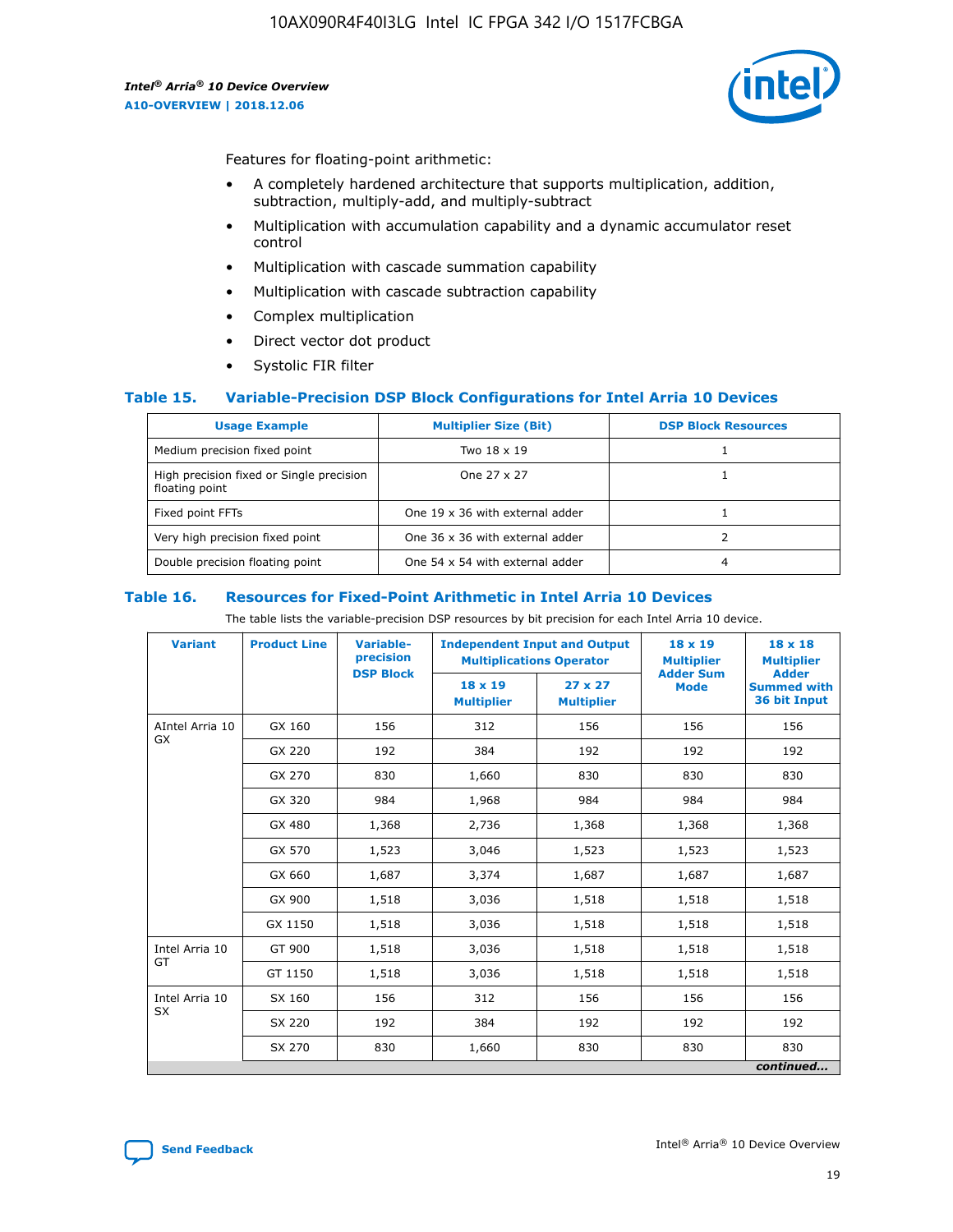

| <b>Variant</b> | <b>Product Line</b> | <b>Variable-</b><br>precision<br><b>DSP Block</b> | <b>Independent Input and Output</b><br><b>Multiplications Operator</b> |                                     | $18 \times 19$<br><b>Multiplier</b><br><b>Adder Sum</b> | $18 \times 18$<br><b>Multiplier</b><br><b>Adder</b> |  |
|----------------|---------------------|---------------------------------------------------|------------------------------------------------------------------------|-------------------------------------|---------------------------------------------------------|-----------------------------------------------------|--|
|                |                     |                                                   | $18 \times 19$<br><b>Multiplier</b>                                    | $27 \times 27$<br><b>Multiplier</b> | <b>Mode</b>                                             | <b>Summed with</b><br>36 bit Input                  |  |
|                | SX 320              | 984                                               | 1,968                                                                  | 984                                 | 984                                                     | 984                                                 |  |
|                | SX 480              | 1,368                                             | 2,736                                                                  | 1,368                               | 1,368                                                   | 1,368                                               |  |
|                | SX 570              | 1,523                                             | 3,046                                                                  | 1,523                               | 1,523                                                   | 1,523                                               |  |
|                | SX 660              | 1,687                                             | 3,374                                                                  | 1,687                               | 1,687                                                   | 1,687                                               |  |

# **Table 17. Resources for Floating-Point Arithmetic in Intel Arria 10 Devices**

The table lists the variable-precision DSP resources by bit precision for each Intel Arria 10 device.

| <b>Variant</b>              | <b>Product Line</b> | <b>Variable-</b><br>precision<br><b>DSP Block</b> | <b>Single</b><br><b>Precision</b><br><b>Floating-Point</b><br><b>Multiplication</b><br><b>Mode</b> | <b>Single-Precision</b><br><b>Floating-Point</b><br><b>Adder Mode</b> | Single-<br><b>Precision</b><br><b>Floating-Point</b><br><b>Multiply</b><br><b>Accumulate</b><br><b>Mode</b> | <b>Peak</b><br><b>Giga Floating-</b><br><b>Point</b><br><b>Operations</b><br>per Second<br>(GFLOPs) |
|-----------------------------|---------------------|---------------------------------------------------|----------------------------------------------------------------------------------------------------|-----------------------------------------------------------------------|-------------------------------------------------------------------------------------------------------------|-----------------------------------------------------------------------------------------------------|
| Intel Arria 10<br>GX        | GX 160              | 156                                               | 156                                                                                                | 156                                                                   | 156                                                                                                         | 140                                                                                                 |
|                             | GX 220              | 192                                               | 192                                                                                                | 192                                                                   | 192                                                                                                         | 173                                                                                                 |
|                             | GX 270              | 830                                               | 830                                                                                                | 830                                                                   | 830                                                                                                         | 747                                                                                                 |
|                             | GX 320              | 984                                               | 984                                                                                                | 984                                                                   | 984                                                                                                         | 886                                                                                                 |
|                             | GX 480              | 1,369                                             | 1,368                                                                                              | 1,368                                                                 | 1,368                                                                                                       | 1,231                                                                                               |
|                             | GX 570              | 1,523                                             | 1,523                                                                                              | 1,523                                                                 | 1,523                                                                                                       | 1,371                                                                                               |
|                             | GX 660              | 1,687                                             | 1,687                                                                                              | 1,687                                                                 | 1,687                                                                                                       | 1,518                                                                                               |
|                             | GX 900              | 1,518                                             | 1,518                                                                                              | 1,518                                                                 | 1,518                                                                                                       | 1,366                                                                                               |
|                             | GX 1150             | 1,518                                             | 1,518                                                                                              | 1,518                                                                 | 1,518                                                                                                       | 1,366                                                                                               |
| Intel Arria 10              | GT 900              | 1,518                                             | 1,518                                                                                              | 1,518                                                                 | 1,518                                                                                                       | 1,366                                                                                               |
| GT                          | GT 1150             | 1,518                                             | 1,518                                                                                              | 1,518                                                                 | 1,518                                                                                                       | 1,366                                                                                               |
| Intel Arria 10<br><b>SX</b> | SX 160              | 156                                               | 156                                                                                                | 156                                                                   | 156                                                                                                         | 140                                                                                                 |
|                             | SX 220              | 192                                               | 192                                                                                                | 192                                                                   | 192                                                                                                         | 173                                                                                                 |
|                             | SX 270              | 830                                               | 830                                                                                                | 830                                                                   | 830                                                                                                         | 747                                                                                                 |
|                             | SX 320              | 984                                               | 984                                                                                                | 984                                                                   | 984                                                                                                         | 886                                                                                                 |
|                             | SX 480              | 1,369                                             | 1,368                                                                                              | 1,368                                                                 | 1,368                                                                                                       | 1,231                                                                                               |
|                             | SX 570              | 1,523                                             | 1,523                                                                                              | 1,523                                                                 | 1,523                                                                                                       | 1,371                                                                                               |
|                             | SX 660              | 1,687                                             | 1,687                                                                                              | 1,687                                                                 | 1,687                                                                                                       | 1,518                                                                                               |

# **Embedded Memory Blocks**

The embedded memory blocks in the devices are flexible and designed to provide an optimal amount of small- and large-sized memory arrays to fit your design requirements.

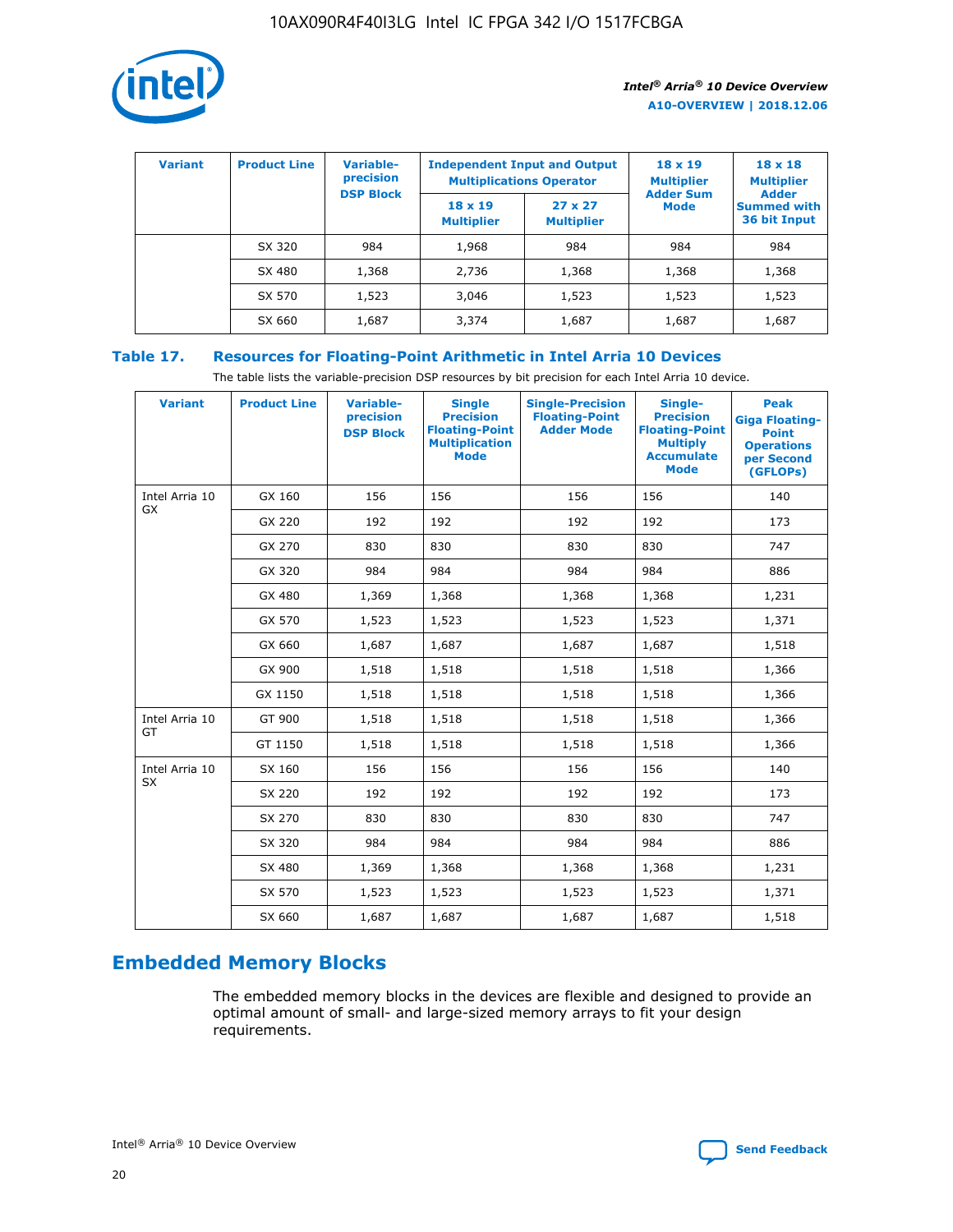

# **Types of Embedded Memory**

The Intel Arria 10 devices contain two types of memory blocks:

- 20 Kb M20K blocks—blocks of dedicated memory resources. The M20K blocks are ideal for larger memory arrays while still providing a large number of independent ports.
- 640 bit memory logic array blocks (MLABs)—enhanced memory blocks that are configured from dual-purpose logic array blocks (LABs). The MLABs are ideal for wide and shallow memory arrays. The MLABs are optimized for implementation of shift registers for digital signal processing (DSP) applications, wide and shallow FIFO buffers, and filter delay lines. Each MLAB is made up of ten adaptive logic modules (ALMs). In the Intel Arria 10 devices, you can configure these ALMs as ten 32 x 2 blocks, giving you one 32 x 20 simple dual-port SRAM block per MLAB.

# **Embedded Memory Capacity in Intel Arria 10 Devices**

|                   | <b>Product</b> |              | <b>M20K</b>         | <b>MLAB</b>  |                     | <b>Total RAM Bit</b> |
|-------------------|----------------|--------------|---------------------|--------------|---------------------|----------------------|
| <b>Variant</b>    | <b>Line</b>    | <b>Block</b> | <b>RAM Bit (Kb)</b> | <b>Block</b> | <b>RAM Bit (Kb)</b> | (Kb)                 |
| Intel Arria 10 GX | GX 160         | 440          | 8,800               | 1,680        | 1,050               | 9,850                |
|                   | GX 220         | 587          | 11,740              | 2,703        | 1,690               | 13,430               |
|                   | GX 270         | 750          | 15,000              | 3,922        | 2,452               | 17,452               |
|                   | GX 320         | 891          | 17,820              | 4,363        | 2,727               | 20,547               |
|                   | GX 480         | 1,431        | 28,620              | 6,662        | 4,164               | 32,784               |
|                   | GX 570         | 1,800        | 36,000              | 8,153        | 5,096               | 41,096               |
|                   | GX 660         | 2,131        | 42,620              | 9,260        | 5,788               | 48,408               |
|                   | GX 900         | 2,423        | 48,460              | 15,017       | 9,386               | 57,846               |
|                   | GX 1150        | 2,713        | 54,260              | 20,774       | 12,984              | 67,244               |
| Intel Arria 10 GT | GT 900         | 2,423        | 48,460              | 15,017       | 9,386               | 57,846               |
|                   | GT 1150        | 2,713        | 54,260              | 20,774       | 12,984              | 67,244               |
| Intel Arria 10 SX | SX 160         | 440          | 8,800               | 1,680        | 1,050               | 9,850                |
|                   | SX 220         | 587          | 11,740              | 2,703        | 1,690               | 13,430               |
|                   | SX 270         | 750          | 15,000              | 3,922        | 2,452               | 17,452               |
|                   | SX 320         | 891          | 17,820              | 4,363        | 2,727               | 20,547               |
|                   | SX 480         | 1,431        | 28,620              | 6,662        | 4,164               | 32,784               |
|                   | SX 570         | 1,800        | 36,000              | 8,153        | 5,096               | 41,096               |
|                   | SX 660         | 2,131        | 42,620              | 9,260        | 5,788               | 48,408               |

#### **Table 18. Embedded Memory Capacity and Distribution in Intel Arria 10 Devices**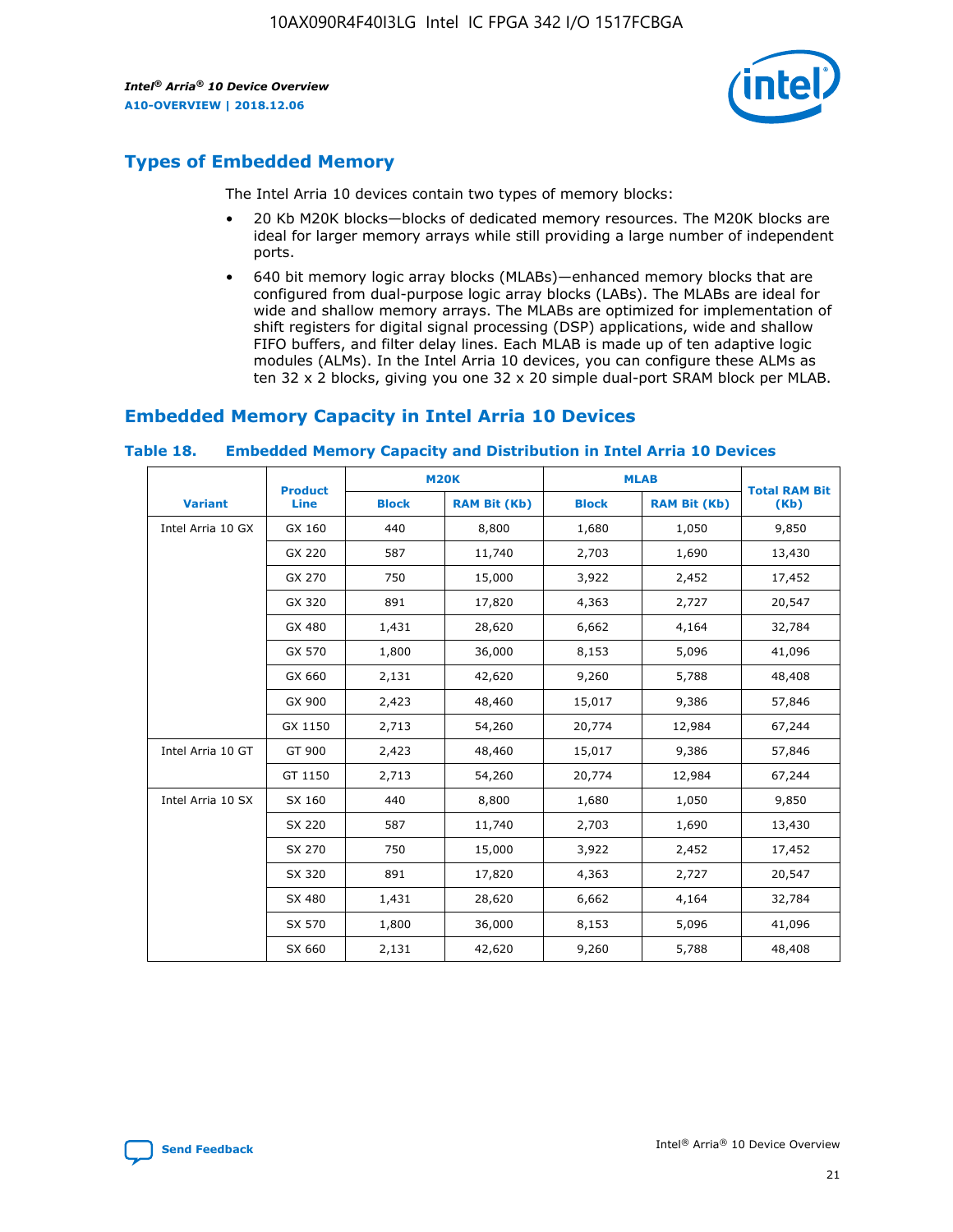

# **Embedded Memory Configurations for Single-port Mode**

#### **Table 19. Single-port Embedded Memory Configurations for Intel Arria 10 Devices**

This table lists the maximum configurations supported for single-port RAM and ROM modes.

| <b>Memory Block</b> | Depth (bits) | <b>Programmable Width</b> |
|---------------------|--------------|---------------------------|
| MLAB                | 32           | x16, x18, or x20          |
|                     | 64(10)       | x8, x9, x10               |
| M20K                | 512          | x40, x32                  |
|                     | 1K           | x20, x16                  |
|                     | 2K           | x10, x8                   |
|                     | 4K           | x5, x4                    |
|                     | 8K           | x2                        |
|                     | 16K          | x1                        |

# **Clock Networks and PLL Clock Sources**

The clock network architecture is based on Intel's global, regional, and peripheral clock structure. This clock structure is supported by dedicated clock input pins, fractional clock synthesis PLLs, and integer I/O PLLs.

# **Clock Networks**

The Intel Arria 10 core clock networks are capable of up to 800 MHz fabric operation across the full industrial temperature range. For the external memory interface, the clock network supports the hard memory controller with speeds up to 2,400 Mbps in a quarter-rate transfer.

To reduce power consumption, the Intel Quartus Prime software identifies all unused sections of the clock network and powers them down.

# **Fractional Synthesis and I/O PLLs**

Intel Arria 10 devices contain up to 32 fractional synthesis PLLs and up to 16 I/O PLLs that are available for both specific and general purpose uses in the core:

- Fractional synthesis PLLs—located in the column adjacent to the transceiver blocks
- I/O PLLs—located in each bank of the 48 I/Os

#### **Fractional Synthesis PLLs**

You can use the fractional synthesis PLLs to:

- Reduce the number of oscillators that are required on your board
- Reduce the number of clock pins that are used in the device by synthesizing multiple clock frequencies from a single reference clock source

<sup>(10)</sup> Supported through software emulation and consumes additional MLAB blocks.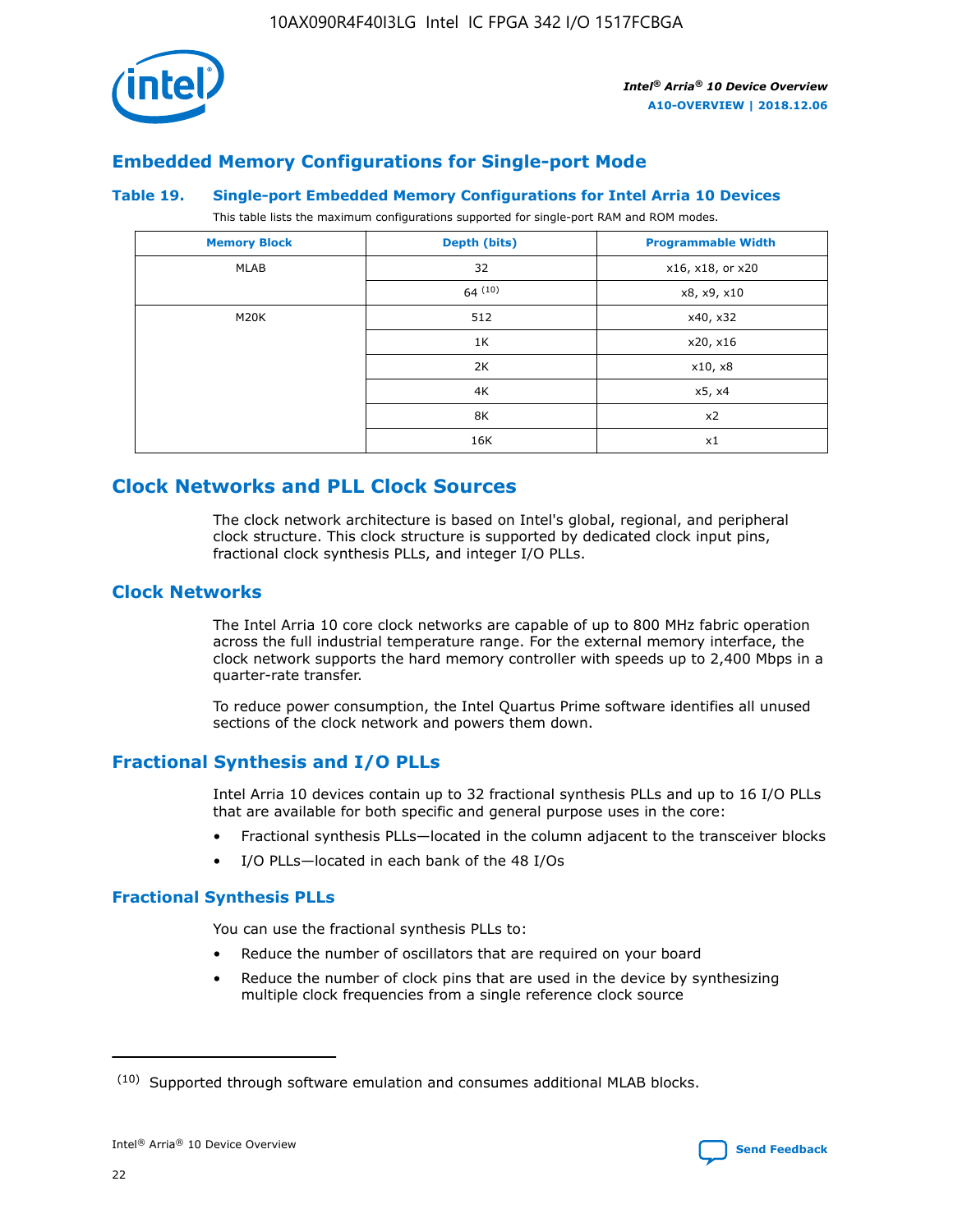

The fractional synthesis PLLs support the following features:

- Reference clock frequency synthesis for transceiver CMU and Advanced Transmit (ATX) PLLs
- Clock network delay compensation
- Zero-delay buffering
- Direct transmit clocking for transceivers
- Independently configurable into two modes:
	- Conventional integer mode equivalent to the general purpose PLL
	- Enhanced fractional mode with third order delta-sigma modulation
- PLL cascading

# **I/O PLLs**

The integer mode I/O PLLs are located in each bank of 48 I/Os. You can use the I/O PLLs to simplify the design of external memory and high-speed LVDS interfaces.

In each I/O bank, the I/O PLLs are adjacent to the hard memory controllers and LVDS SERDES. Because these PLLs are tightly coupled with the I/Os that need to use them, it makes it easier to close timing.

You can use the I/O PLLs for general purpose applications in the core such as clock network delay compensation and zero-delay buffering.

Intel Arria 10 devices support PLL-to-PLL cascading.

# **FPGA General Purpose I/O**

Intel Arria 10 devices offer highly configurable GPIOs. Each I/O bank contains 48 general purpose I/Os and a high-efficiency hard memory controller.

The following list describes the features of the GPIOs:

- Consist of 3 V I/Os for high-voltage application and LVDS I/Os for differential signaling
	- Up to two 3 V I/O banks, available in some devices, that support up to 3 V I/O standards
	- LVDS I/O banks that support up to 1.8 V I/O standards
- Support a wide range of single-ended and differential I/O interfaces
- LVDS speeds up to 1.6 Gbps
- Each LVDS pair of pins has differential input and output buffers, allowing you to configure the LVDS direction for each pair.
- Programmable bus hold and weak pull-up
- Programmable differential output voltage  $(V_{OD})$  and programmable pre-emphasis

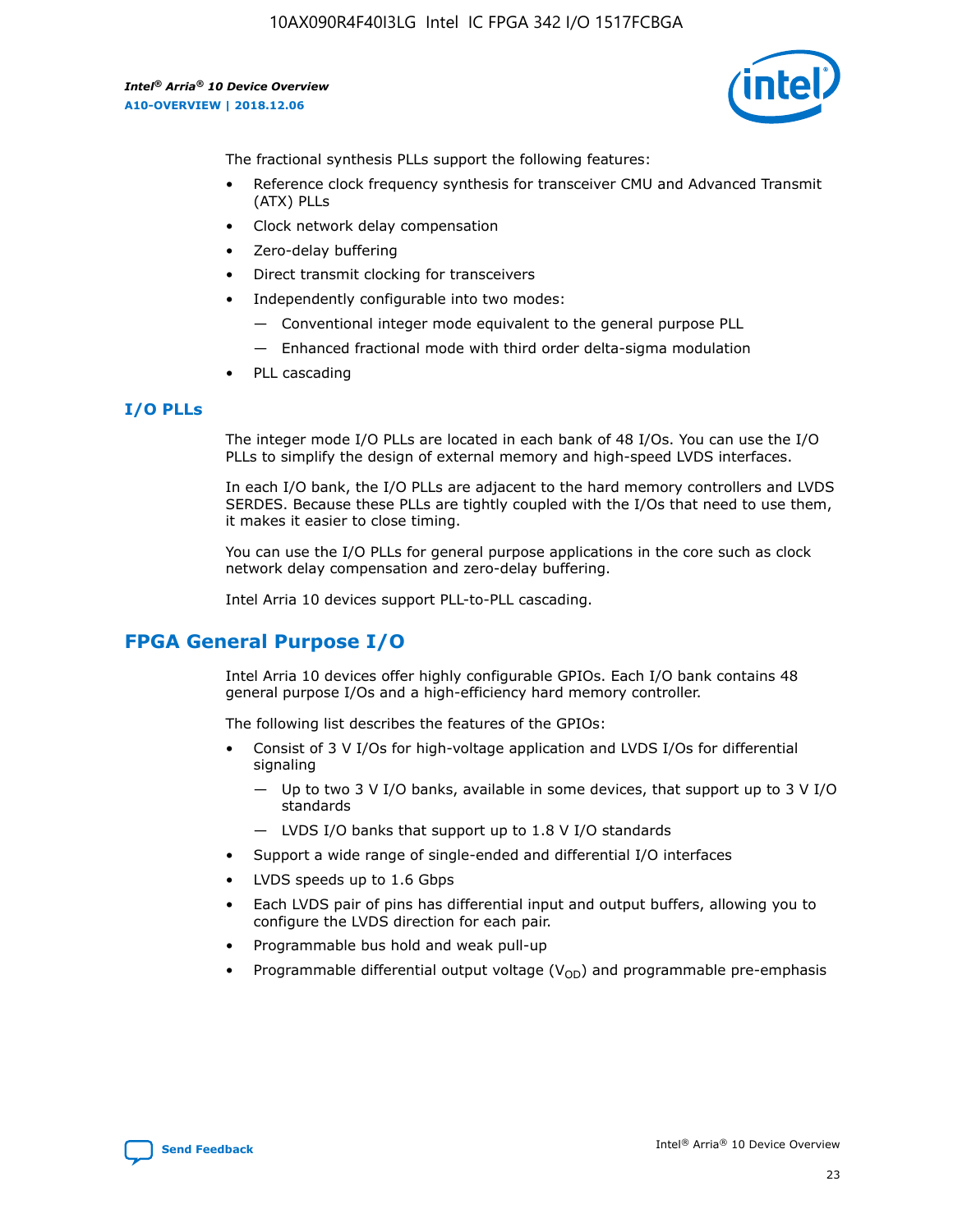

- Series (R<sub>S</sub>) and parallel (R<sub>T</sub>) on-chip termination (OCT) for all I/O banks with OCT calibration to limit the termination impedance variation
- On-chip dynamic termination that has the ability to swap between series and parallel termination, depending on whether there is read or write on a common bus for signal integrity
- Easy timing closure support using the hard read FIFO in the input register path, and delay-locked loop (DLL) delay chain with fine and coarse architecture

# **External Memory Interface**

Intel Arria 10 devices offer massive external memory bandwidth, with up to seven 32 bit DDR4 memory interfaces running at up to 2,400 Mbps. This bandwidth provides additional ease of design, lower power, and resource efficiencies of hardened highperformance memory controllers.

The memory interface within Intel Arria 10 FPGAs and SoCs delivers the highest performance and ease of use. You can configure up to a maximum width of 144 bits when using the hard or soft memory controllers. If required, you can bypass the hard memory controller and use a soft controller implemented in the user logic.

Each I/O contains a hardened DDR read/write path (PHY) capable of performing key memory interface functionality such as read/write leveling, FIFO buffering to lower latency and improve margin, timing calibration, and on-chip termination.

The timing calibration is aided by the inclusion of hard microcontrollers based on Intel's Nios® II technology, specifically tailored to control the calibration of multiple memory interfaces. This calibration allows the Intel Arria 10 device to compensate for any changes in process, voltage, or temperature either within the Intel Arria 10 device itself, or within the external memory device. The advanced calibration algorithms ensure maximum bandwidth and robust timing margin across all operating conditions.

In addition to parallel memory interfaces, Intel Arria 10 devices support serial memory technologies such as the Hybrid Memory Cube (HMC). The HMC is supported by the Intel Arria 10 high-speed serial transceivers which connect up to four HMC links, with each link running at data rates up to 15 Gbps.

#### **Related Information**

#### [External Memory Interface Spec Estimator](http://www.altera.com/technology/memory/estimator/mem-emif-index.html)

Provides a parametric tool that allows you to find and compare the performance of the supported external memory interfaces in IntelFPGAs.

# **Memory Standards Supported by Intel Arria 10 Devices**

The I/Os are designed to provide high performance support for existing and emerging external memory standards.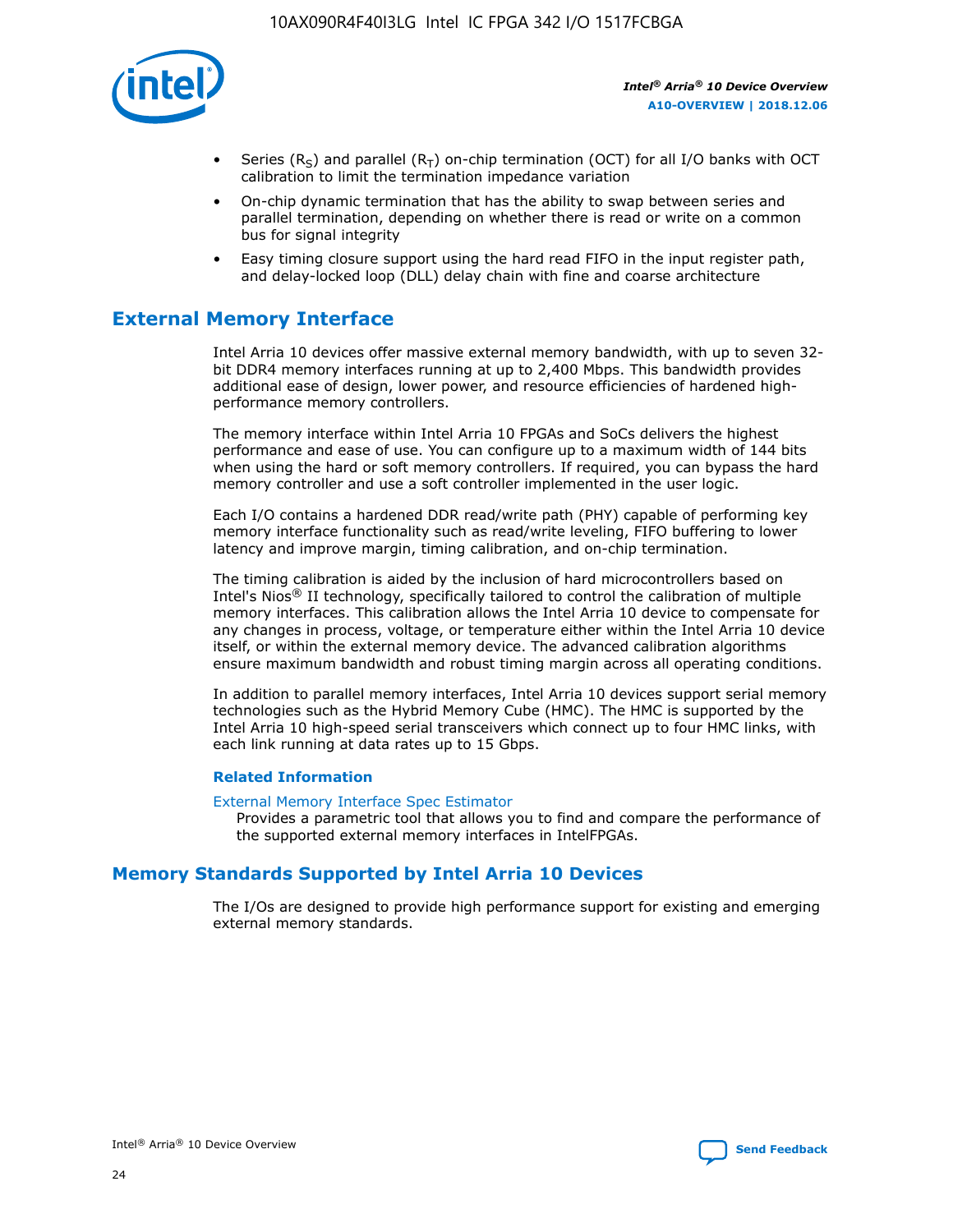

#### **Table 20. Memory Standards Supported by the Hard Memory Controller**

This table lists the overall capability of the hard memory controller. For specific details, refer to the External Memory Interface Spec Estimator and Intel Arria 10 Device Datasheet.

| <b>Memory Standard</b> | <b>Rate Support</b> | <b>Ping Pong PHY Support</b> | <b>Maximum Frequency</b><br>(MHz) |
|------------------------|---------------------|------------------------------|-----------------------------------|
| <b>DDR4 SDRAM</b>      | Quarter rate        | Yes                          | 1,067                             |
|                        |                     |                              | 1,200                             |
| <b>DDR3 SDRAM</b>      | Half rate           | Yes                          | 533                               |
|                        |                     |                              | 667                               |
|                        | Quarter rate        | Yes                          | 1,067                             |
|                        |                     |                              | 1,067                             |
| <b>DDR3L SDRAM</b>     | Half rate           | Yes                          | 533                               |
|                        |                     |                              | 667                               |
|                        | Quarter rate        | Yes                          | 933                               |
|                        |                     |                              | 933                               |
| LPDDR3 SDRAM           | Half rate           |                              | 533                               |
|                        | Quarter rate        |                              | 800                               |

#### **Table 21. Memory Standards Supported by the Soft Memory Controller**

| <b>Memory Standard</b>      | <b>Rate Support</b> | <b>Maximum Frequency</b><br>(MHz) |
|-----------------------------|---------------------|-----------------------------------|
| <b>RLDRAM 3 (11)</b>        | Quarter rate        | 1,200                             |
| ODR IV SRAM <sup>(11)</sup> | Quarter rate        | 1,067                             |
| <b>ODR II SRAM</b>          | Full rate           | 333                               |
|                             | Half rate           | 633                               |
| <b>ODR II+ SRAM</b>         | Full rate           | 333                               |
|                             | Half rate           | 633                               |
| <b>ODR II+ Xtreme SRAM</b>  | Full rate           | 333                               |
|                             | Half rate           | 633                               |

#### **Table 22. Memory Standards Supported by the HPS Hard Memory Controller**

The hard processor system (HPS) is available in Intel Arria 10 SoC devices only.

| <b>Memory Standard</b> | <b>Rate Support</b> | <b>Maximum Frequency</b><br>(MHz) |
|------------------------|---------------------|-----------------------------------|
| <b>DDR4 SDRAM</b>      | Half rate           | 1,200                             |
| <b>DDR3 SDRAM</b>      | Half rate           | 1,067                             |
| <b>DDR3L SDRAM</b>     | Half rate           | 933                               |

<sup>(11)</sup> Intel Arria 10 devices support this external memory interface using hard PHY with soft memory controller.

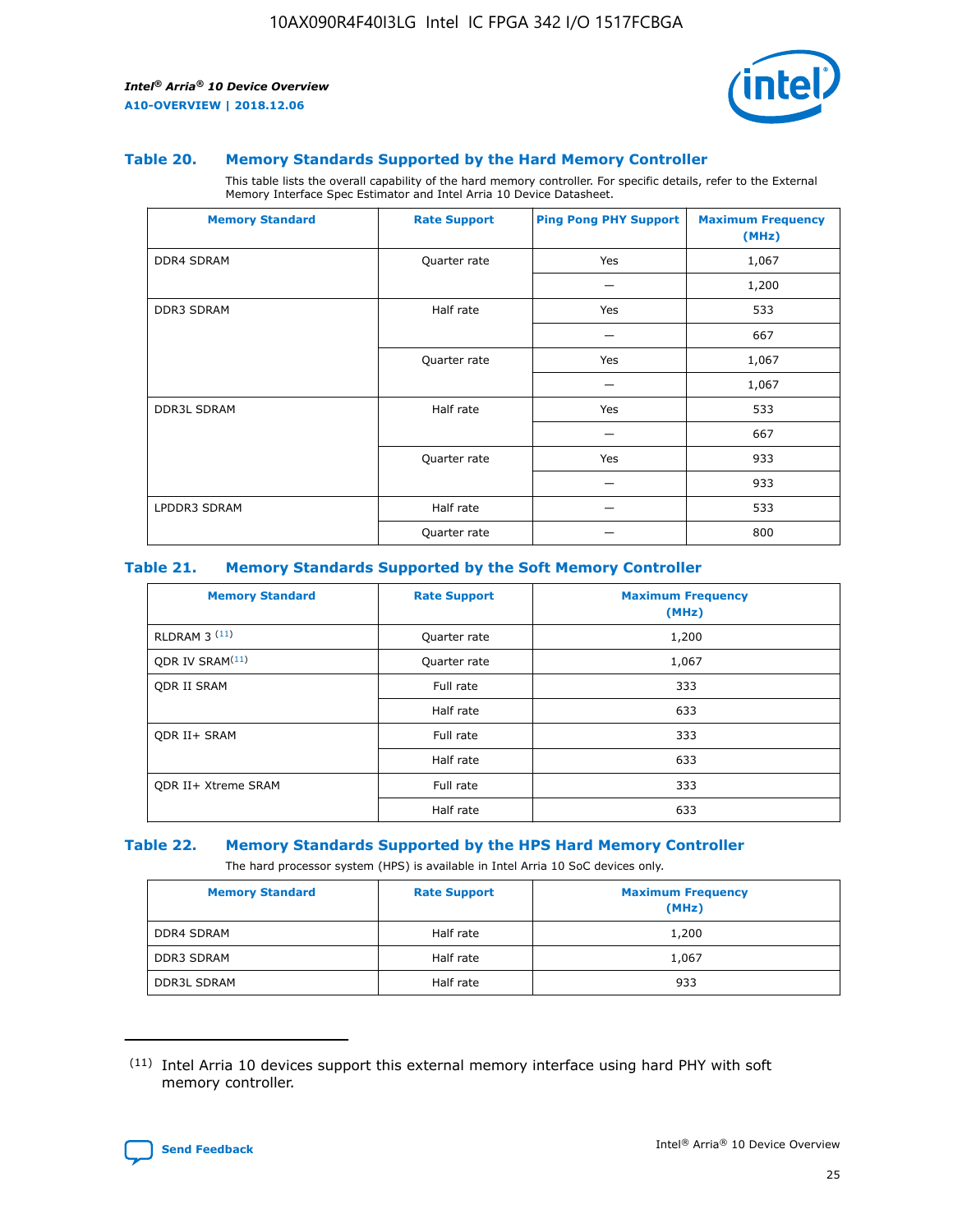

#### **Related Information**

#### [Intel Arria 10 Device Datasheet](https://www.intel.com/content/www/us/en/programmable/documentation/mcn1413182292568.html#mcn1413182153340)

Lists the memory interface performance according to memory interface standards, rank or chip select configurations, and Intel Arria 10 device speed grades.

# **PCIe Gen1, Gen2, and Gen3 Hard IP**

Intel Arria 10 devices contain PCIe hard IP that is designed for performance and ease-of-use:

- Includes all layers of the PCIe stack—transaction, data link and physical layers.
- Supports PCIe Gen3, Gen2, and Gen1 Endpoint and Root Port in x1, x2, x4, or x8 lane configuration.
- Operates independently from the core logic—optional configuration via protocol (CvP) allows the PCIe link to power up and complete link training in less than 100 ms while the Intel Arria 10 device completes loading the programming file for the rest of the FPGA.
- Provides added functionality that makes it easier to support emerging features such as Single Root I/O Virtualization (SR-IOV) and optional protocol extensions.
- Provides improved end-to-end datapath protection using ECC.
- Supports FPGA configuration via protocol (CvP) using PCIe at Gen3, Gen2, or Gen1 speed.

#### **Related Information**

PCS Features on page 30

# **Enhanced PCS Hard IP for Interlaken and 10 Gbps Ethernet**

# **Interlaken Support**

The Intel Arria 10 enhanced PCS hard IP provides integrated Interlaken PCS supporting rates up to 25.8 Gbps per lane.

The Interlaken PCS is based on the proven functionality of the PCS developed for Intel's previous generation FPGAs, which demonstrated interoperability with Interlaken ASSP vendors and third-party IP suppliers. The Interlaken PCS is present in every transceiver channel in Intel Arria 10 devices.

#### **Related Information**

PCS Features on page 30

# **10 Gbps Ethernet Support**

The Intel Arria 10 enhanced PCS hard IP supports 10GBASE-R PCS compliant with IEEE 802.3 10 Gbps Ethernet (10GbE). The integrated hard IP support for 10GbE and the 10 Gbps transceivers save external PHY cost, board space, and system power.

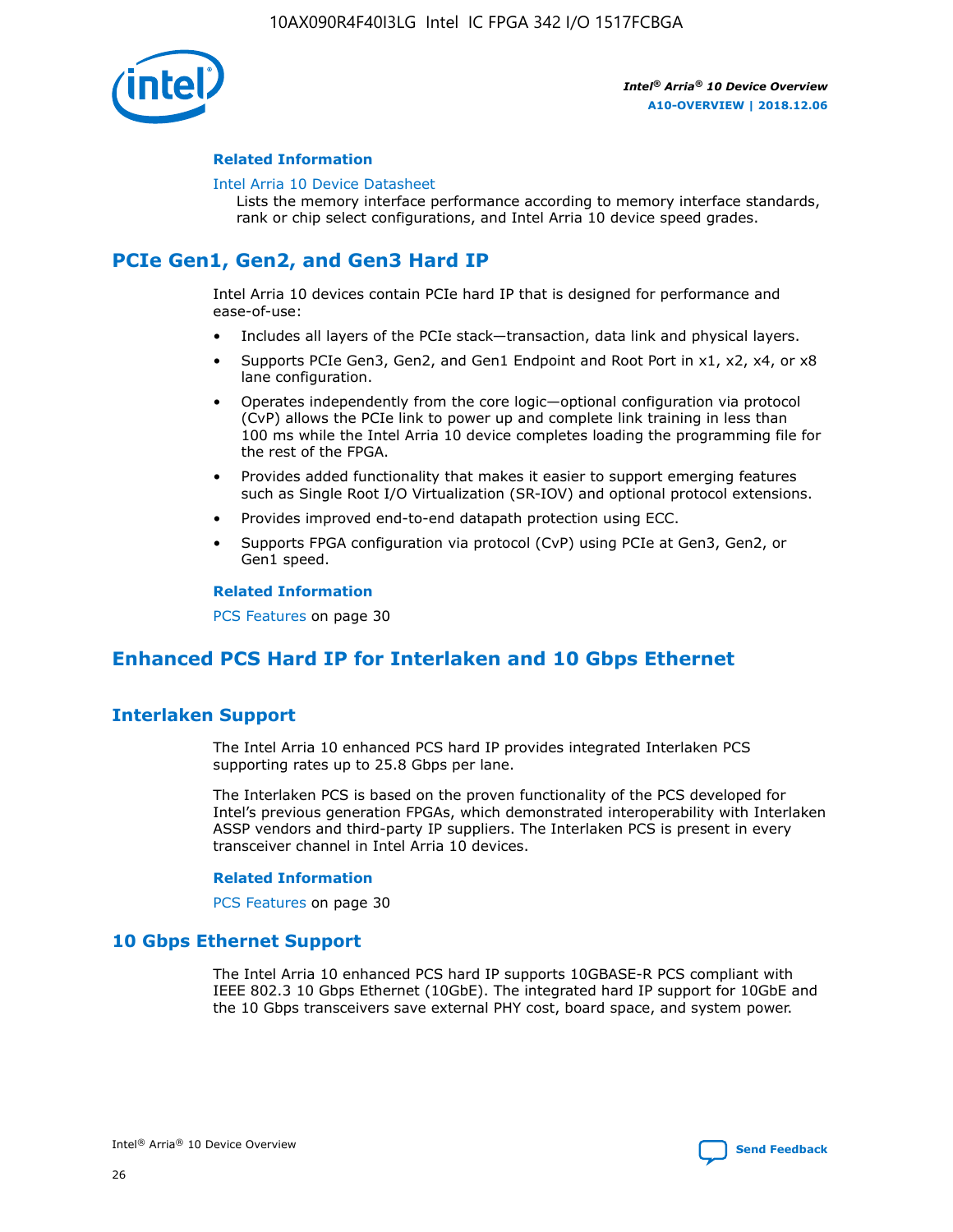

The scalable hard IP supports multiple independent 10GbE ports while using a single PLL for all the 10GBASE-R PCS instantiations, which saves on core logic resources and clock networks:

- Simplifies multiport 10GbE systems compared to XAUI interfaces that require an external XAUI-to-10G PHY.
- Incorporates Electronic Dispersion Compensation (EDC), which enables direct connection to standard 10 Gbps XFP and SFP+ pluggable optical modules.
- Supports backplane Ethernet applications and includes a hard 10GBASE-KR Forward Error Correction (FEC) circuit that you can use for 10 Gbps and 40 Gbps applications.

The 10 Gbps Ethernet PCS hard IP and 10GBASE-KR FEC are present in every transceiver channel.

#### **Related Information**

PCS Features on page 30

# **Low Power Serial Transceivers**

Intel Arria 10 FPGAs and SoCs include lowest power transceivers that deliver high bandwidth, throughput and low latency.

Intel Arria 10 devices deliver the industry's lowest power consumption per transceiver channel:

- 12.5 Gbps transceivers at as low as 242 mW
- 10 Gbps transceivers at as low as 168 mW
- 6 Gbps transceivers at as low as 117 mW

Intel Arria 10 transceivers support various data rates according to application:

- Chip-to-chip and chip-to-module applications—from 1 Gbps up to 25.8 Gbps
- Long reach and backplane applications—from 1 Gbps up to 12.5 with advanced adaptive equalization
- Critical power sensitive applications—from 1 Gbps up to 11.3 Gbps using lower power modes

The combination of 20 nm process technology and architectural advances provide the following benefits:

- Significant reduction in die area and power consumption
- Increase of up to two times in transceiver I/O density compared to previous generation devices while maintaining optimal signal integrity
- Up to 72 total transceiver channels—you can configure up to 6 of these channels to run as fast as 25.8 Gbps
- All channels feature continuous data rate support up to the maximum rated speed

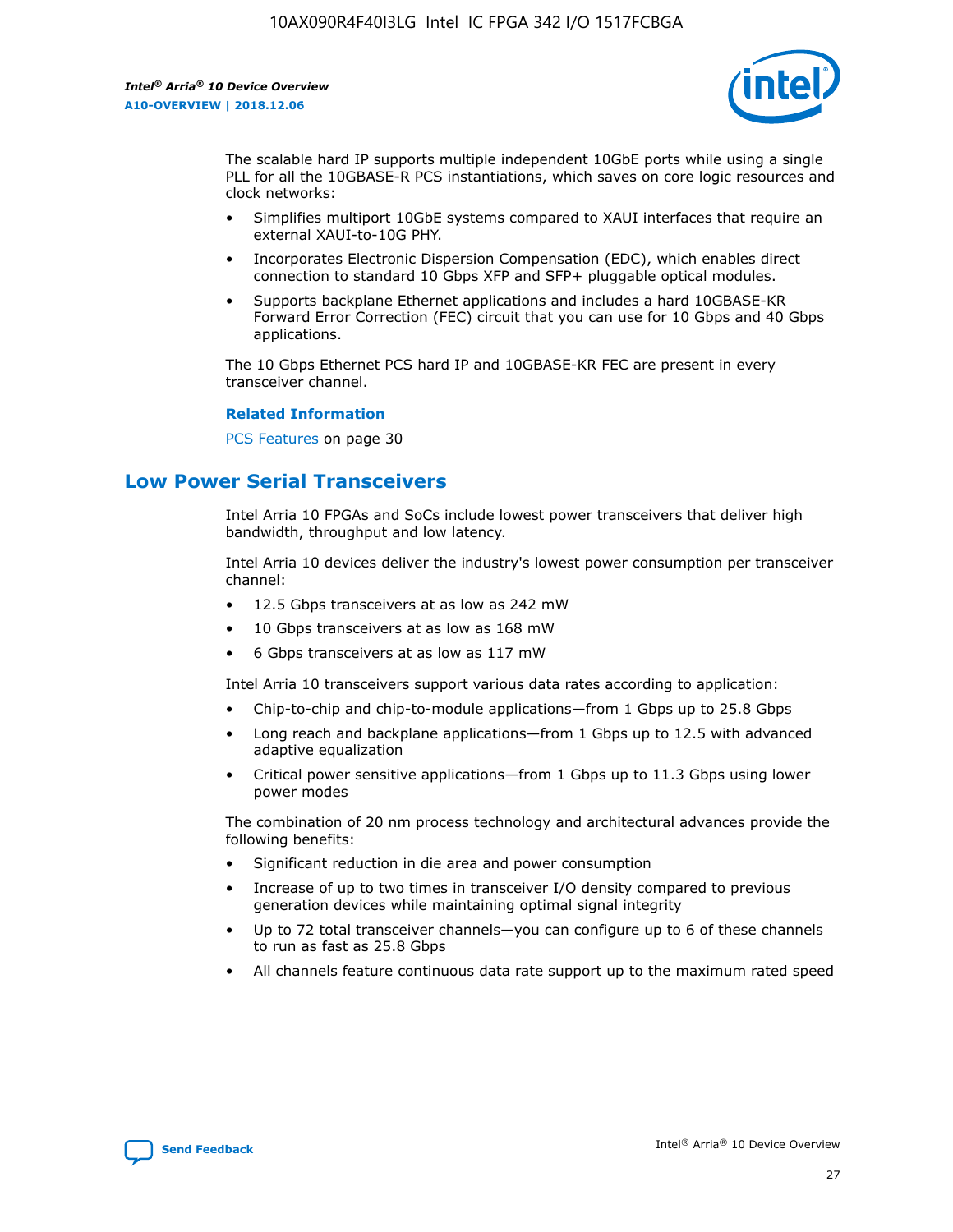

#### Transceiver PMA TX/RX PCS ATX PLL Transceiver PMA TX/RX PCS fPLL Network Flexible Clock Distribution Network PCS Transceiver PMA TX/RX FPGA **Clock Distribution** Fabric PCS Transceiver PMA TX/RX ATX Flexible PLL PCS Transceiver PMA TX/RX ▲ fPLL Transceiver PMA TX/RX PCS

## **Figure 6. Intel Arria 10 Transceiver Block Architecture**

# **Transceiver Channels**

All transceiver channels feature a dedicated Physical Medium Attachment (PMA) and a hardened Physical Coding Sublayer (PCS).

4

- The PMA provides primary interfacing capabilities to physical channels.
- The PCS typically handles encoding/decoding, word alignment, and other preprocessing functions before transferring data to the FPGA core fabric.

A transceiver channel consists of a PMA and a PCS block. Most transceiver banks have 6 channels. There are some transceiver banks that contain only 3 channels.

A wide variety of bonded and non-bonded data rate configurations is possible using a highly configurable clock distribution network. Up to 80 independent transceiver data rates can be configured.

The following figures are graphical representations of top views of the silicon die, which correspond to reverse views for flip chip packages. Different Intel Arria 10 devices may have different floorplans than the ones shown in the figures.

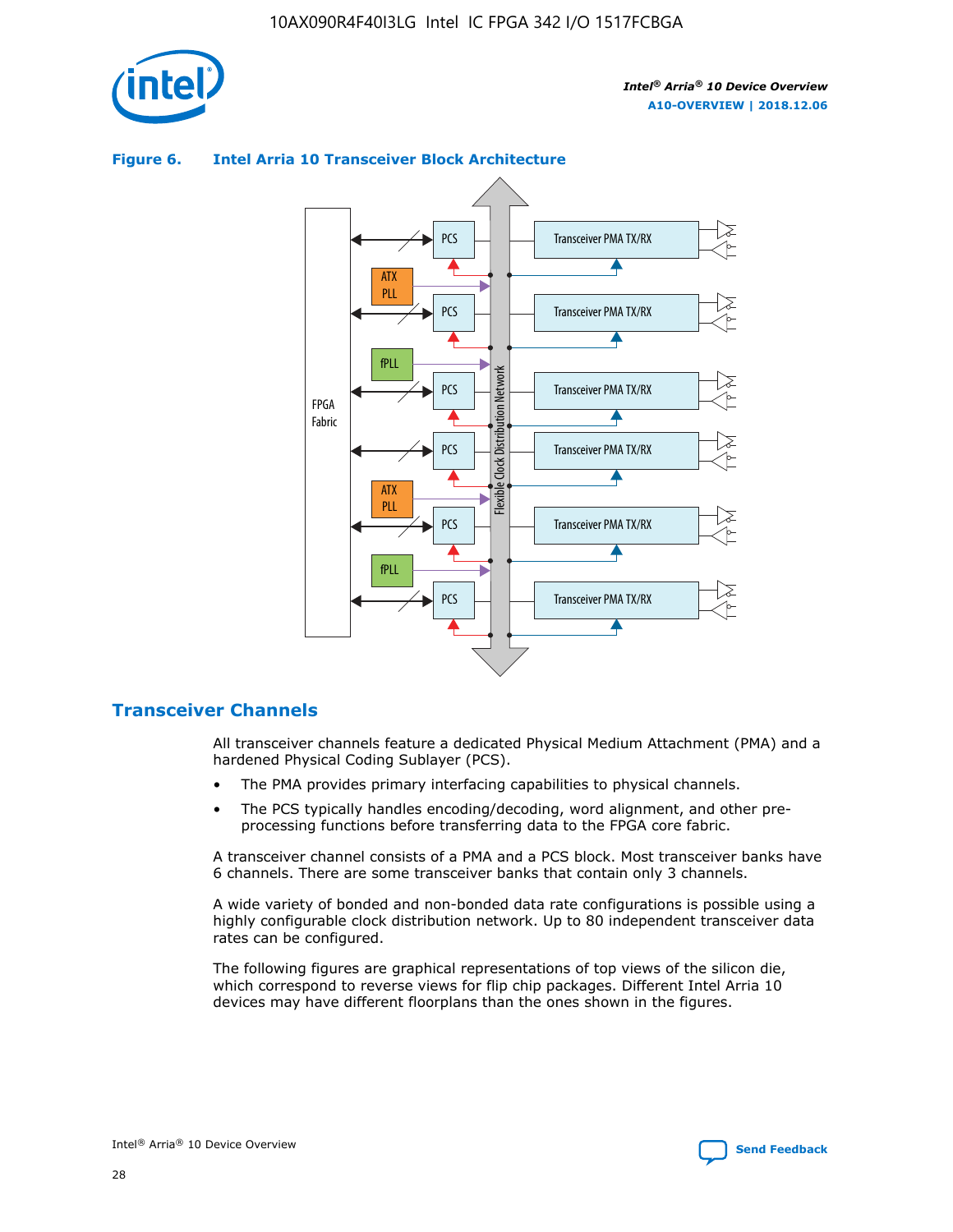

## **Figure 7. Device Chip Overview for Intel Arria 10 GX and GT Devices**



M20K Internal Memory Blocks Core Logic Fabric Transceiver Channels Hard IP Per Transceiver: Standard PCS and Enhanced PCS Hard IPs PCI Express Gen3 Hard IP Fractional PLLs M20K Internal Memory Blocks PCI Express Gen3 Hard IP Variable Precision DSP Blocks I/O PLLs Hard Memory Controllers, General-Purpose I/O Cells, LVDS Hard Processor Subsystem, Dual-Core ARM Cortex A9 M20K Internal Memory Blocks Variable Precision DSP Blocks M20K Internal Memory Blocks Core Logic Fabric I/O PLLs Hard Memory Controllers, General-Purpose I/O Cells, LVDS M20K Internal Memory Blocks Variable Precision DSP Blocks M20K Internal Memory Blocks Transceiver Channels Hard IP Per Transceiver: Standard PCS and Enhanced PCS Hard IPs PCI Express Gen3 Hard IP Fractional PLLs PCI Express Gen3 Hard IP  $\ddot{\cdot}$ Hard PCS Transceiver PMA fPLL ATX (LC) Hard PCS Transceiver PMA **Transmit** Hard PCS Transceiver PMA PLL fPLL Hard PCS Transceiver PMA Transceiver Clock Networks ATX (LC) Hard PCS Transceiver PMA Transmi Hard PCS Transceiver PMA PLL fPLL Hard PCS Transceiver PMA Transceiver PMA Hard PCS ATX (LC) **Transmit** Hard PCS Transceiver PMA PLL Unused transceiver chann can be used as additional transceiver transmit PLLs

# **PMA Features**

Intel Arria 10 transceivers provide exceptional signal integrity at data rates up to 25.8 Gbps. Clocking options include ultra-low jitter ATX PLLs (LC tank based), clock multiplier unit (CMU) PLLs, and fractional PLLs.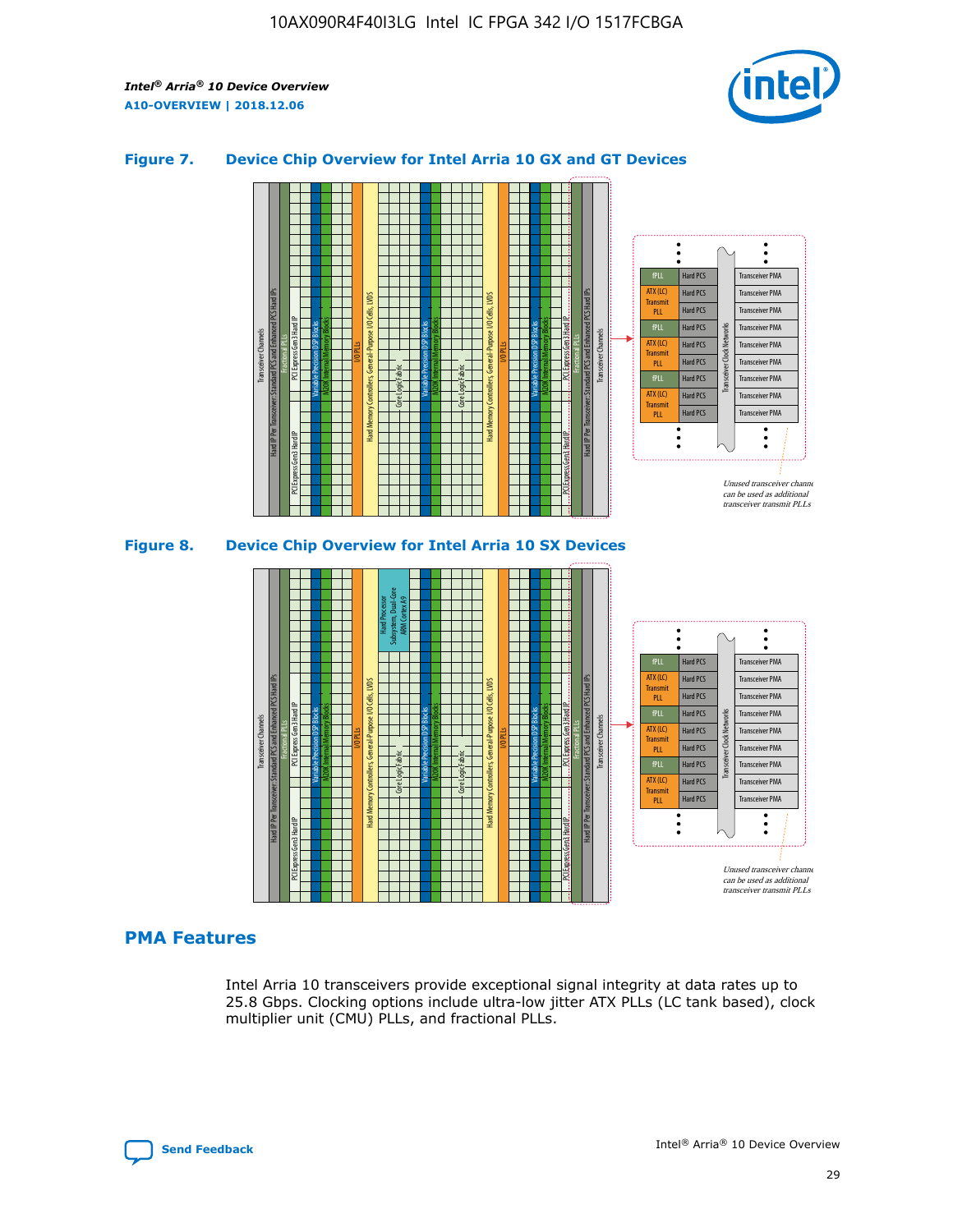

Each transceiver channel contains a channel PLL that can be used as the CMU PLL or clock data recovery (CDR) PLL. In CDR mode, the channel PLL recovers the receiver clock and data in the transceiver channel. Up to 80 independent data rates can be configured on a single Intel Arria 10 device.

# **Table 23. PMA Features of the Transceivers in Intel Arria 10 Devices**

| <b>Feature</b>                                             | <b>Capability</b>                                                                                                                                                                                                             |
|------------------------------------------------------------|-------------------------------------------------------------------------------------------------------------------------------------------------------------------------------------------------------------------------------|
| Chip-to-Chip Data Rates                                    | 1 Gbps to 17.4 Gbps (Intel Arria 10 GX devices)<br>1 Gbps to 25.8 Gbps (Intel Arria 10 GT devices)                                                                                                                            |
| Backplane Support                                          | Drive backplanes at data rates up to 12.5 Gbps                                                                                                                                                                                |
| <b>Optical Module Support</b>                              | SFP+/SFP, XFP, CXP, OSFP/OSFP28, CFP/CFP2/CFP4                                                                                                                                                                                |
| Cable Driving Support                                      | SFP+ Direct Attach, PCI Express over cable, eSATA                                                                                                                                                                             |
| Transmit Pre-Emphasis                                      | 4-tap transmit pre-emphasis and de-emphasis to compensate for system channel loss                                                                                                                                             |
| Continuous Time Linear<br>Equalizer (CTLE)                 | Dual mode, high-gain, and high-data rate, linear receive equalization to compensate for<br>system channel loss                                                                                                                |
| Decision Feedback Equalizer<br>(DFE)                       | 7-fixed and 4-floating tap DFE to equalize backplane channel loss in the presence of<br>crosstalk and noisy environments                                                                                                      |
| Variable Gain Amplifier                                    | Optimizes the signal amplitude prior to the CDR sampling and operates in fixed and<br>adaptive modes                                                                                                                          |
| Altera Digital Adaptive<br>Parametric Tuning (ADAPT)       | Fully digital adaptation engine to automatically adjust all link equalization parameters-<br>including CTLE, DFE, and variable gain amplifier blocks-that provide optimal link margin<br>without intervention from user logic |
| Precision Signal Integrity<br>Calibration Engine (PreSICE) | Hardened calibration controller to quickly calibrate all transceiver control parameters on<br>power-up, which provides the optimal signal integrity and jitter performance                                                    |
| Advanced Transmit (ATX)<br>PLL                             | Low jitter ATX (LC tank based) PLLs with continuous tuning range to cover a wide range of<br>standard and proprietary protocols                                                                                               |
| <b>Fractional PLLs</b>                                     | On-chip fractional frequency synthesizers to replace on-board crystal oscillators and reduce<br>system cost                                                                                                                   |
| Digitally Assisted Analog<br><b>CDR</b>                    | Superior jitter tolerance with fast lock time                                                                                                                                                                                 |
| <b>Dynamic Partial</b><br>Reconfiguration                  | Allows independent control of the Avalon memory-mapped interface of each transceiver<br>channel for the highest transceiver flexibility                                                                                       |
| Multiple PCS-PMA and PCS-<br>PLD interface widths          | 8-, 10-, 16-, 20-, 32-, 40-, or 64-bit interface widths for flexibility of deserialization width,<br>encoding, and reduced latency                                                                                            |

# **PCS Features**

This table summarizes the Intel Arria 10 transceiver PCS features. You can use the transceiver PCS to support a wide range of protocols ranging from 1 Gbps to 25.8 Gbps.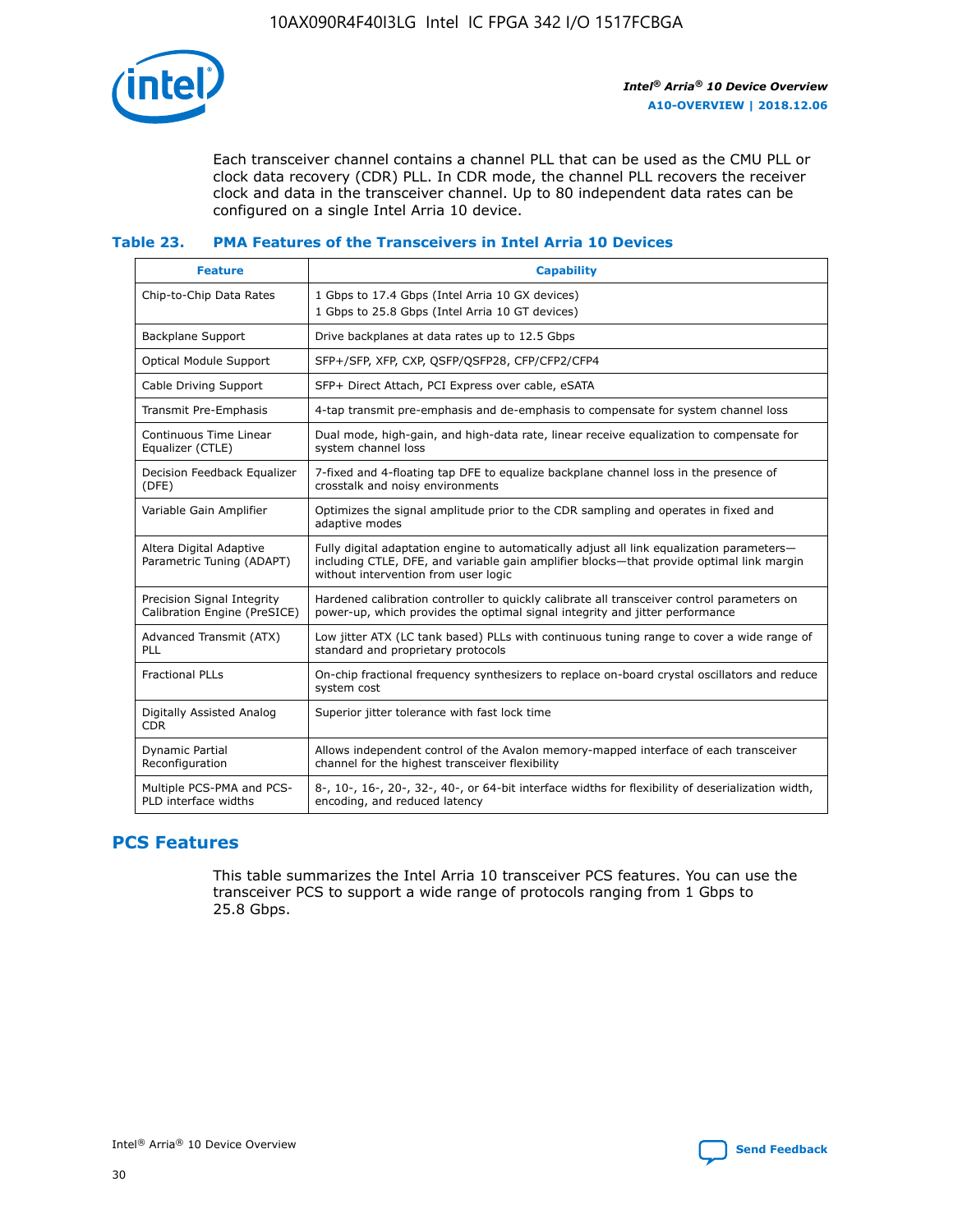

| <b>PCS</b>    | <b>Description</b>                                                                                                                                                                                                                                                                                                                                                                                             |
|---------------|----------------------------------------------------------------------------------------------------------------------------------------------------------------------------------------------------------------------------------------------------------------------------------------------------------------------------------------------------------------------------------------------------------------|
| Standard PCS  | Operates at a data rate up to 12 Gbps<br>Supports protocols such as PCI-Express, CPRI 4.2+, GigE, IEEE 1588 in Hard PCS<br>Implements other protocols using Basic/Custom (Standard PCS) transceiver<br>configuration rules.                                                                                                                                                                                    |
| Enhanced PCS  | Performs functions common to most serial data industry standards, such as word<br>alignment, encoding/decoding, and framing, before data is sent or received off-chip<br>through the PMA<br>• Handles data transfer to and from the FPGA fabric<br>Handles data transfer internally to and from the PMA<br>Provides frequency compensation<br>Performs channel bonding for multi-channel low skew applications |
| PCIe Gen3 PCS | Supports the seamless switching of Data and Clock between the Gen1, Gen2, and Gen3<br>data rates<br>Provides support for PIPE 3.0 features<br>Supports the PIPE interface with the Hard IP enabled, as well as with the Hard IP<br>bypassed                                                                                                                                                                    |

#### **Related Information**

- PCIe Gen1, Gen2, and Gen3 Hard IP on page 26
- Interlaken Support on page 26
- 10 Gbps Ethernet Support on page 26

# **PCS Protocol Support**

This table lists some of the protocols supported by the Intel Arria 10 transceiver PCS. For more information about the blocks in the transmitter and receiver data paths, refer to the related information.

| <b>Protocol</b>                                 | <b>Data Rate</b><br>(Gbps) | <b>Transceiver IP</b>       | <b>PCS Support</b>                      |
|-------------------------------------------------|----------------------------|-----------------------------|-----------------------------------------|
| PCIe Gen3 x1, x2, x4, x8                        | 8.0                        | Native PHY (PIPE)           | Standard PCS and PCIe<br>Gen3 PCS       |
| PCIe Gen2 x1, x2, x4, x8                        | 5.0                        | Native PHY (PIPE)           | <b>Standard PCS</b>                     |
| PCIe Gen1 x1, x2, x4, x8                        | 2.5                        | Native PHY (PIPE)           | Standard PCS                            |
| 1000BASE-X Gigabit Ethernet                     | 1.25                       | Native PHY                  | <b>Standard PCS</b>                     |
| 1000BASE-X Gigabit Ethernet with<br>IEEE 1588v2 | 1.25                       | Native PHY                  | Standard PCS                            |
| 10GBASE-R                                       | 10.3125                    | Native PHY                  | <b>Enhanced PCS</b>                     |
| 10GBASE-R with IEEE 1588v2                      | 10.3125                    | Native PHY                  | <b>Enhanced PCS</b>                     |
| 10GBASE-R with KR FEC                           | 10.3125                    | Native PHY                  | <b>Enhanced PCS</b>                     |
| 10GBASE-KR and 1000BASE-X                       | 10.3125                    | 1G/10GbE and 10GBASE-KR PHY | Standard PCS and<br><b>Enhanced PCS</b> |
| Interlaken (CEI-6G/11G)                         | 3.125 to 17.4              | Native PHY                  | <b>Enhanced PCS</b>                     |
| SFI-S/SFI-5.2                                   | 11.2                       | Native PHY                  | <b>Enhanced PCS</b>                     |
| $10G$ SDI                                       | 10.692                     | Native PHY                  | <b>Enhanced PCS</b>                     |
|                                                 |                            |                             | continued                               |

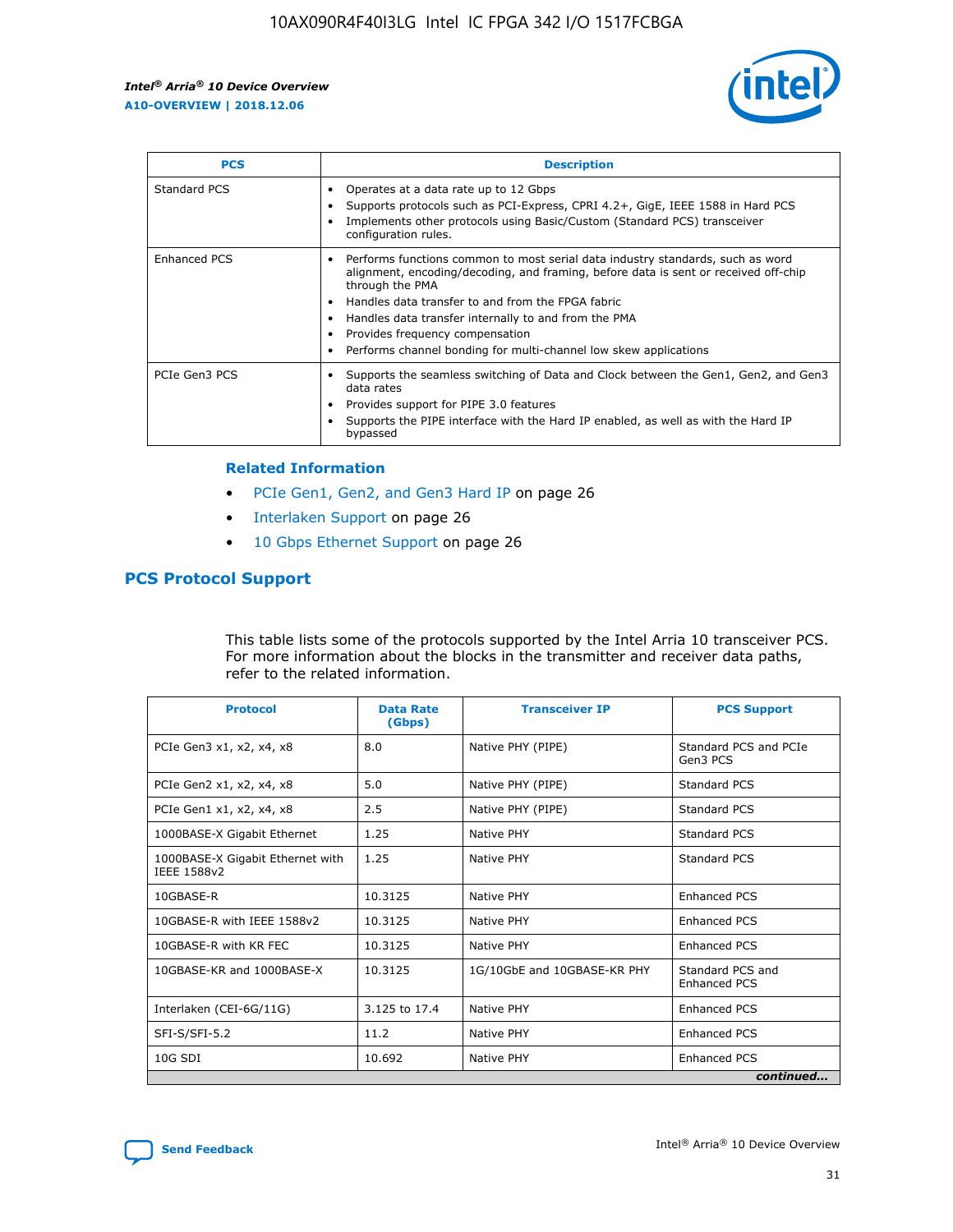

| <b>Protocol</b>      | <b>Data Rate</b><br>(Gbps) | <b>Transceiver IP</b> | <b>PCS Support</b> |
|----------------------|----------------------------|-----------------------|--------------------|
| CPRI 6.0 (64B/66B)   | 0.6144 to<br>10.1376       | Native PHY            | Enhanced PCS       |
| CPRI 4.2 (8B/10B)    | $0.6144$ to<br>9.8304      | Native PHY            | Standard PCS       |
| OBSAI RP3 v4.2       | 0.6144 to 6.144            | Native PHY            | Standard PCS       |
| SD-SDI/HD-SDI/3G-SDI | $0.143(12)$ to<br>2.97     | Native PHY            | Standard PCS       |

# **Related Information**

#### [Intel Arria 10 Transceiver PHY User Guide](https://www.intel.com/content/www/us/en/programmable/documentation/nik1398707230472.html#nik1398707091164)

Provides more information about the supported transceiver protocols and PHY IP, the PMA architecture, and the standard, enhanced, and PCIe Gen3 PCS architecture.

# **SoC with Hard Processor System**

Each SoC device combines an FPGA fabric and a hard processor system (HPS) in a single device. This combination delivers the flexibility of programmable logic with the power and cost savings of hard IP in these ways:

- Reduces board space, system power, and bill of materials cost by eliminating a discrete embedded processor
- Allows you to differentiate the end product in both hardware and software, and to support virtually any interface standard
- Extends the product life and revenue through in-field hardware and software updates

<sup>(12)</sup> The 0.143 Gbps data rate is supported using oversampling of user logic that you must implement in the FPGA fabric.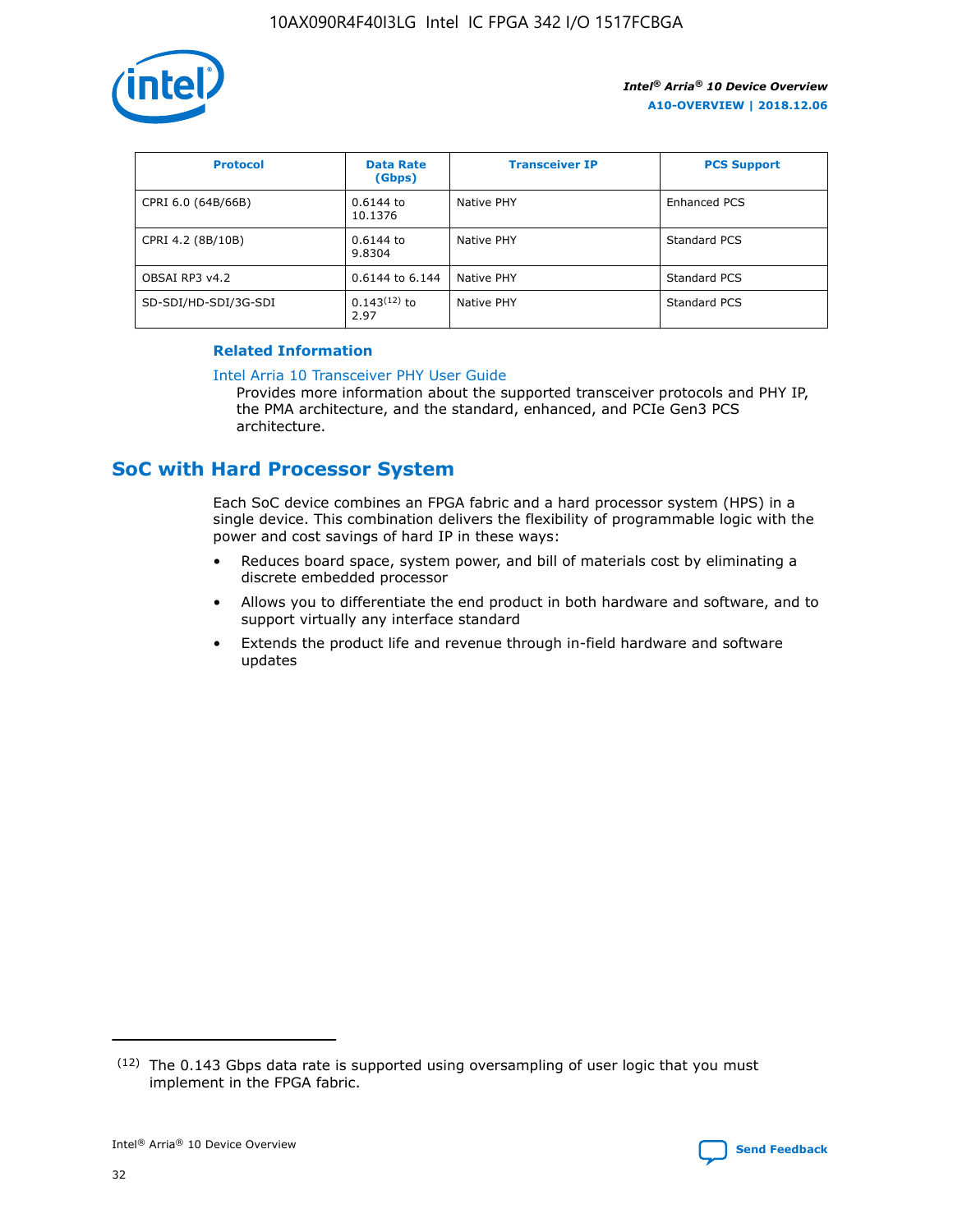

#### **Figure 9. HPS Block Diagram**

This figure shows a block diagram of the HPS with the dual ARM Cortex-A9 MPCore processor.



# **Key Advantages of 20-nm HPS**

The 20-nm HPS strikes a balance between enabling maximum software compatibility with 28-nm SoCs while still improving upon the 28-nm HPS architecture. These improvements address the requirements of the next generation target markets such as wireless and wireline communications, compute and storage equipment, broadcast and military in terms of performance, memory bandwidth, connectivity via backplane and security.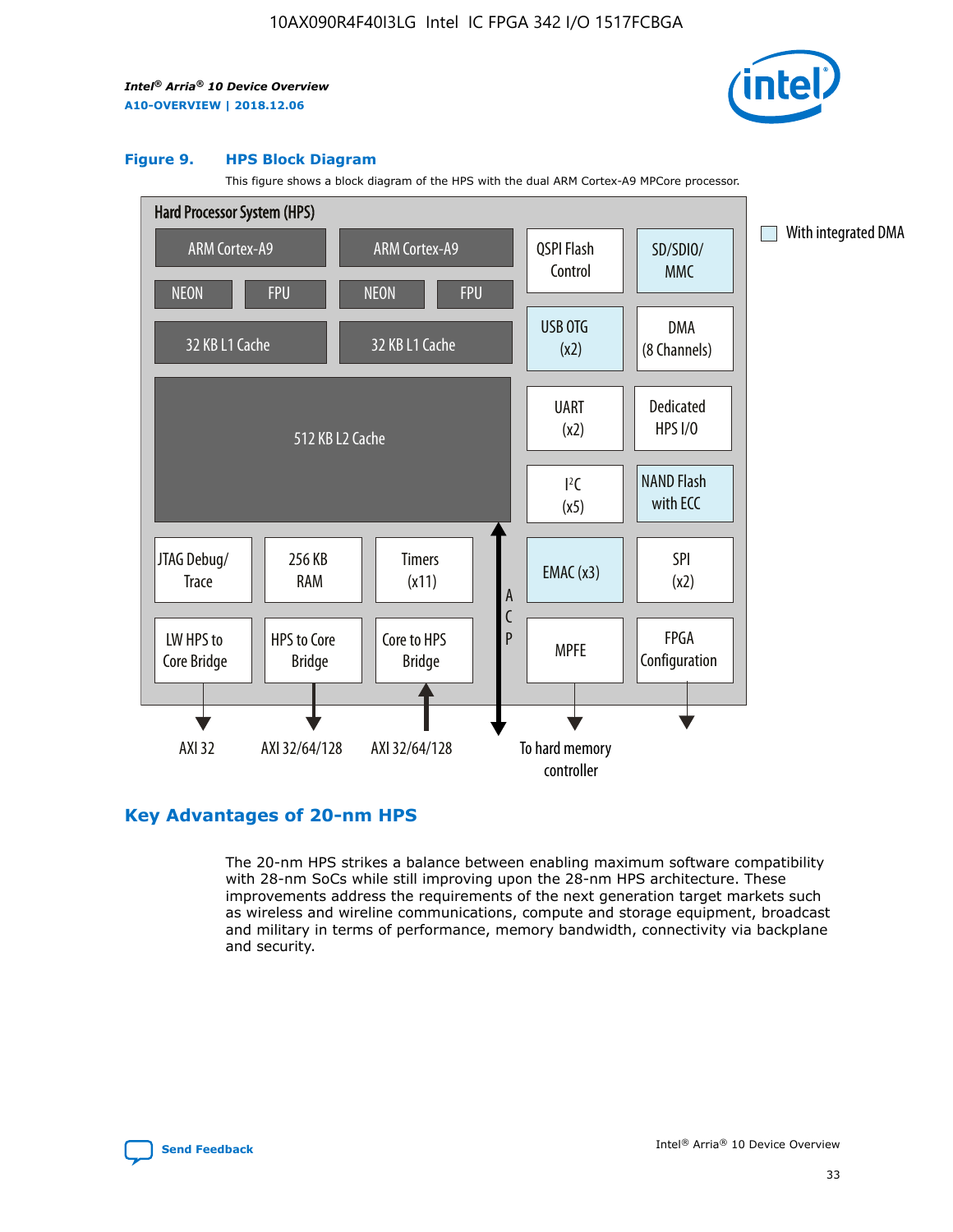

## **Table 24. Improvements in 20 nm HPS**

This table lists the key improvements of the 20 nm HPS compared to the 28 nm HPS.

| Advantages/<br><b>Improvements</b>                          | <b>Description</b>                                                                                                                                                                                                                                                                                                                                                                                                                                                                                                                                                                                                                                                                                                                                                                                                                                                                                                      |
|-------------------------------------------------------------|-------------------------------------------------------------------------------------------------------------------------------------------------------------------------------------------------------------------------------------------------------------------------------------------------------------------------------------------------------------------------------------------------------------------------------------------------------------------------------------------------------------------------------------------------------------------------------------------------------------------------------------------------------------------------------------------------------------------------------------------------------------------------------------------------------------------------------------------------------------------------------------------------------------------------|
| Increased performance and<br>overdrive capability           | While the nominal processor frequency is 1.2 GHz, the 20 nm HPS offers an "overdrive"<br>feature which enables a higher processor operating frequency. This requires a higher supply<br>voltage value that is unique to the HPS and may require a separate regulator.                                                                                                                                                                                                                                                                                                                                                                                                                                                                                                                                                                                                                                                   |
| Increased processor memory<br>bandwidth and DDR4<br>support | Up to 64-bit DDR4 memory at 2,400 Mbps support is available for the processor. The hard<br>memory controller for the HPS comprises a multi-port front end that manages connections<br>to a single port memory controller. The multi-port front end allows logic core and the HPS<br>to share ports and thereby the available bandwidth of the memory controller.                                                                                                                                                                                                                                                                                                                                                                                                                                                                                                                                                        |
| Flexible I/O sharing                                        | An advanced I/O pin muxing scheme allows improved sharing of I/O between the HPS and<br>the core logic. The following types of I/O are available for SoC:<br>17 dedicated I/Os-physically located inside the HPS block and are not accessible to<br>logic within the core. The 17 dedicated I/Os are used for HPS clock, resets, and<br>interfacing with boot devices, QSPI, and SD/MMC.<br>48 direct shared I/O-located closest to the HPS block and are ideal for high speed HPS<br>peripherals such as EMAC, USB, and others. There is one bank of 48 I/Os that supports<br>direct sharing where the 48 I/Os can be shared 12 I/Os at a time.<br>Standard (shared) I/O-all standard I/Os can be shared by the HPS peripherals and any<br>logic within the core. For designs where more than 48 I/Os are required to fully use all<br>the peripherals in the HPS, these I/Os can be connected through the core logic. |
| <b>EMAC</b> core                                            | Three EMAC cores are available in the HPS. The EMAC cores enable an application to<br>support two redundant Ethernet connections; for example, backplane, or two EMAC cores<br>for managing IEEE 1588 time stamp information while allowing a third EMAC core for debug<br>and configuration. All three EMACs can potentially share the same time stamps, simplifying<br>the 1588 time stamping implementation. A new serial time stamp interface allows core<br>logic to access and read the time stamp values. The integrated EMAC controllers can be<br>connected to external Ethernet PHY through the provided MDIO or I <sup>2</sup> C interface.                                                                                                                                                                                                                                                                  |
| On-chip memory                                              | The on-chip memory is updated to 256 KB support and can support larger data sets and<br>real time algorithms.                                                                                                                                                                                                                                                                                                                                                                                                                                                                                                                                                                                                                                                                                                                                                                                                           |
| <b>ECC</b> enhancements                                     | Improvements in L2 Cache ECC management allow identification of errors down to the<br>address level. ECC enhancements also enable improved error injection and status reporting<br>via the introduction of new memory mapped access to syndrome and data signals.                                                                                                                                                                                                                                                                                                                                                                                                                                                                                                                                                                                                                                                       |
| HPS to FPGA Interconnect<br>Backbone                        | Although the HPS and the Logic Core can operate independently, they are tightly coupled<br>via a high-bandwidth system interconnect built from high-performance ARM AMBA AXI bus<br>bridges. IP bus masters in the FPGA fabric have access to HPS bus slaves via the FPGA-to-<br>HPS interconnect. Similarly, HPS bus masters have access to bus slaves in the core fabric<br>via the HPS-to-FPGA bridge. Both bridges are AMBA AXI-3 compliant and support<br>simultaneous read and write transactions. Up to three masters within the core fabric can<br>share the HPS SDRAM controller with the processor. Additionally, the processor can be used<br>to configure the core fabric under program control via a dedicated 32-bit configuration port.                                                                                                                                                                  |
| FPGA configuration and HPS<br>booting                       | The FPGA fabric and HPS in the SoCs are powered independently. You can reduce the clock<br>frequencies or gate the clocks to reduce dynamic power.<br>You can configure the FPGA fabric and boot the HPS independently, in any order, providing<br>you with more design flexibility.                                                                                                                                                                                                                                                                                                                                                                                                                                                                                                                                                                                                                                    |
| Security                                                    | New security features have been introduced for anti-tamper management, secure boot,<br>encryption (AES), and authentication (SHA).                                                                                                                                                                                                                                                                                                                                                                                                                                                                                                                                                                                                                                                                                                                                                                                      |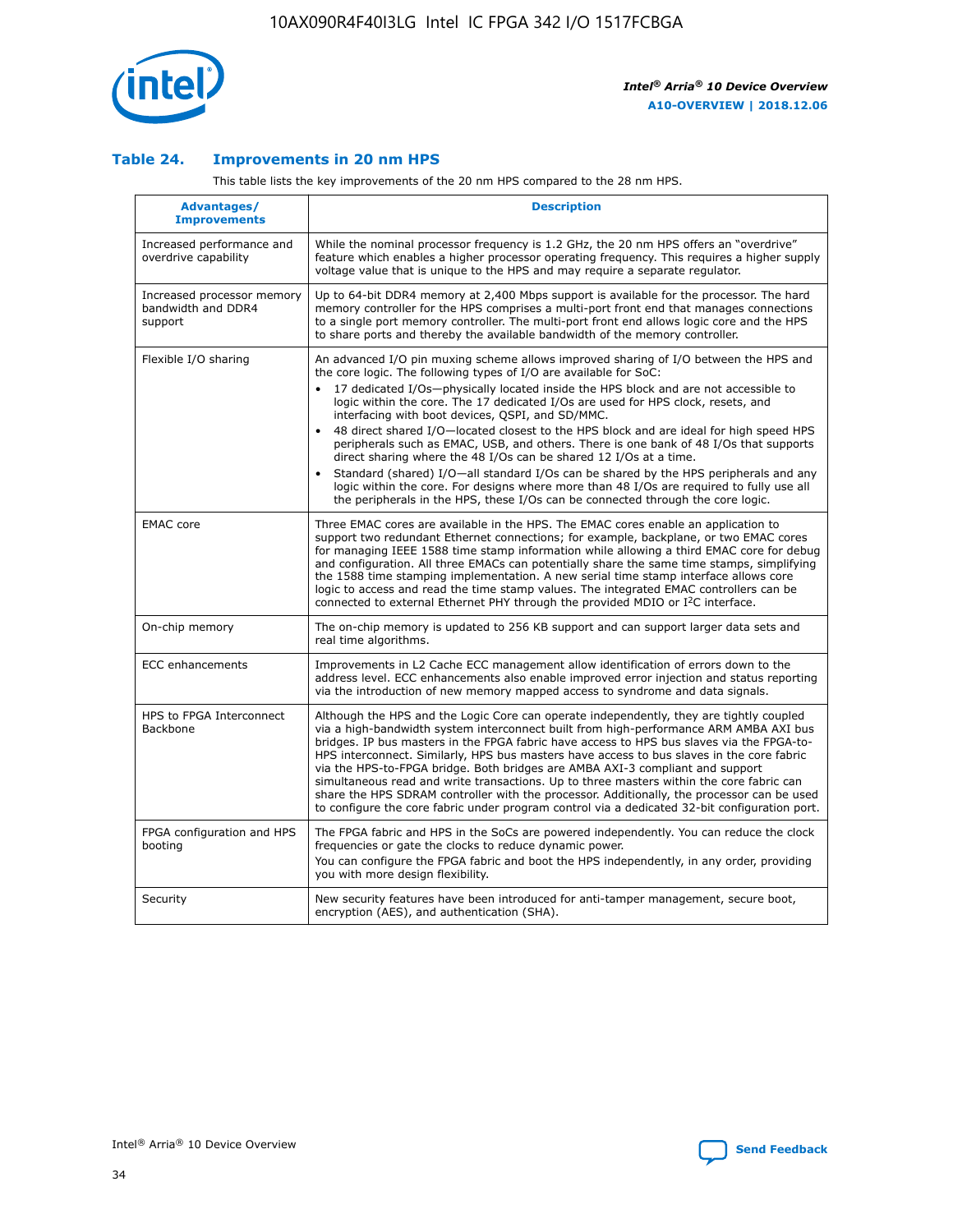

# **Features of the HPS**

The HPS has the following features:

- 1.2-GHz, dual-core ARM Cortex-A9 MPCore processor with up to 1.5-GHz via overdrive
	- ARMv7-A architecture that runs 32-bit ARM instructions, 16-bit and 32-bit Thumb instructions, and 8-bit Java byte codes in Jazelle style
	- Superscalar, variable length, out-of-order pipeline with dynamic branch prediction
	- Instruction Efficiency 2.5 MIPS/MHz, which provides total performance of 7500 MIPS at 1.5 GHz
- Each processor core includes:
	- 32 KB of L1 instruction cache, 32 KB of L1 data cache
	- Single- and double-precision floating-point unit and NEON media engine
	- CoreSight debug and trace technology
	- Snoop Control Unit (SCU) and Acceleration Coherency Port (ACP)
- 512 KB of shared L2 cache
- 256 KB of scratch RAM
- Hard memory controller with support for DDR3, DDR4 and optional error correction code (ECC) support
- Multiport Front End (MPFE) Scheduler interface to the hard memory controller
- 8-channel direct memory access (DMA) controller
- QSPI flash controller with SIO, DIO, QIO SPI Flash support
- NAND flash controller (ONFI 1.0 or later) with DMA and ECC support, updated to support 8 and 16-bit Flash devices and new command DMA to offload CPU for fast power down recovery
- Updated SD/SDIO/MMC controller to eMMC 4.5 with DMA with CE-ATA digital command support
- 3 10/100/1000 Ethernet media access control (MAC) with DMA
- 2 USB On-the-Go (OTG) controllers with DMA
- $\bullet$  5 I<sup>2</sup>C controllers (3 can be used by EMAC for MIO to external PHY)
- 2 UART 16550 Compatible controllers
- 4 serial peripheral interfaces (SPI) (2 Master, 2 Slaves)
- 62 programmable general-purpose I/Os, which includes 48 direct share I/Os that allows the HPS peripherals to connect directly to the FPGA I/Os
- 7 general-purpose timers
- 4 watchdog timers
- Anti-tamper, Secure Boot, Encryption (AES) and Authentication (SHA)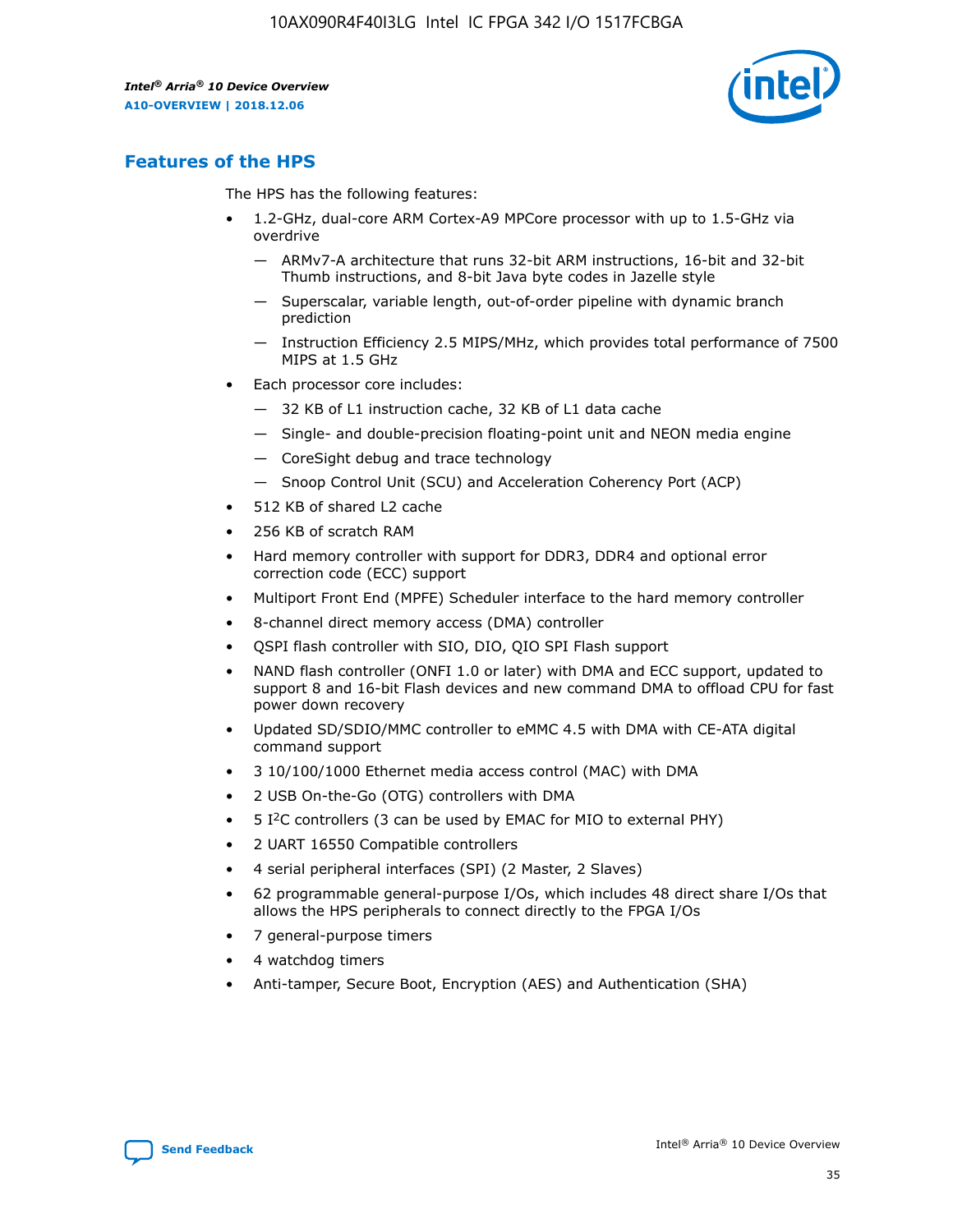

# **System Peripherals and Debug Access Port**

Each Ethernet MAC, USB OTG, NAND flash controller, and SD/MMC controller module has an integrated DMA controller. For modules without an integrated DMA controller, an additional DMA controller module provides up to eight channels of high-bandwidth data transfers. Peripherals that communicate off-chip are multiplexed with other peripherals at the HPS pin level. This allows you to choose which peripherals interface with other devices on your PCB.

The debug access port provides interfaces to industry standard JTAG debug probes and supports ARM CoreSight debug and core traces to facilitate software development.

## **HPS–FPGA AXI Bridges**

The HPS–FPGA bridges, which support the Advanced Microcontroller Bus Architecture (AMBA) Advanced eXtensible Interface (AXI™) specifications, consist of the following bridges:

- FPGA-to-HPS AMBA AXI bridge—a high-performance bus supporting 32, 64, and 128 bit data widths that allows the FPGA fabric to issue transactions to slaves in the HPS.
- HPS-to-FPGA Avalon/AMBA AXI bridge—a high-performance bus supporting 32, 64, and 128 bit data widths that allows the HPS to issue transactions to slaves in the FPGA fabric.
- Lightweight HPS-to-FPGA AXI bridge—a lower latency 32 bit width bus that allows the HPS to issue transactions to soft peripherals in the FPGA fabric. This bridge is primarily used for control and status register (CSR) accesses to peripherals in the FPGA fabric.

The HPS–FPGA AXI bridges allow masters in the FPGA fabric to communicate with slaves in the HPS logic, and vice versa. For example, the HPS-to-FPGA AXI bridge allows you to share memories instantiated in the FPGA fabric with one or both microprocessors in the HPS, while the FPGA-to-HPS AXI bridge allows logic in the FPGA fabric to access the memory and peripherals in the HPS.

Each HPS–FPGA bridge also provides asynchronous clock crossing for data transferred between the FPGA fabric and the HPS.

#### **HPS SDRAM Controller Subsystem**

The HPS SDRAM controller subsystem contains a multiport SDRAM controller and DDR PHY that are shared between the FPGA fabric (through the FPGA-to-HPS SDRAM interface), the level 2 (L2) cache, and the level 3 (L3) system interconnect. The FPGA-to-HPS SDRAM interface supports AMBA AXI and Avalon® Memory-Mapped (Avalon-MM) interface standards, and provides up to six individual ports for access by masters implemented in the FPGA fabric.

The HPS SDRAM controller supports up to 3 masters (command ports), 3x 64-bit read data ports and 3x 64-bit write data ports.

To maximize memory performance, the SDRAM controller subsystem supports command and data reordering, deficit round-robin arbitration with aging, and high-priority bypass features.

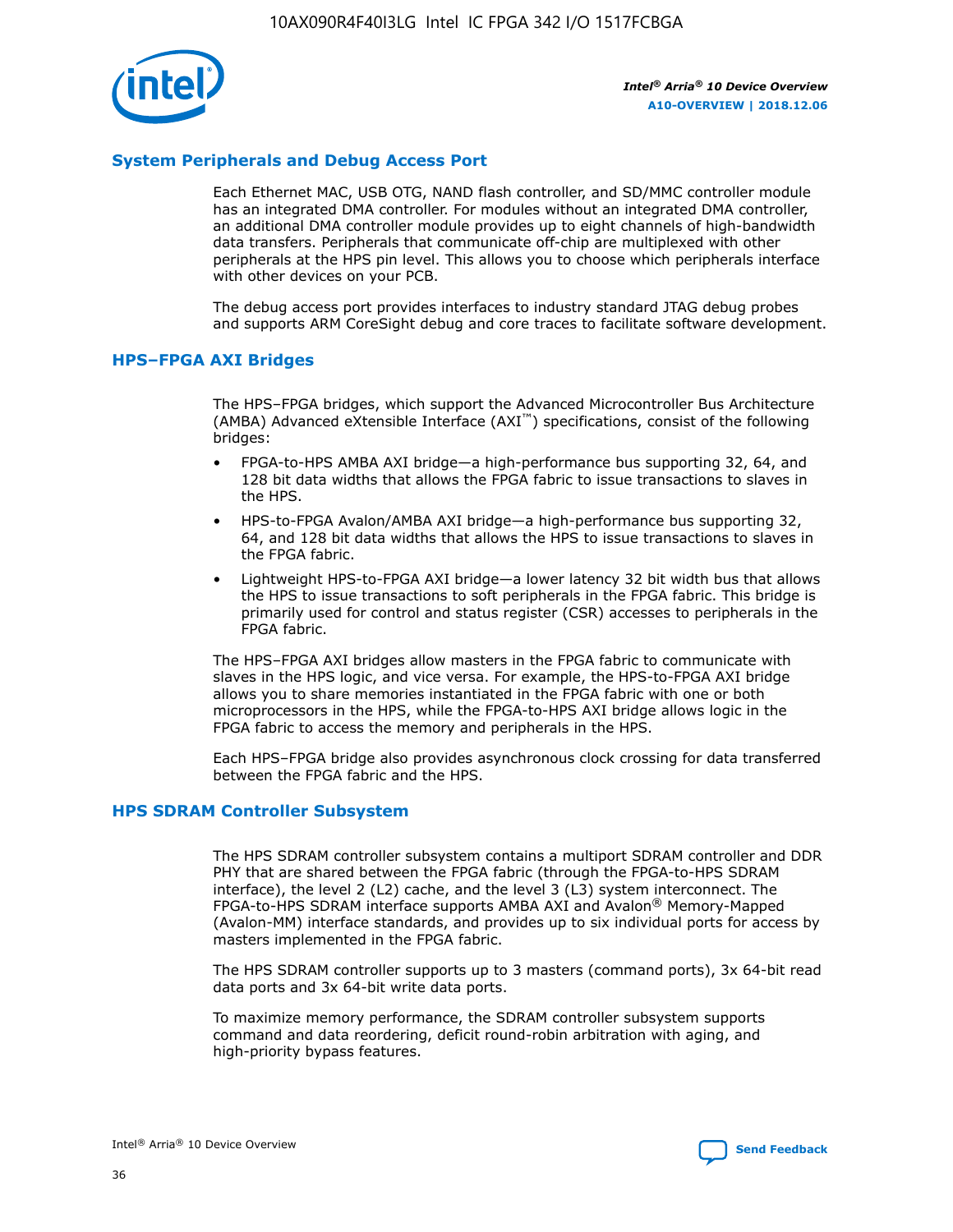

# **FPGA Configuration and HPS Booting**

The FPGA fabric and HPS in the SoC FPGA must be powered at the same time. You can reduce the clock frequencies or gate the clocks to reduce dynamic power.

Once powered, the FPGA fabric and HPS can be configured independently thus providing you with more design flexibility:

- You can boot the HPS independently. After the HPS is running, the HPS can fully or partially reconfigure the FPGA fabric at any time under software control. The HPS can also configure other FPGAs on the board through the FPGA configuration controller.
- Configure the FPGA fabric first, and then boot the HPS from memory accessible to the FPGA fabric.

## **Hardware and Software Development**

For hardware development, you can configure the HPS and connect your soft logic in the FPGA fabric to the HPS interfaces using the Platform Designer system integration tool in the Intel Quartus Prime software.

For software development, the ARM-based SoC FPGA devices inherit the rich software development ecosystem available for the ARM Cortex-A9 MPCore processor. The software development process for Intel SoC FPGAs follows the same steps as those for other SoC devices from other manufacturers. Support for Linux\*, VxWorks\*, and other operating systems are available for the SoC FPGAs. For more information on the operating systems support availability, contact the Intel FPGA sales team.

You can begin device-specific firmware and software development on the Intel SoC FPGA Virtual Target. The Virtual Target is a fast PC-based functional simulation of a target development system—a model of a complete development board. The Virtual Target enables the development of device-specific production software that can run unmodified on actual hardware.

# **Dynamic and Partial Reconfiguration**

The Intel Arria 10 devices support dynamic and partial reconfiguration. You can use dynamic and partial reconfiguration simultaneously to enable seamless reconfiguration of both the device core and transceivers.

# **Dynamic Reconfiguration**

You can reconfigure the PMA and PCS blocks while the device continues to operate. This feature allows you to change the data rates, protocol, and analog settings of a channel in a transceiver bank without affecting on-going data transfer in other transceiver banks. This feature is ideal for applications that require dynamic multiprotocol or multirate support.

# **Partial Reconfiguration**

Using partial reconfiguration, you can reconfigure some parts of the device while keeping the device in operation.

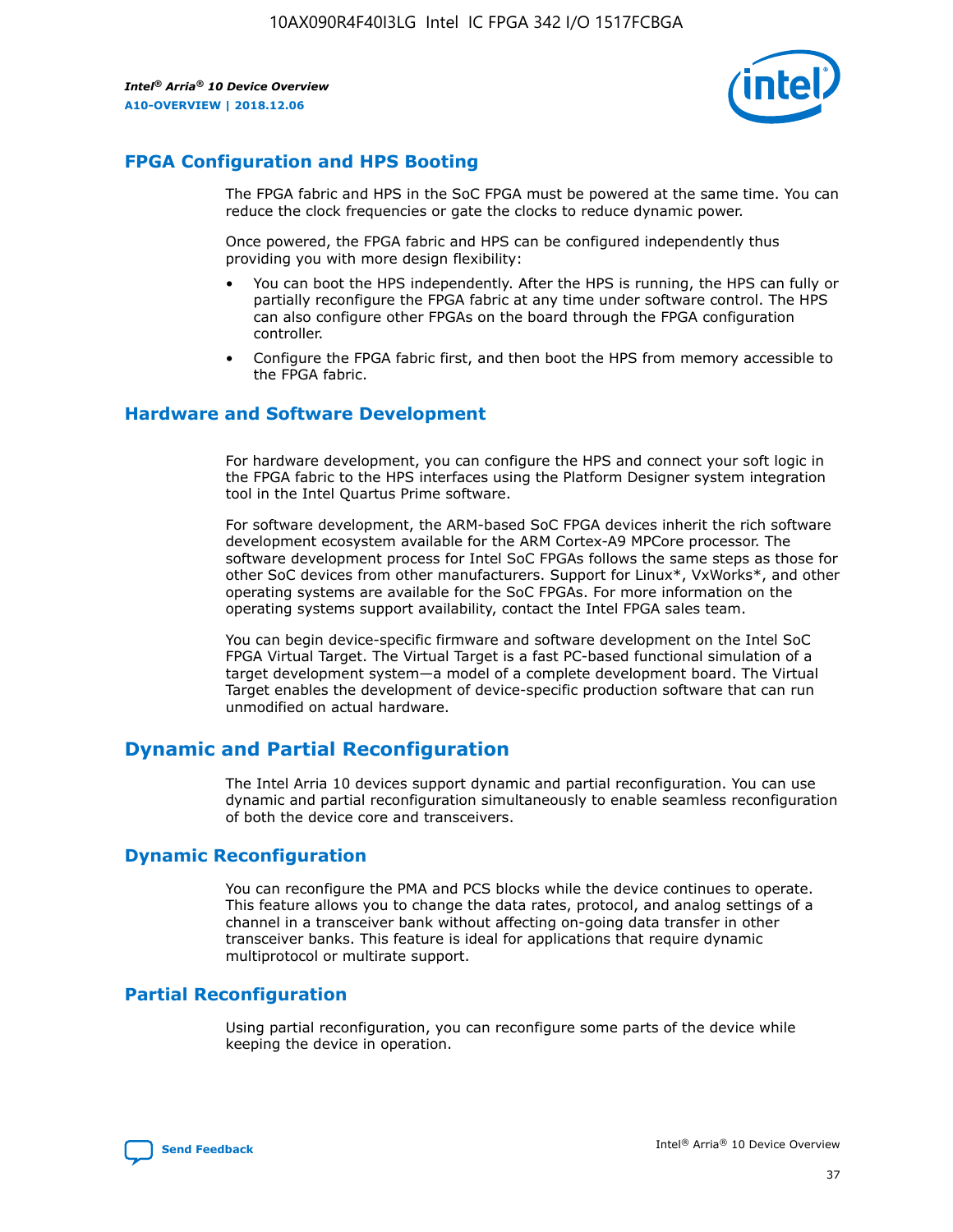

Instead of placing all device functions in the FPGA fabric, you can store some functions that do not run simultaneously in external memory and load them only when required. This capability increases the effective logic density of the device, and lowers cost and power consumption.

In the Intel solution, you do not have to worry about intricate device architecture to perform a partial reconfiguration. The partial reconfiguration capability is built into the Intel Quartus Prime design software, making such time-intensive task simple.

Intel Arria 10 devices support partial reconfiguration in the following configuration options:

- Using an internal host:
	- All supported configuration modes where the FPGA has access to external memory devices such as serial and parallel flash memory.
	- Configuration via Protocol [CvP (PCIe)]
- Using an external host—passive serial (PS), fast passive parallel (FPP) x8, FPP x16, and FPP x32 I/O interface.

# **Enhanced Configuration and Configuration via Protocol**

# **Table 25. Configuration Schemes and Features of Intel Arria 10 Devices**

Intel Arria 10 devices support 1.8 V programming voltage and several configuration schemes.

| <b>Scheme</b>                                                          | <b>Data</b><br><b>Width</b> | <b>Max Clock</b><br>Rate<br>(MHz) | <b>Max Data</b><br>Rate<br>(Mbps)<br>(13) | <b>Decompression</b> | <b>Design</b><br>Security <sup>(1</sup><br>4) | <b>Partial</b><br><b>Reconfiguration</b><br>(15) | <b>Remote</b><br><b>System</b><br><b>Update</b> |
|------------------------------------------------------------------------|-----------------------------|-----------------------------------|-------------------------------------------|----------------------|-----------------------------------------------|--------------------------------------------------|-------------------------------------------------|
| <b>JTAG</b>                                                            | 1 bit                       | 33                                | 33                                        |                      |                                               | Yes(16)                                          |                                                 |
| Active Serial (AS)<br>through the<br>EPCO-L<br>configuration<br>device | 1 bit,<br>4 bits            | 100                               | 400                                       | Yes                  | Yes                                           | $Y_{PS}(16)$                                     | Yes                                             |
| Passive serial (PS)<br>through CPLD or<br>external<br>microcontroller  | 1 bit                       | 100                               | 100                                       | Yes                  | Yes                                           | Yes(16)                                          | Parallel<br>Flash<br>Loader<br>(PFL) IP<br>core |
|                                                                        |                             |                                   |                                           |                      |                                               |                                                  | continued                                       |

<sup>(13)</sup> Enabling either compression or design security features affects the maximum data rate. Refer to the Intel Arria 10 Device Datasheet for more information.

<sup>(14)</sup> Encryption and compression cannot be used simultaneously.

 $(15)$  Partial reconfiguration is an advanced feature of the device family. If you are interested in using partial reconfiguration, contact Intel for support.

 $(16)$  Partial configuration can be performed only when it is configured as internal host.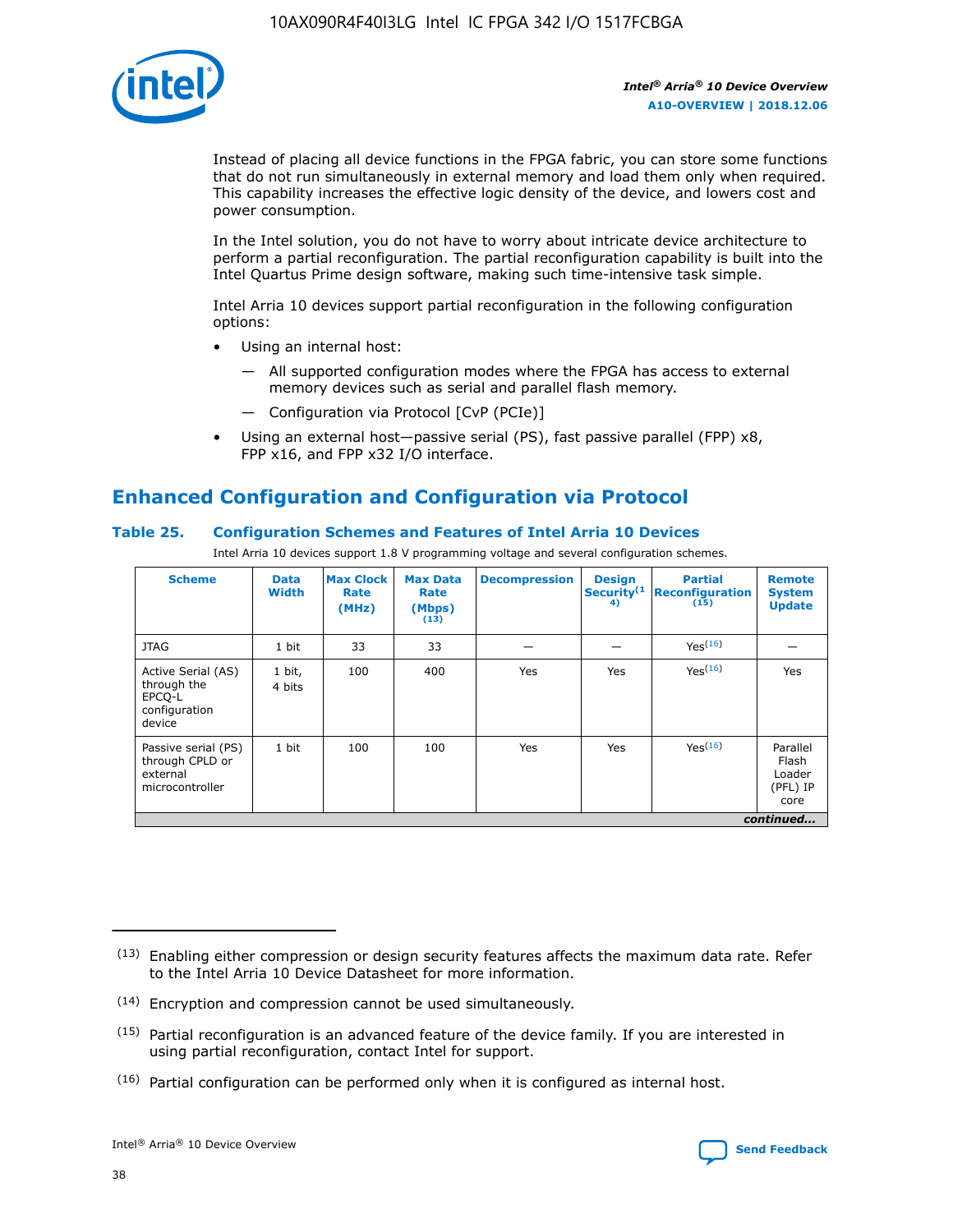

| <b>Scheme</b>                                   | <b>Data</b><br><b>Width</b> | <b>Max Clock</b><br>Rate<br>(MHz) | <b>Max Data</b><br>Rate<br>(Mbps)<br>(13) | <b>Decompression</b> | <b>Design</b><br>Security <sup>(1</sup><br>4) | <b>Partial</b><br><b>Reconfiguration</b><br>(15) | <b>Remote</b><br><b>System</b><br><b>Update</b> |
|-------------------------------------------------|-----------------------------|-----------------------------------|-------------------------------------------|----------------------|-----------------------------------------------|--------------------------------------------------|-------------------------------------------------|
| Fast passive                                    | 8 bits                      | 100                               | 3200                                      | Yes                  | Yes                                           | Yes(17)                                          | PFL IP                                          |
| parallel (FPP)<br>through CPLD or               | 16 bits                     |                                   |                                           | Yes                  | Yes                                           |                                                  | core                                            |
| external<br>microcontroller                     | 32 bits                     |                                   |                                           | Yes                  | Yes                                           |                                                  |                                                 |
| Configuration via                               | 16 bits                     | 100                               | 3200                                      | Yes                  | Yes                                           | Yes <sup>(17)</sup>                              |                                                 |
| <b>HPS</b>                                      | 32 bits                     |                                   |                                           | Yes                  | Yes                                           |                                                  |                                                 |
| Configuration via<br>Protocol [CvP<br>$(PCIe*)$ | x1, x2,<br>x4, x8<br>lanes  |                                   | 8000                                      | Yes                  | Yes                                           | Yes <sup>(16)</sup>                              |                                                 |

You can configure Intel Arria 10 devices through PCIe using Configuration via Protocol (CvP). The Intel Arria 10 CvP implementation conforms to the PCIe 100 ms power-up-to-active time requirement.

#### **Related Information**

[Configuration via Protocol \(CvP\) Implementation in Intel FPGAs User Guide](https://www.intel.com/content/www/us/en/programmable/documentation/dsu1441819344145.html#dsu1442269728522) Provides more information about the CvP configuration scheme.

# **SEU Error Detection and Correction**

Intel Arria 10 devices offer robust and easy-to-use single-event upset (SEU) error detection and correction circuitry.

The detection and correction circuitry includes protection for Configuration RAM (CRAM) programming bits and user memories. The CRAM is protected by a continuously running CRC error detection circuit with integrated ECC that automatically corrects one or two errors and detects higher order multi-bit errors. When more than two errors occur, correction is available through reloading of the core programming file, providing a complete design refresh while the FPGA continues to operate.

The physical layout of the Intel Arria 10 CRAM array is optimized to make the majority of multi-bit upsets appear as independent single-bit or double-bit errors which are automatically corrected by the integrated CRAM ECC circuitry. In addition to the CRAM protection, the M20K memory blocks also include integrated ECC circuitry and are layout-optimized for error detection and correction. The MLAB does not have ECC.

<sup>(17)</sup> Supported at a maximum clock rate of 100 MHz.



 $(13)$  Enabling either compression or design security features affects the maximum data rate. Refer to the Intel Arria 10 Device Datasheet for more information.

<sup>(14)</sup> Encryption and compression cannot be used simultaneously.

 $(15)$  Partial reconfiguration is an advanced feature of the device family. If you are interested in using partial reconfiguration, contact Intel for support.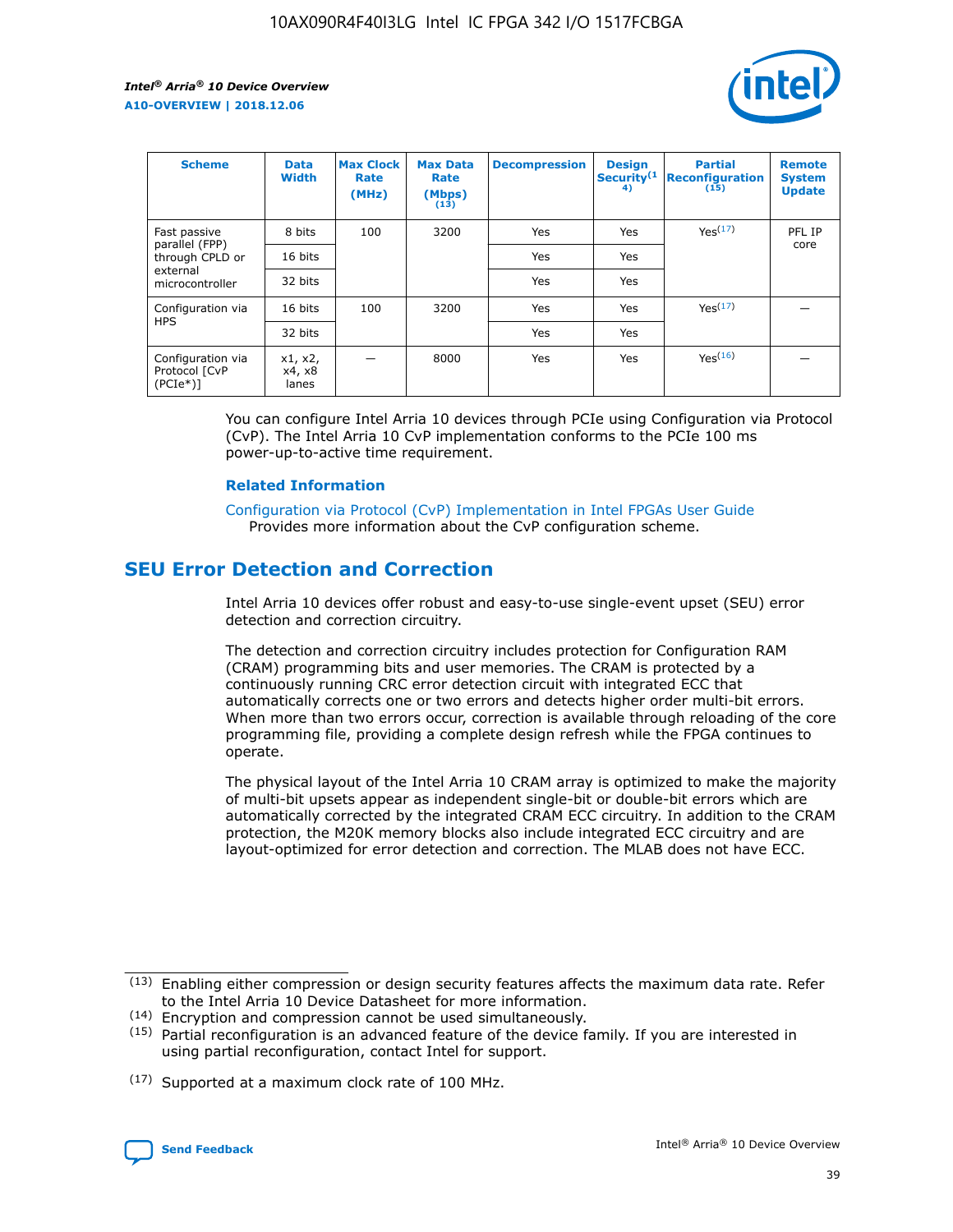

# **Power Management**

Intel Arria 10 devices leverage the advanced 20 nm process technology, a low 0.9 V core power supply, an enhanced core architecture, and several optional power reduction techniques to reduce total power consumption by as much as 40% compared to Arria V devices and as much as 60% compared to Stratix V devices.

The optional power reduction techniques in Intel Arria 10 devices include:

- **SmartVID**—a code is programmed into each device during manufacturing that allows a smart regulator to operate the device at lower core  $V_{CC}$  while maintaining performance
- **Programmable Power Technology**—non-critical timing paths are identified by the Intel Quartus Prime software and the logic in these paths is biased for low power instead of high performance
- **Low Static Power Options**—devices are available with either standard static power or low static power while maintaining performance

Furthermore, Intel Arria 10 devices feature Intel's industry-leading low power transceivers and include a number of hard IP blocks that not only reduce logic resources but also deliver substantial power savings compared to soft implementations. In general, hard IP blocks consume up to 90% less power than the equivalent soft logic implementations.

# **Incremental Compilation**

The Intel Quartus Prime software incremental compilation feature reduces compilation time and helps preserve performance to ease timing closure. The incremental compilation feature enables the partial reconfiguration flow for Intel Arria 10 devices.

Incremental compilation supports top-down, bottom-up, and team-based design flows. This feature facilitates modular, hierarchical, and team-based design flows where different designers compile their respective design sections in parallel. Furthermore, different designers or IP providers can develop and optimize different blocks of the design independently. These blocks can then be imported into the top level project.

# **Document Revision History for Intel Arria 10 Device Overview**

| <b>Document</b><br><b>Version</b> | <b>Changes</b>                                                                                                                                                                                                                                                              |
|-----------------------------------|-----------------------------------------------------------------------------------------------------------------------------------------------------------------------------------------------------------------------------------------------------------------------------|
| 2018.12.06                        | Added links to Intel Arria 10 device errata documents.<br>Removed automotive temperature option from the Intel Arria 10 GX devices.<br>Removed -3 fabric speed grade from the Intel Arria 10 GT devices.<br>Updated power options for the Intel Arria 10 GX and GT devices. |
| 2018.04.09                        | Updated the lowest $V_{CC}$ from 0.83 V to 0.82 V in the topic listing a summary of the device features.                                                                                                                                                                    |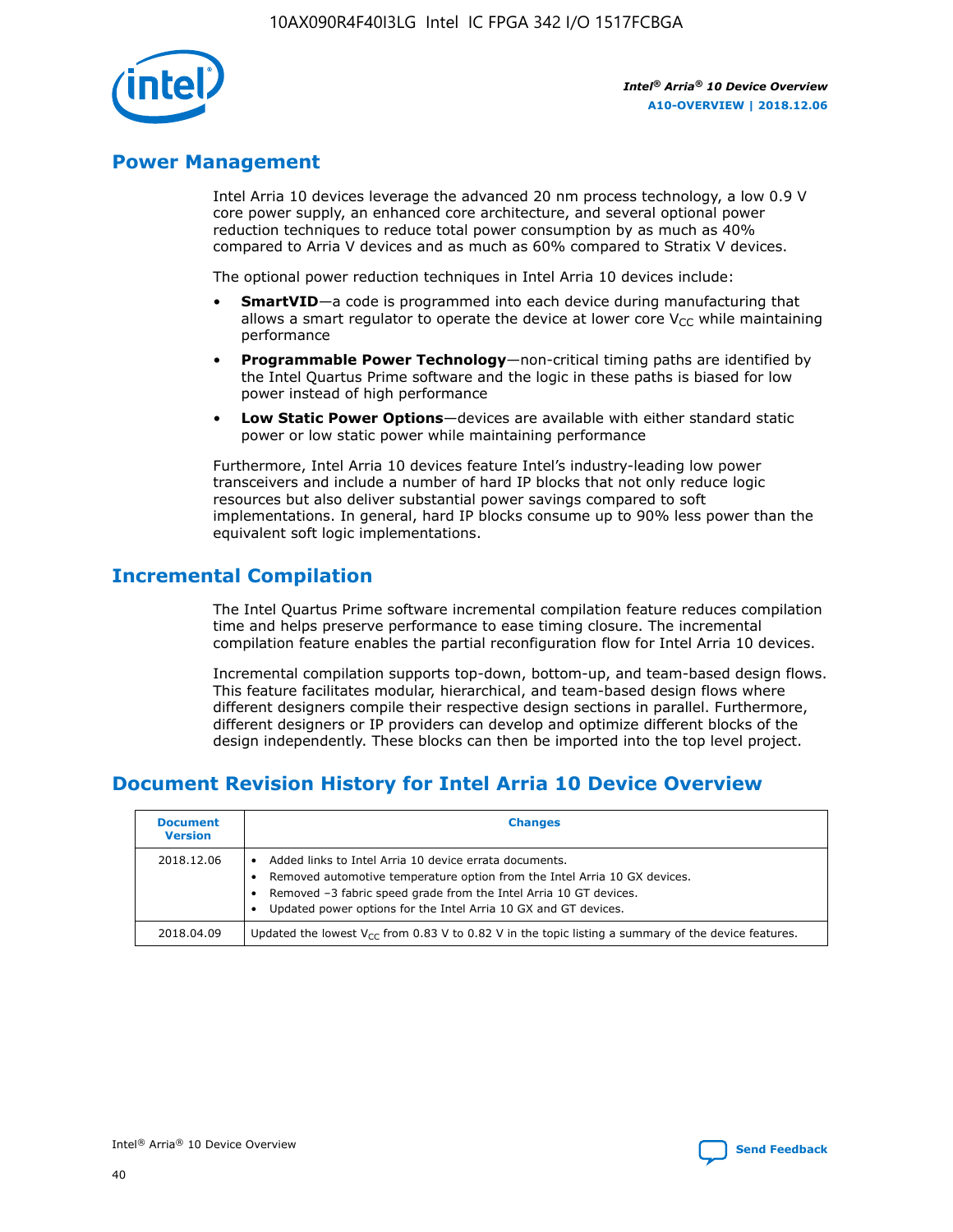*Intel® Arria® 10 Device Overview* **A10-OVERVIEW | 2018.12.06**



| <b>Date</b>    | <b>Version</b> | <b>Changes</b>                                                                                                                                                                                                                                                                                                                                                                                                                                                                                                                                                                                                                                                                                                                                                                                                                                                                                                                                                            |
|----------------|----------------|---------------------------------------------------------------------------------------------------------------------------------------------------------------------------------------------------------------------------------------------------------------------------------------------------------------------------------------------------------------------------------------------------------------------------------------------------------------------------------------------------------------------------------------------------------------------------------------------------------------------------------------------------------------------------------------------------------------------------------------------------------------------------------------------------------------------------------------------------------------------------------------------------------------------------------------------------------------------------|
| January 2018   | 2018.01.17     | Updated the maximum data rate for HPS (Intel Arria 10 SX devices<br>external memory interface DDR3 controller from 2,166 Mbps to 2,133<br>Mbps.<br>Updated maximum frequency supported for half rate QDRII and QDRII<br>+ SRAM to 633 MHz in Memory Standards Supported by the Soft<br>Memory Controller table.<br>Updated transceiver backplane capability to 12.5 Gbps.<br>$\bullet$<br>Removed transceiver speed grade 5 in Sample Ordering Core and<br>Available Options for Intel Arria 10 GX Devices figure.<br>Removed package code 40, low static power, SmartVID, industrial, and<br>military operating temperature support from Sample Ordering Core and<br>Available Options for Intel Arria 10 GT Devices figure.<br>Updated short reach transceiver rate for Intel Arria 10 GT devices to<br>25.8 Gbps.<br>Removed On-Die Instrumentation - EyeQ and Jitter Margin Tool<br>support from PMA Features of the Transceivers in Intel Arria 10 Devices<br>table. |
| September 2017 | 2017.09.20     | Updated the maximum speed of the DDR4 external memory interface from<br>1,333 MHz/2,666 Mbps to 1,200 MHz/2,400 Mbps.                                                                                                                                                                                                                                                                                                                                                                                                                                                                                                                                                                                                                                                                                                                                                                                                                                                     |
| July 2017      | 2017.07.13     | Corrected the automotive temperature range in the figure showing the<br>available options for the Intel Arria 10 GX devices from "-40°C to 100°C"<br>to "-40°C to 125°C".                                                                                                                                                                                                                                                                                                                                                                                                                                                                                                                                                                                                                                                                                                                                                                                                 |
| July 2017      | 2017.07.06     | Added automotive temperature option to Intel Arria 10 GX device family.                                                                                                                                                                                                                                                                                                                                                                                                                                                                                                                                                                                                                                                                                                                                                                                                                                                                                                   |
| May 2017       | 2017.05.08     | Corrected protocol names with "1588" to "IEEE 1588v2".<br>$\bullet$<br>Updated the vertical migration table to remove vertical migration<br>$\bullet$<br>between Intel Arria 10 GX and Intel Arria 10 SX device variants.<br>Removed all "Preliminary" marks.<br>$\bullet$                                                                                                                                                                                                                                                                                                                                                                                                                                                                                                                                                                                                                                                                                                |
| March 2017     | 2017.03.15     | Removed the topic about migration from Intel Arria 10 to Intel Stratix<br>10 devices.<br>Rebranded as Intel.<br>$\bullet$                                                                                                                                                                                                                                                                                                                                                                                                                                                                                                                                                                                                                                                                                                                                                                                                                                                 |
| October 2016   | 2016.10.31     | Removed package F36 from Intel Arria 10 GX devices.<br>Updated Intel Arria 10 GT sample ordering code and maximum GX<br>$\bullet$<br>transceiver count. Intel Arria 10 GT devices are available only in the<br>SF45 package option with a maximum of 72 transceivers.                                                                                                                                                                                                                                                                                                                                                                                                                                                                                                                                                                                                                                                                                                     |
| May 2016       | 2016.05.02     | Updated the FPGA Configuration and HPS Booting topic.<br>$\bullet$<br>Remove V <sub>CC</sub> PowerManager from the Summary of Features, Power<br>Management and Arria 10 Device Variants and packages topics. This<br>feature is no longer supported in Arria 10 devices.<br>Removed LPDDR3 from the Memory Standards Supported by the HPS<br>Hard Memory Controller table in the Memory Standards Supported by<br>Intel Arria 10 Devices topic. This standard is only supported by the<br>FPGA.<br>Removed transceiver speed grade 5 from the Device Variants and<br>Packages topic for Arria 10 GX and SX devices.                                                                                                                                                                                                                                                                                                                                                      |
| February 2016  | 2016.02.11     | Changed the maximum Arria 10 GT datarate to 25.8 Gbps and the<br>minimum datarate to 1 Gbps globally.<br>Revised the state for Core clock networks in the Summary of Features<br>$\bullet$<br>topic.<br>Changed the transceiver parameters in the "Summary of Features for<br>$\bullet$<br>Arria 10 Devices" table.<br>• Changed the transceiver parameters in the "Maximum Resource Counts<br>for Arria 10 GT Devices" table.<br>Changed the package availability for GT devices in the "Package Plan<br>for Arria 10 GT Devices" table.<br>Changed the package configurations for GT devices in the "Migration"<br>Capability Across Arria 10 Product Lines" figure.<br>continued                                                                                                                                                                                                                                                                                       |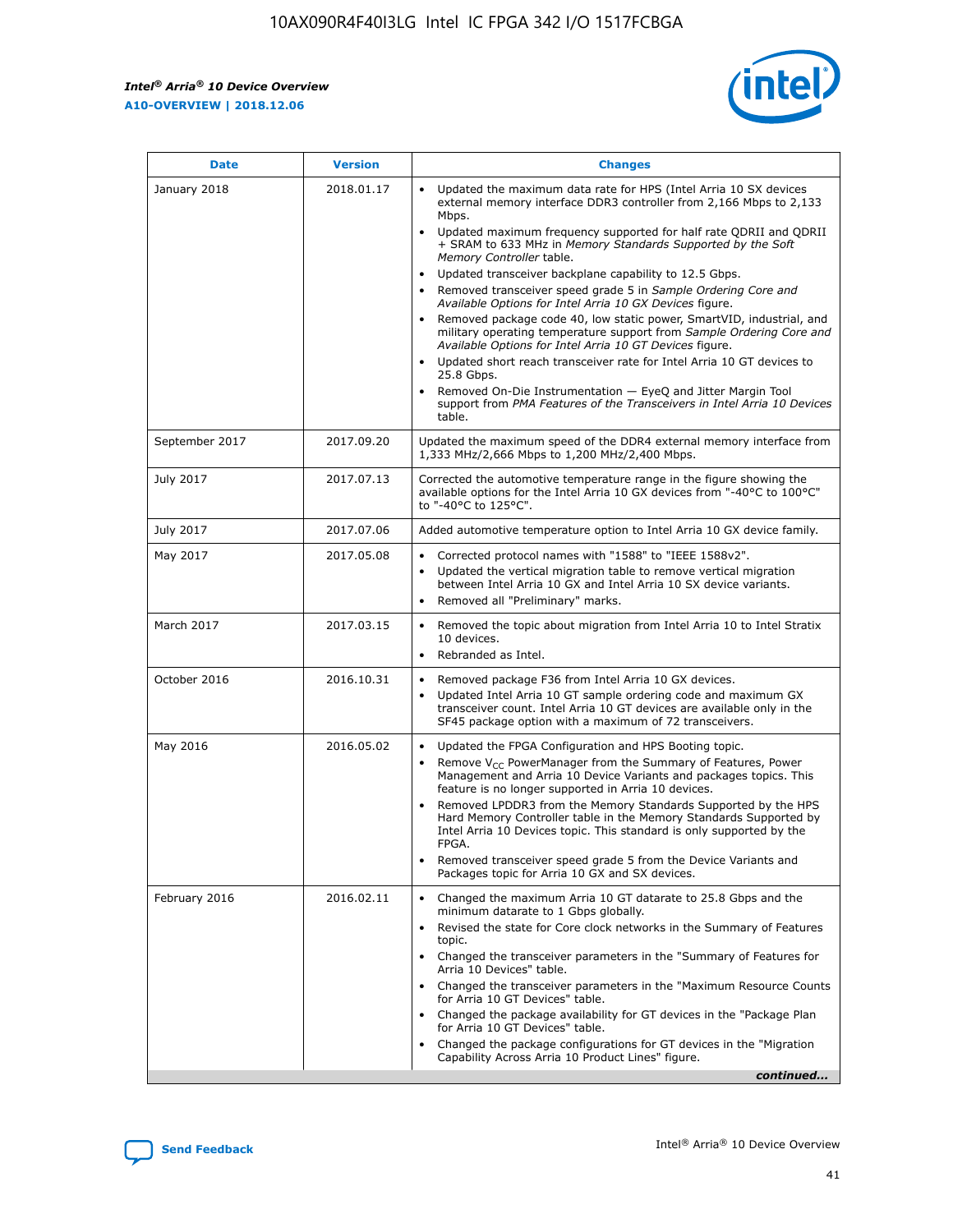

| <b>Date</b>   | <b>Version</b> | <b>Changes</b>                                                                                                                                                               |
|---------------|----------------|------------------------------------------------------------------------------------------------------------------------------------------------------------------------------|
|               |                | • Changed transceiver parameters in the "Low Power Serial Transceivers"<br>section.                                                                                          |
|               |                | • Changed the transceiver descriptions in the "Device Variants for the<br>Arria 10 Device Family" table.                                                                     |
|               |                | Changed the "Sample Ordering Code and Available Options for Arria 10<br>$\bullet$<br>GT Devices" figure.                                                                     |
|               |                | Changed the datarates for GT devices in the "PMA Features" section.                                                                                                          |
|               |                | Changed the datarates for GT devices in the "PCS Features" section.<br>$\bullet$                                                                                             |
| December 2015 | 2015.12.14     | Updated the number of M20K memory blocks for Arria 10 GX 660 from<br>2133 to 2131 and corrected the total RAM bit from 48,448 Kb to<br>48,408 Kb.                            |
|               |                | Corrected the number of DSP blocks for Arria 10 GX 660 from 1688 to<br>1687 in the table listing floating-point arithmetic resources.                                        |
| November 2015 | 2015.11.02     | Updated the maximum resources for Arria 10 GX 220, GX 320, GX 480,<br>$\bullet$<br>GX 660, SX 220, SX 320, SX 480, and SX 660.                                               |
|               |                | • Updated resource count for Arria 10 GX 320, GX 480, GX 660, SX 320,<br>SX 480, a SX 660 devices in Number of Multipliers in Intel Arria 10<br><b>Devices</b> table.        |
|               |                | Updated the available options for Arria 10 GX, GT, and SX.                                                                                                                   |
|               |                | Changed instances of Quartus II to Quartus Prime.<br>$\bullet$                                                                                                               |
| June 2015     | 2015.06.15     | Corrected label for Intel Arria 10 GT product lines in the vertical migration<br>figure.                                                                                     |
| May 2015      | 2015.05.15     | Corrected the DDR3 half rate and quarter rate maximum frequencies in the<br>table that lists the memory standards supported by the Intel Arria 10 hard<br>memory controller. |
| May 2015      | 2015.05.04     | • Added support for 13.5G JESD204b in the Summary of Features table.<br>• Added a link to Arria 10 GT Channel Usage in the Arria 10 GT Package<br>Plan topic.                |
|               |                | • Added a note to the table, Maximum Resource Counts for Arria 10 GT<br>devices.                                                                                             |
|               |                | • Updated the power requirements of the transceivers in the Low Power<br>Serial Transceivers topic.                                                                          |
| January 2015  | 2015.01.23     | • Added floating point arithmetic features in the Summary of Features<br>table.                                                                                              |
|               |                | • Updated the total embedded memory from 38.38 megabits (Mb) to<br>65.6 Mb.                                                                                                  |
|               |                | • Updated the table that lists the memory standards supported by Intel<br>Arria 10 devices.                                                                                  |
|               |                | Removed support for DDR3U, LPDDR3 SDRAM, RLDRAM 2, and DDR2.                                                                                                                 |
|               |                | Moved RLDRAM 3 support from hard memory controller to soft memory<br>controller. RLDRAM 3 support uses hard PHY with soft memory<br>controller.                              |
|               |                | Added soft memory controller support for QDR IV.<br>٠                                                                                                                        |
|               |                | Updated the maximum resource count table to include the number of<br>hard memory controllers available in each device variant.                                               |
|               |                | Updated the transceiver PCS data rate from 12.5 Gbps to 12 Gbps.<br>$\bullet$                                                                                                |
|               |                | Updated the max clock rate of PS, FPP x8, FPP x16, and Configuration<br>via HPS from 125 MHz to 100 MHz.                                                                     |
|               |                | Added a feature for fractional synthesis PLLs: PLL cascading.                                                                                                                |
|               |                | Updated the HPS programmable general-purpose I/Os from 54 to 62.<br>$\bullet$<br>continued                                                                                   |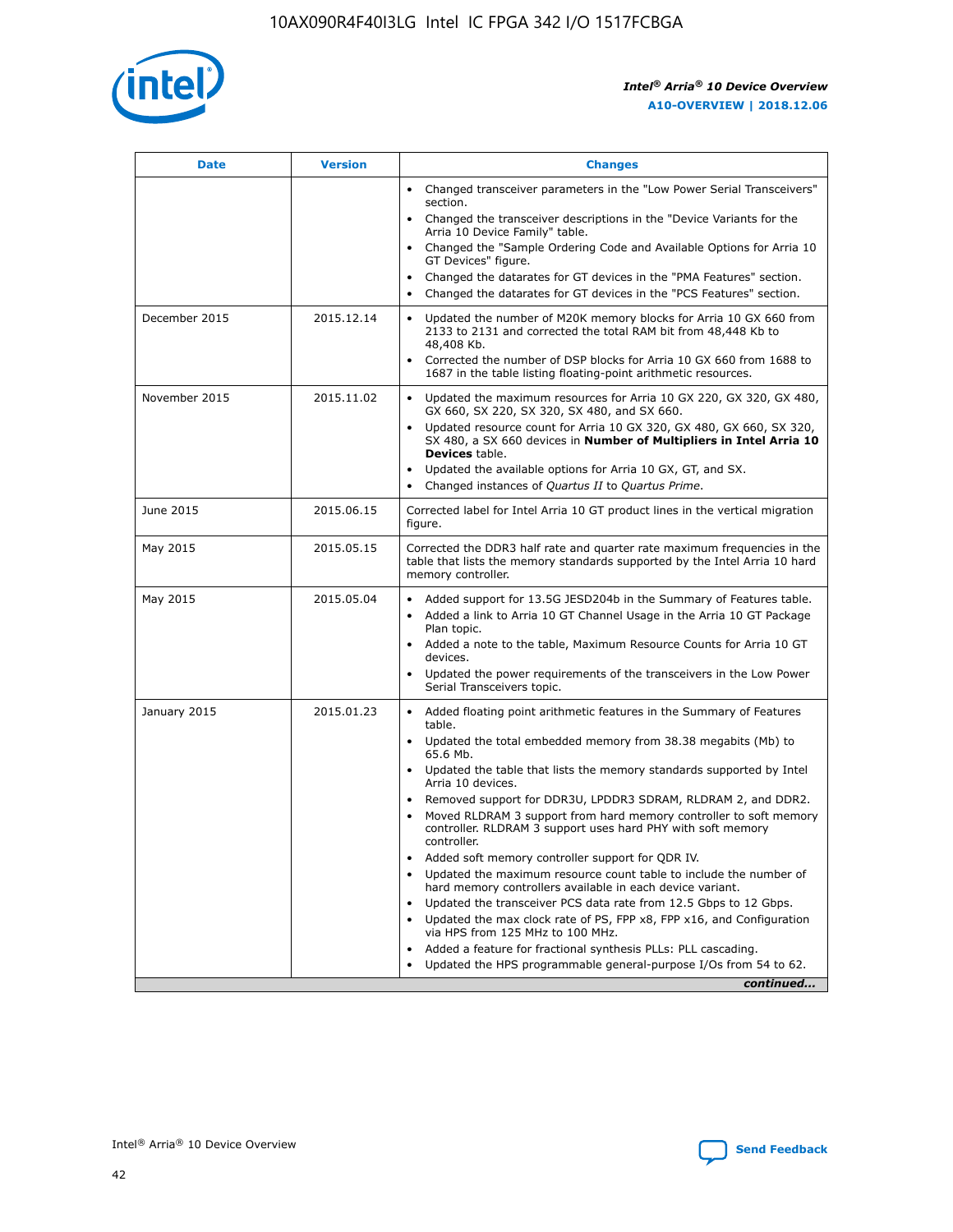r



| <b>Date</b>    | <b>Version</b> | <b>Changes</b>                                                                                                                                                                                                                                                                                                                                                                                                                                                                                                                                      |
|----------------|----------------|-----------------------------------------------------------------------------------------------------------------------------------------------------------------------------------------------------------------------------------------------------------------------------------------------------------------------------------------------------------------------------------------------------------------------------------------------------------------------------------------------------------------------------------------------------|
| September 2014 | 2014.09.30     | Corrected the 3 V I/O and LVDS I/O counts for F35 and F36 packages<br>$\bullet$<br>of Arria 10 GX.<br>Corrected the 3 V I/O, LVDS I/O, and transceiver counts for the NF40<br>$\bullet$<br>package of the Arria GX 570 and 660.<br>Removed 3 V I/O, LVDS I/O, and transceiver counts for the NF40<br>package of the Arria GX 900 and 1150. The NF40 package is not<br>available for Arria 10 GX 900 and 1150.                                                                                                                                       |
| August 2014    | 2014.08.18     | Updated Memory (Kb) M20K maximum resources for Arria 10 GX 660<br>devices from 42,660 to 42,620.<br>Added GPIO columns consisting of LVDS I/O Bank and 3V I/O Bank in<br>$\bullet$<br>the Package Plan table.<br>Added how to use memory interface clock frequency higher than 533<br>$\bullet$<br>MHz in the I/O vertical migration.<br>Added information to clarify that RLDRAM3 support uses hard PHY with<br>$\bullet$<br>soft memory controller.<br>Added variable precision DSP blocks support for floating-point<br>$\bullet$<br>arithmetic. |
| June 2014      | 2014.06.19     | Updated number of dedicated I/Os in the HPS block to 17.                                                                                                                                                                                                                                                                                                                                                                                                                                                                                            |
| February 2014  | 2014.02.21     | Updated transceiver speed grade options for GT devices in Figure 2.                                                                                                                                                                                                                                                                                                                                                                                                                                                                                 |
| February 2014  | 2014.02.06     | Updated data rate for Arria 10 GT devices from 28.1 Gbps to 28.3 Gbps.                                                                                                                                                                                                                                                                                                                                                                                                                                                                              |
| December 2013  | 2013.12.10     | Updated the HPS memory standards support from LPDDR2 to LPDDR3.<br>Updated HPS block diagram to include dedicated HPS I/O and FPGA<br>$\bullet$<br>Configuration blocks as well as repositioned SD/SDIO/MMC, DMA, SPI<br>and NAND Flash with ECC blocks.                                                                                                                                                                                                                                                                                            |
| December 2013  | 2013.12.02     | Initial release.                                                                                                                                                                                                                                                                                                                                                                                                                                                                                                                                    |